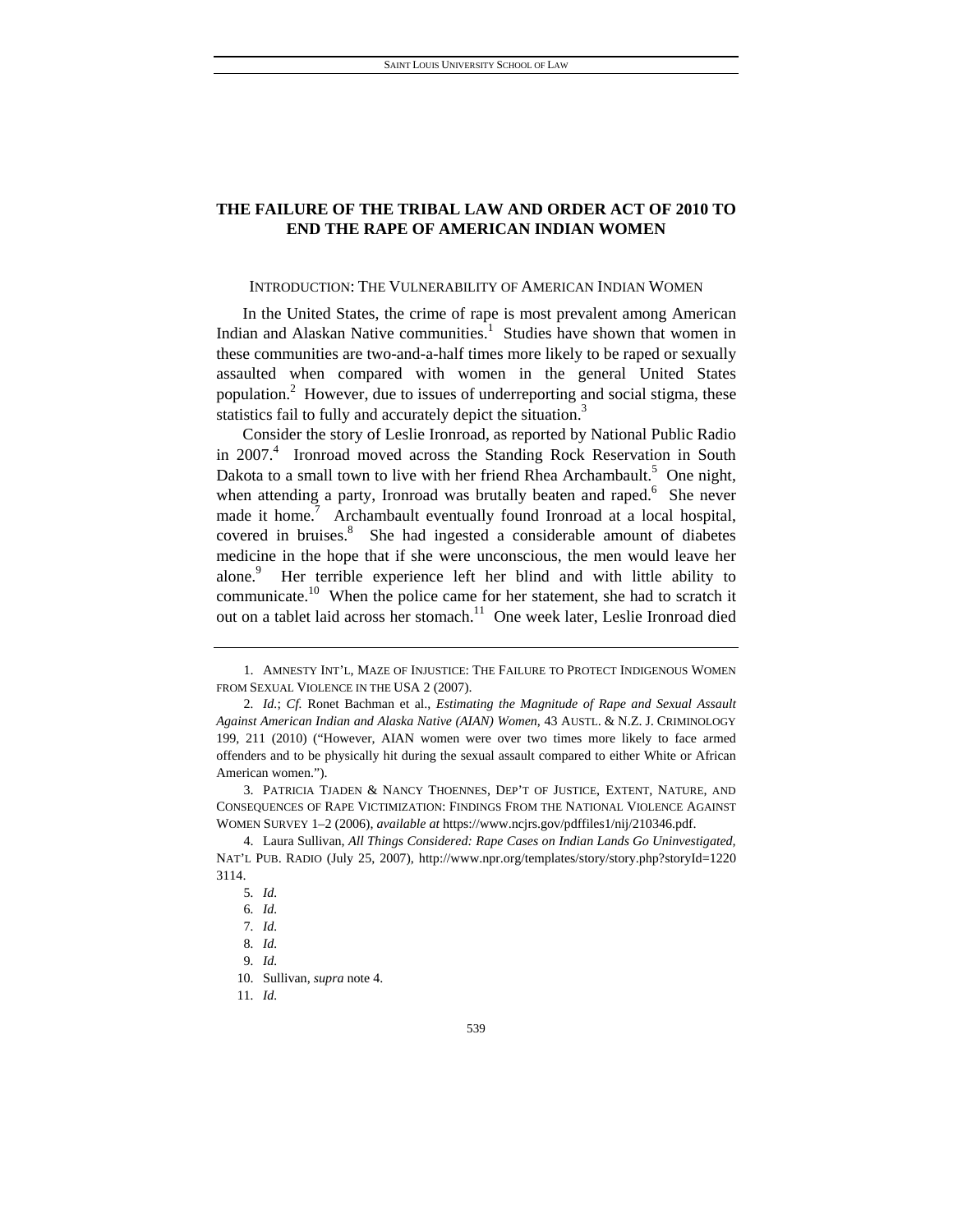at the age of twenty from the injuries sustained during her attack.<sup>12</sup> Even though there were people willing to testify as to the identity of Ironroad's attackers, neither the federal authorities nor the Bureau of Indian Affairs police investigated her death.<sup>13</sup> Her attackers escaped punishment for the brutal rape and murder of Leslie Ironroad.<sup>14</sup>

Leslie Ironroad's experience highlights the unfortunate plight of American Indian women. The federal authorities did not act, allowing a crime that occurred within the reservation border to go uninvestigated.<sup>15</sup> Within this border, tribal courts and tribal authorities have been crippled, unable to act effectively because of the lack of power and funding.<sup>16</sup> American Indians have been forced to rely upon inadequate federal services and attention for protection and redress.<sup>17</sup> Jurisdictional differences have created safe havens for criminals who simply cross reservation borders, a cross-border issue faced on an international scale.<sup>18</sup> This border issue has contributed significantly to the problem and has still not been effectively addressed. The federal government has failed in two respects: it has failed to provide American Indians with the tools they need to effectively combat this problem on their own, and it has failed to act on its own accord to effectively fight gender-based violence against American Indian women.<sup>19</sup>

The United States Congress recently recognized the problems facing American Indians, specifically citing the high rate of rape among American Indian women.<sup>20</sup> It stated further that the jurisdictional scheme on Indian reservations has led to the inability of tribal courts to effectively protect their constituents and punish criminals. $^{21}$  Lack of funding and insufficient numbers

<sup>12</sup>*. Id.*

<sup>13</sup>*. Id.*

<sup>14</sup>*. Id.*

<sup>15</sup>*. Id.*

 <sup>16.</sup> U.S. COMM'N ON CIVIL RIGHTS, A QUIET CRISIS: FEDERAL FUNDING AND UNMET NEEDS IN INDIAN COUNTRY 14 (2003).

<sup>17</sup>*. See generally* Kevin K. Washburn, *American Indians, Crime, and the Law*, 104. MICH. L. REV. 709, 712–14 (2006) (evaluating "the federal constitutional norms that lie at the heart of American criminal justice and that are designed to ensure the legitimacy of federal criminal trials").

<sup>18</sup>*. See* SUBCOMM. ON INVESTIGATIONS, H. COMM. ON HOMELAND SEC., 110TH CONG., A LINE IN THE SAND: CONFRONTING THE THREAT AT THE SOUTHWEST BORDER 25 (Comm. Print 2007) (describing how Mexican cartel members often live in the United States, commit crimes in Mexico, and return to the United States to escape Mexican criminal jurisdiction).

<sup>19</sup>*. See* Matthew Handler, Note, *Tribal Law and Disorder: A Look at a System of Broken Justice in Indian country and the Steps Needed to Fix It*, 75 BROOK. L. REV. 261, 286–88, 296–99 (2009).

 <sup>20.</sup> Tribal Law and Order Act of 2010, Pub. L. No. 111–211, § 202(b)(4), 124 Stat. 2258, 2262 (codified as amended at 25 U.S.C. § 2801 cmt. (Supp. IV 2010)).

 <sup>21. §§ 202(</sup>a)(4)(A)–(C), 124 Stat. at 2262.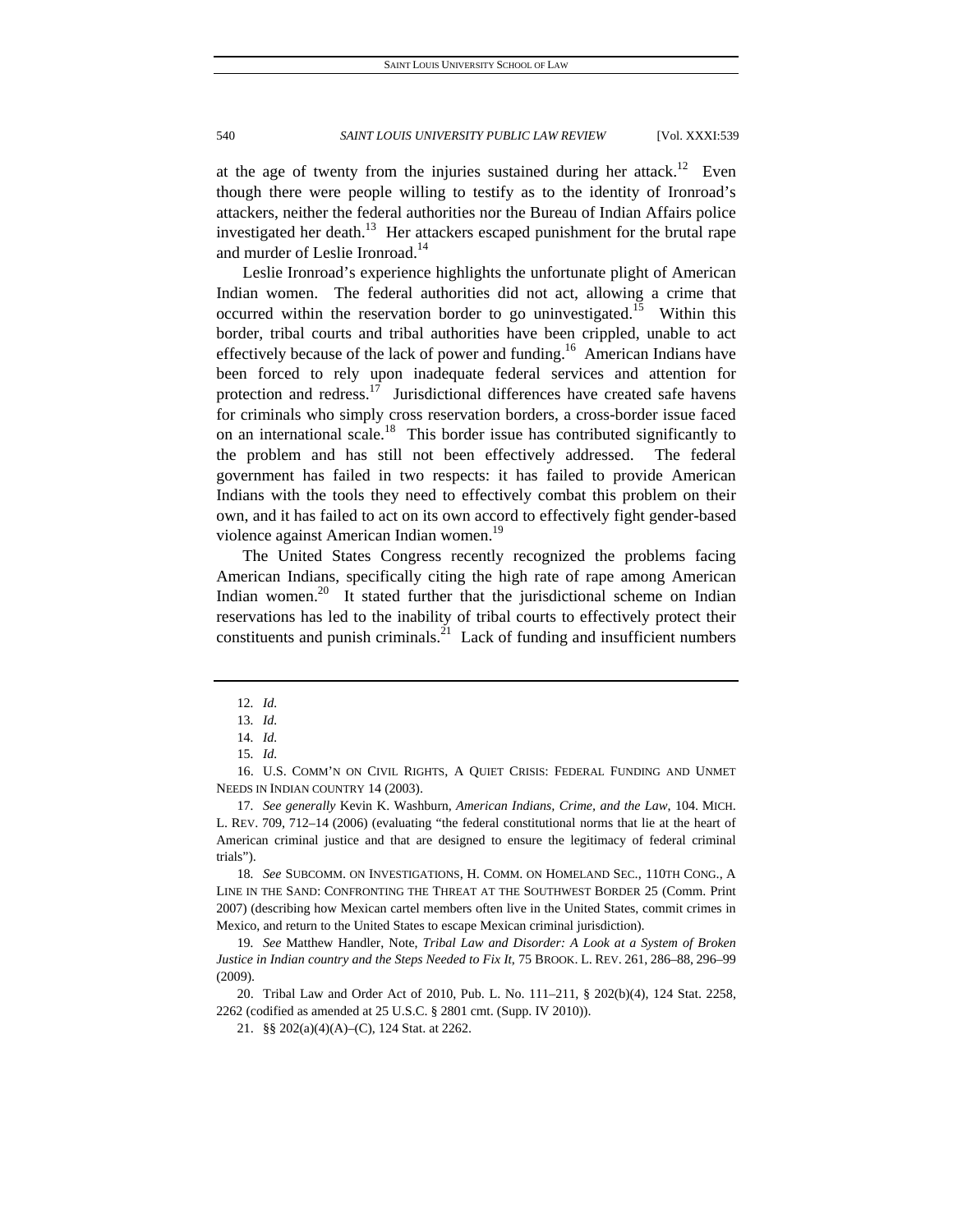of tribal and federal law enforcement officers were also cited as contributing to the problems facing American Indian women.<sup>22</sup> In an effort to combat these issues as well as many others, the United States Congress passed the Tribal Law and Order Act of 2010 (hereinafter "TLO") to overhaul of the tribal justice system. $^{23}$ 

This Note will consider the issue of rape among American Indian women. Specifically, it will analyze the ability of the TLO to effectively remedy the failure of the tribal justice system to protect American Indian women. To do so, specific rape statistics will be discussed. Additionally, the current jurisdictional scheme and other issues will be described. This Note will then single out the current problems and analyze whether the TLO will actually be able to streamline the tribal justice system and effectively ease the plight of American Indian women. Further, this Note will demonstrate that the TLO focuses on the wrong issue, takes only tentative steps, and ultimately fails to provide the full remedy it could have produced. In doing so, it does not solve the endemic problem of rape on tribal lands.

For the purposes of this Note, specific definitions will be used. "American Indian" is the accepted term for the indigenous peoples who populated North America before the arrival of Europeans.<sup>24</sup> Members of the Eskimo and Aleut tribes are known collectively as "Alaskan Natives" as well as "American Indians. $25$  Anyone who is a member of another race that has been adopted into a tribe does not become an Indian.26 An Indian tribe constitutes a group of American Indians who share a common or similar race, recognize the same community leadership, and inhabit a particular territory, though it does not have to be well-defined.<sup>27</sup> "Indian country" is the statutory term used to describe Indian reservations and lands that fall under Indian leadership.<sup>28</sup>

24. Pence v. Kleppe, 529 F.2d 135, 139 n.5 (9th Cir. 1976).

 <sup>22. § 202(</sup>a)(3), 124 Stat. at 2262.

 <sup>23.</sup> Tribal Law and Order Act of 2010, Pub. L. No. 111–211, 124 Stat. 2258–2301 (codified as amended in scattered sections of 18 U.S.C., 21 U.S.C., 25 U.S.C., 28 U.S.C., 42 U.S.C.).

<sup>25</sup>*. Id.*

 <sup>26.</sup> United States v. Rogers, 45 U.S. 567, 572 (1846).

 <sup>27.</sup> Montoya v. United States, 180 U.S. 261, 265–66 (1901).

 <sup>28. 18</sup> U.S.C. § 1151 (2006).

<sup>[</sup>T]he term "Indian country", as used in this chapter, means (a) all land within the limits of any Indian reservation under the jurisdiction of the United States Government, notwithstanding the issuance of any patent, and, including rights-of-way running through the reservation, (b) all dependent Indian communities within the borders of the United States whether within the original or subsequently acquired territory thereof, and whether within or without the limits of a state, and (c) all Indian allotments, the Indian titles to which have not been extinguished, including rights-of-way running through the same.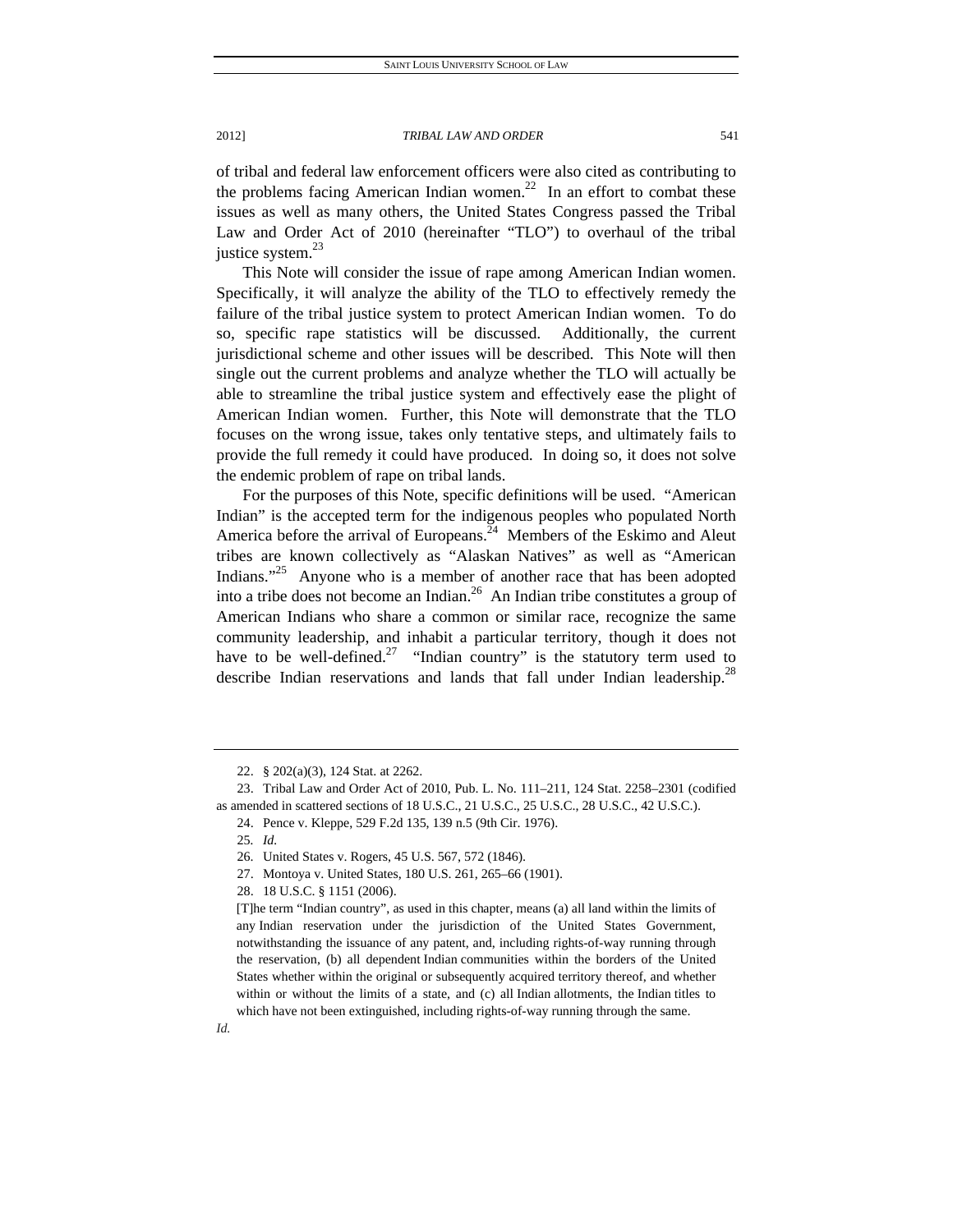Unless otherwise stated, "rape" shall refer to forced vaginal, oral, or anal intercourse, as defined by federal law.<sup>29</sup>

# I. THE SAD TRUTH: RAPE AND STATISTICS

# *A. A Comparison of Rape Statistics Between American Indian Women and the General Population*

American Indian women are two-and-a-half times more likely to be raped when compared to the general population of women in the United States.<sup>30</sup> Unfortunately, this statistic barely begins to describe the larger issue of genderbased violence in the Indian country. Studies have shown that American Indian women not only suffer from a greater incidence of rape, but they also undergo a far different experience than most of the general population.<sup>31</sup>

Between 17.6% and 25% of women in the United States will be raped in their lifetimes. $32$  The differences between these values are much discussed and are outside the scope of this paper. $33$  According to several studies and sources,  $34$  34% of American Indian women will be raped in their lifetime.<sup>35</sup> Even at the highest estimated rate of 25% in the general population, the consistently quoted rate among American Indian women is still considerably higher.

The rate of reported rapes between the general population and American Indian women varies greatly as well. Among the general population, some studies cite a reporting rate of  $16\%$ ,<sup>36</sup> while others place the reporting rate closer to  $35\%$ .<sup>37</sup> Among American Indian women, 49% of rapes are

 33. CHRISTINA HOFF SUMMERS, WHO STOLE FEMINISM? HOW WOMEN HAVE BETRAYED WOMEN 211-12, 215 (1994) (noting that this statistic lies in between two often debated rates: some studies report that one in eight American women will be raped within their lifetime while other studies report a rate of one in four).

 34. Despite different affiliations and different studies, each of these sources has arrived at a comparable rate of 34%. *See* AMNESTY INT'L, *supra* note 1, at 2; Bachman et al., *supra* note 2, at 204; PATRICIA TJADEN & NANCY THOENNES, U.S. DEP'T OF JUSTICE, FULL REPORT OF THE PREVALENCE, INCIDENCE, AND CONSEQUENCES OF VIOLENCE AGAINST WOMEN: FINDINGS FROM THE NATIONAL VIOLENCE AGAINST WOMEN SURVEY 22 (2000); 25 U.S.C. § 2801 cmt. (Supp. IV 2010).

35. TJADEN & THOENNES, *supra* note 3, at 14.

 36. DEAN G. KILPATRICK ET AL., DRUG-FACILITATED, INCAPACITATED, AND FORCIBLE RAPE: A NATIONAL STUDY 2 (2007), *available at* https://www.ncjrs.gov/pdffiles1/nij/grants/ 219181.pdf.

37. Bachman et al., *supra* note 2, at 211 tbl.1.

<sup>29</sup>*. Id.* § 2241(a); *id.* §§ 2246(2)(A)–(D).

 <sup>30.</sup> AMNESTY INT'L, *supra* note 1, at 2.

 <sup>31.</sup> Bachman et al., *supra* note 2, at 212–13.

 <sup>32.</sup> TJADEN & THOENNES, *supra* note 3, at 7; *Sexual Assault Statistics*, ONE IN FOUR.ORG, http://www.oneinfourusa.org/statistics.php (last visited Mar. 13, 2012).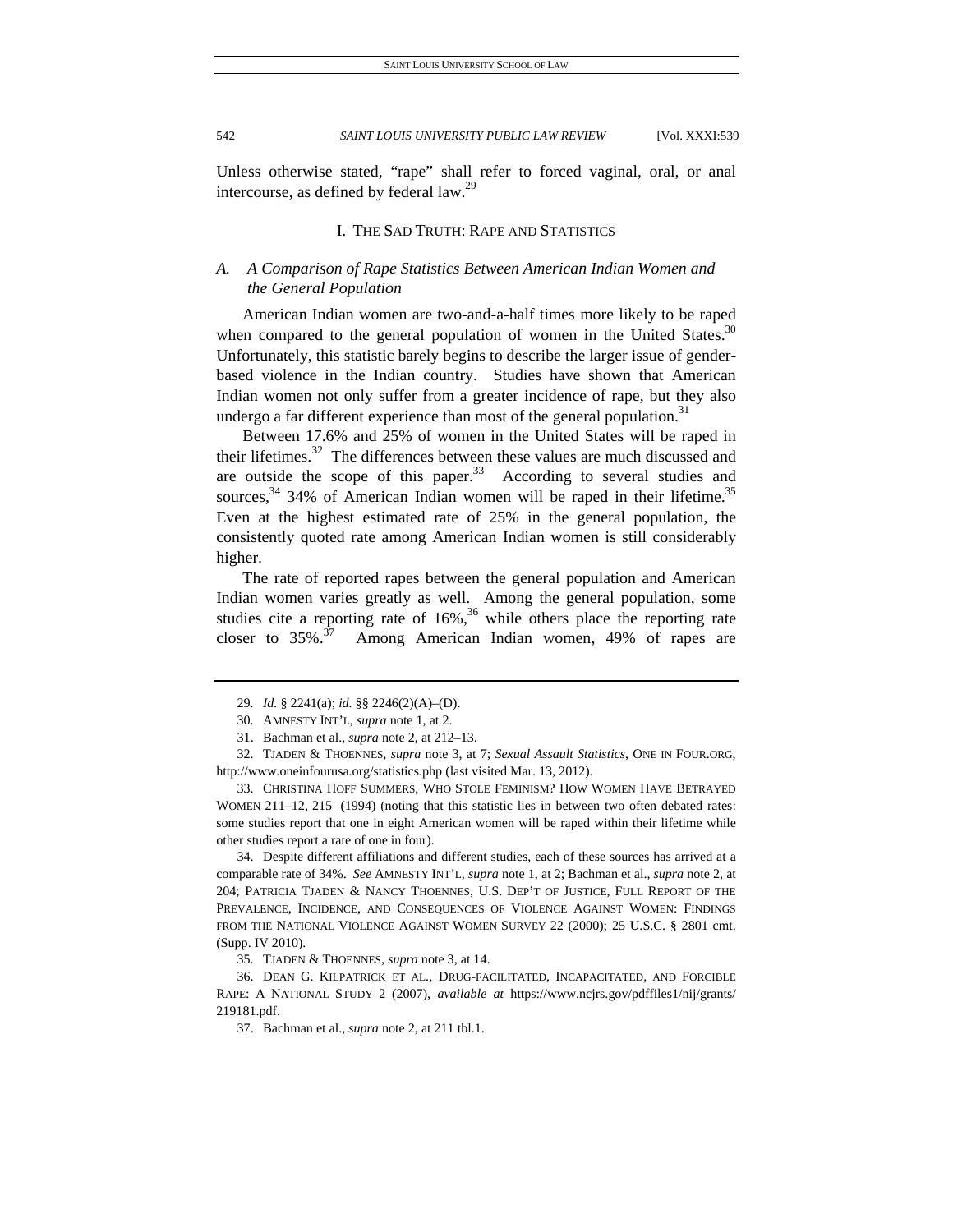reported.<sup>38</sup> Though in the non-Indian population 21% of rape reports are made by the victim, only 17% of rapes are reported by American Indian victims.<sup>39</sup> Of rapes that are reported, approximately 33% result in an arrest and conviction among the non-Indian women, while only 13% of reported rapes of American Indian women result in an arrest and conviction.<sup>40</sup> This means that only 6% of all rapes committed against American Indian women result in an arrest and conviction as compared to  $11-12\%$  for non-Indian women.<sup>41</sup>

American Indian women are also far more likely to endure a violent rape than women in the general population.<sup>42</sup> Ninety-one percent of American Indian women are struck at some point by the attacker during the rape, while approximately 71% of white women and 78% of African American women are struck during the rape.<sup>43</sup> Forty-seven percent of American Indian women, compared to 34% in the general population, require significant medical care.<sup>44</sup> Overall, this evidence demonstrates that American Indian women are at a greater risk of suffering more violent rapes.<sup>45</sup>

The Bureau of Justice Statistics has determined, in general, American Indians suffer violent crime at a rate twice that of the general population.<sup>46</sup> Homicide rates among American Indians are twice those of the rest of the nation.<sup>47</sup> Consequently, because there is a higher overall rate of violence among American Indians, it is more likely for American Indian women to suffer considerable violence when raped.<sup>48</sup>

Most rapes are committed by someone the victim knows.<sup>49</sup> In the general population, only 16.7% of women were raped by a stranger.<sup>50</sup> Among the American Indian population, however, the rate of rape by a stranger was  $29\%$ <sup>51</sup> On the other end of the spectrum, 38% of rapes of American Indian women are committed by an intimate partner.<sup>52</sup> In contrast, only 20.2% of women in the general population are raped by an intimate partner.<sup>53</sup> In

44*. Id.* at 210–11 (noting medical care refers to something more than just routine post-rape examinations—it is usually treatment for bruising, broken bones, and other major injuries).

53. TJADEN & THOENNES, *supra* note 3, at 22.

<sup>38</sup>*. Id.*

<sup>39</sup>*. Id.*

<sup>40</sup>*. Id.* at 211–12.

<sup>41</sup>*. Id.* at 212.

<sup>42</sup>*. Id.*

 <sup>43.</sup> Bachman et al., *supra* note 2, at 211 tbl.1.

 <sup>45.</sup> TJADEN & THOENNES, *supra* note 34, at 23.

<sup>46</sup>*. Id.*

<sup>47</sup>*. Id.*

<sup>48</sup>*. See id.*

 <sup>49.</sup> TJADEN & THOENNES, *supra* note 3, at 21.

<sup>50</sup>*. Id.*

 <sup>51.</sup> Bachman et al., *supra* note 2, at 211.

<sup>52</sup>*. Id.*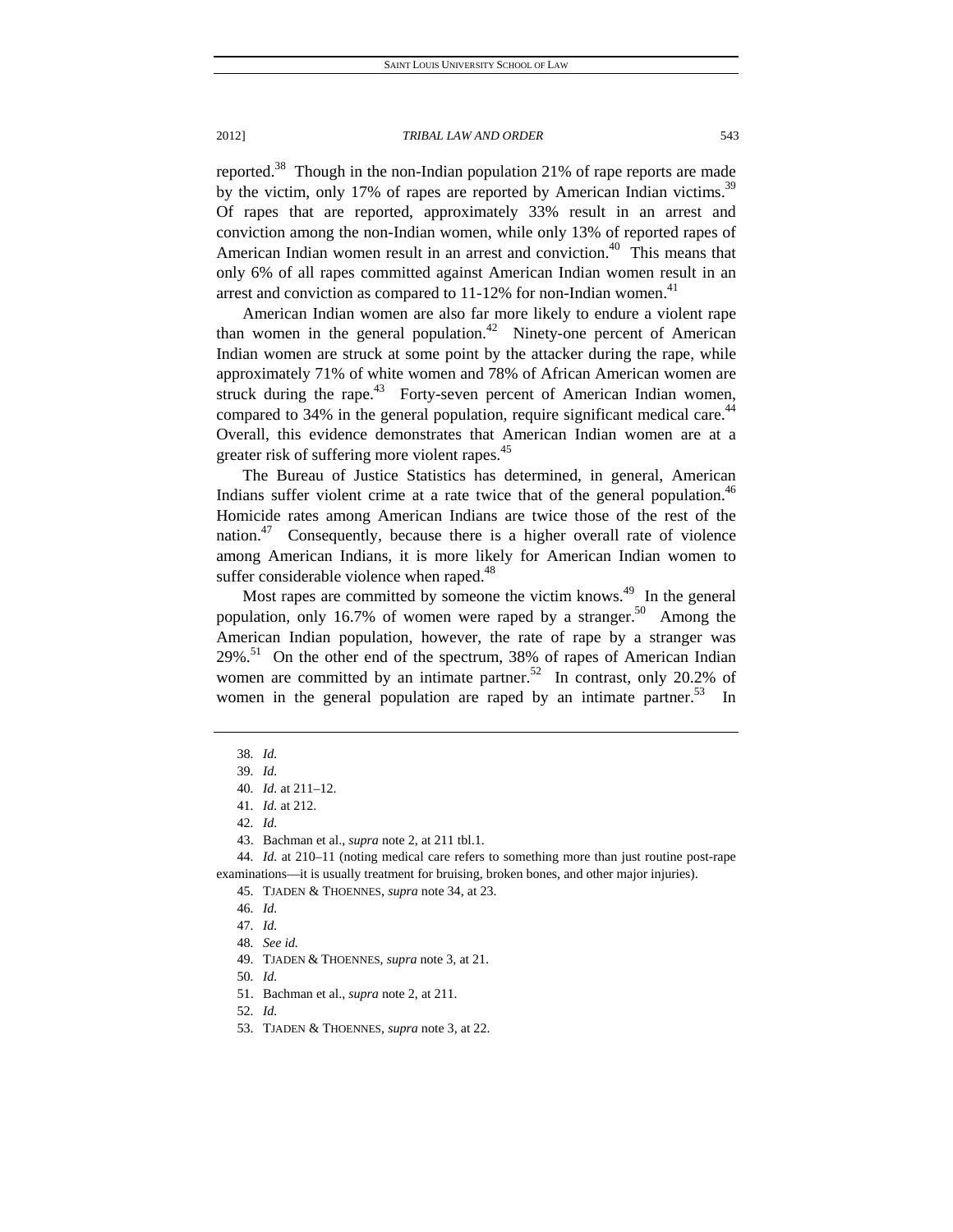between these two ends of the spectrum lies acquaintance rape. Among the general population, 58.8% of women are raped by someone other than an intimate partner (spouse, ex-spouse, cohabitating partner, or ex-partner) or a stranger,<sup>54</sup> while 38% of American Indian women are raped by an acquaintance.<sup>55</sup> Lastly, American Indian women are raped 57% of the time by a white man and 10% of the time by an African American man.<sup>56</sup> In contrast, white women are raped 76% of the time by a white man and black women are raped 88% of the time by an African American man.<sup>57</sup>

As evidenced by these statistics, the rape of American Indian women looks very different than the rape of non-Indian women in the United States. The article *Estimating the Magnitude of Rape and Sexual Assault Against American Indian and Alaskan Native Women* effectively summarizes the entire situation:

AIAN victims are more likely to face armed offenders and more likely require medical care for injuries sustained as a result of the attack. Sexual assaults against AIAN women also are more likely to be interracial and the offender is more likely to be under the influence of drugs or alcohol compared to attacks against other victims. Although victimizations against AIAN women are more likely to come to the attention of police, they are much less likely to result in an arrest compared to attacks against either White or African American victims.<sup>58</sup>

### *B. Significance of the Rates*

There are several differences in the rates of rape that warrant further discussion. As previously mentioned, American Indian women are more likely to be struck and injured during their attack.<sup>59</sup> In the case of Leslie Ironroad, she was raped so violently that it led to her death one week later.<sup>60</sup> It is crucial to note that simply saying American Indian women are raped more often than non-Indian women is not enough. Not only are they raped more often, but they are more likely to be raped violently. $61$  This highlights that rape is an even more significant and more dangerous threat for American Indian women.

Consider also the differences in intimate partner and stranger rape rates between American Indian women and the non-Indian population. The majority of rapes committed against women in the general population are by

<sup>54</sup>*. Id.*

 <sup>55.</sup> Bachman et al., *supra* note 2, at 211 tbl.1.

<sup>56</sup>*. Id.*

<sup>57</sup>*. Id.*

<sup>58</sup>*. Id.* at 212–13.

<sup>59</sup>*. See supra* notes 42–45 and accompanying text.

<sup>60</sup>*. See supra* notes 4–14 and accompanying text.

 <sup>61.</sup> Bachman et al., *supra* note 2, at 211. American Indian women are struck during 91% of rapes, and 47% require significant medical care after the attack. *Id.* at 211 tbl.1.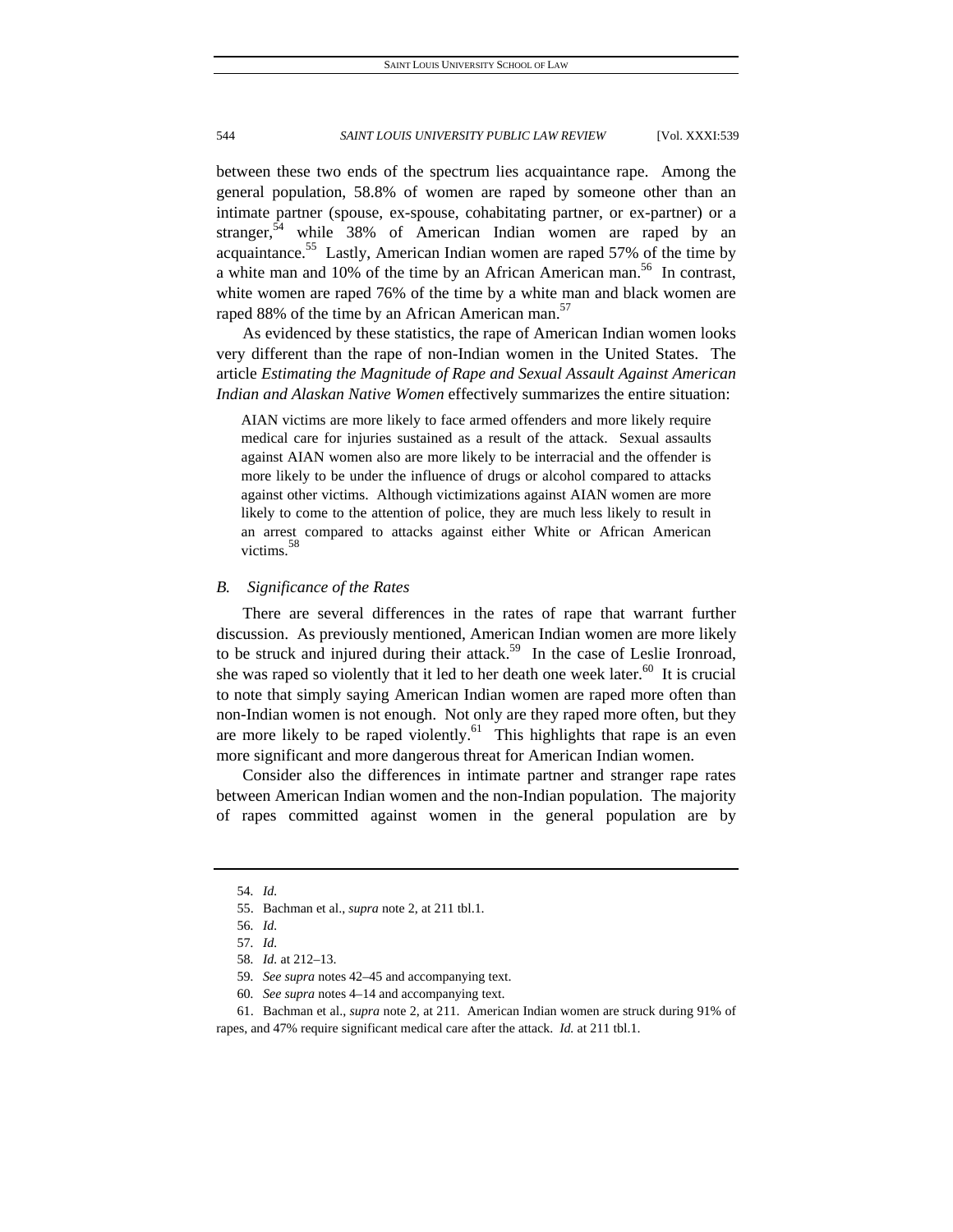acquaintances (people the victims know but are not intimate partners). $62$  On the other hand, the majority of rapes committed against American Indian women are actually committed either by strangers or intimate partners, not acquaintances as with non-Indian women. $63$  This shows again that rape on tribal lands is a different situation than that faced by non-Indian women. It is also likely that many of the rapes are committed by non-Indians over whom the tribal police and courts have absolutely no jurisdiction.<sup>64</sup> Rape of American Indian women by a high number of non-Indians further demonstrates the protection for the rapist created by crossing the border. The differing jurisdictions create a safe haven for non-Indian rapists. They are able to cross into Indian country, commit the crime, and then run to relative safety back across the border. $65$  The jurisdictional maze created by past laws has created and facilitated a situation that is more similar to an international rather than domestic border.<sup>66</sup> The safe haven afforded by crossing the border helps to cause the high rate of rape of American Indian women by strangers and non-Indians.

#### *C. Reasons for the Differences*

#### 1. Historical

From their arrival, European explorers and settlers of the new American continent believed it was exactly that: new. $67$  They believed this vast wilderness was theirs for the taking, with the opportunity to dominate and

 65. Nancy Thorington, *Civil and Criminal Jurisdiction over Matters Arising in Indian Country: A Roadmap for Improving Interaction Among Tribal, State and Federal Governments*, 31 MCGEORGE L. REV. 973, 1001 (2000).

<sup>62</sup>*. Id.*

<sup>63</sup>*. Id.*

 <sup>64.</sup> American Indian women are raped 67% of the time by an attacker from another race. *Id.* If white attackers generally come from outside of the reservation, then it can be assumed that the majority of rapes by strangers are committed by a non-Indian attacker. *Id.* at 212.Also, even if the attacker is Indian, the tribal police and courts do not have original jurisdiction because of the Major Crimes Act. 18 U.S.C. § 1153 (2006).

 <sup>66.</sup> Valentina Pop, *Europe Lacks Resources to Tackle Cross-Border Crime, Says Eurojust*, EUOBSERVER (Mar. 17, 2010, 5:36 PM), http://euobserver.com/22/29703. This article describes the difficulties of fighting cross-border crime in Europe due to the different jurisdictions of each nation, differing laws, scarce resources in European Union member states, and the ability of criminals to move freely from one country to another. *Id.* Indian reservations and the states they are located in face the same problems: different laws (federal law on the reservation versus that state's criminal law), lack of resources, and the ability of non-Indians to readily come and go from Indian reservations.

 <sup>67.</sup> ROBERT M. UTLEY & WILCOMB E. WASHBURN, INDIAN WARS 9 (First Mariner Books ed. 2002).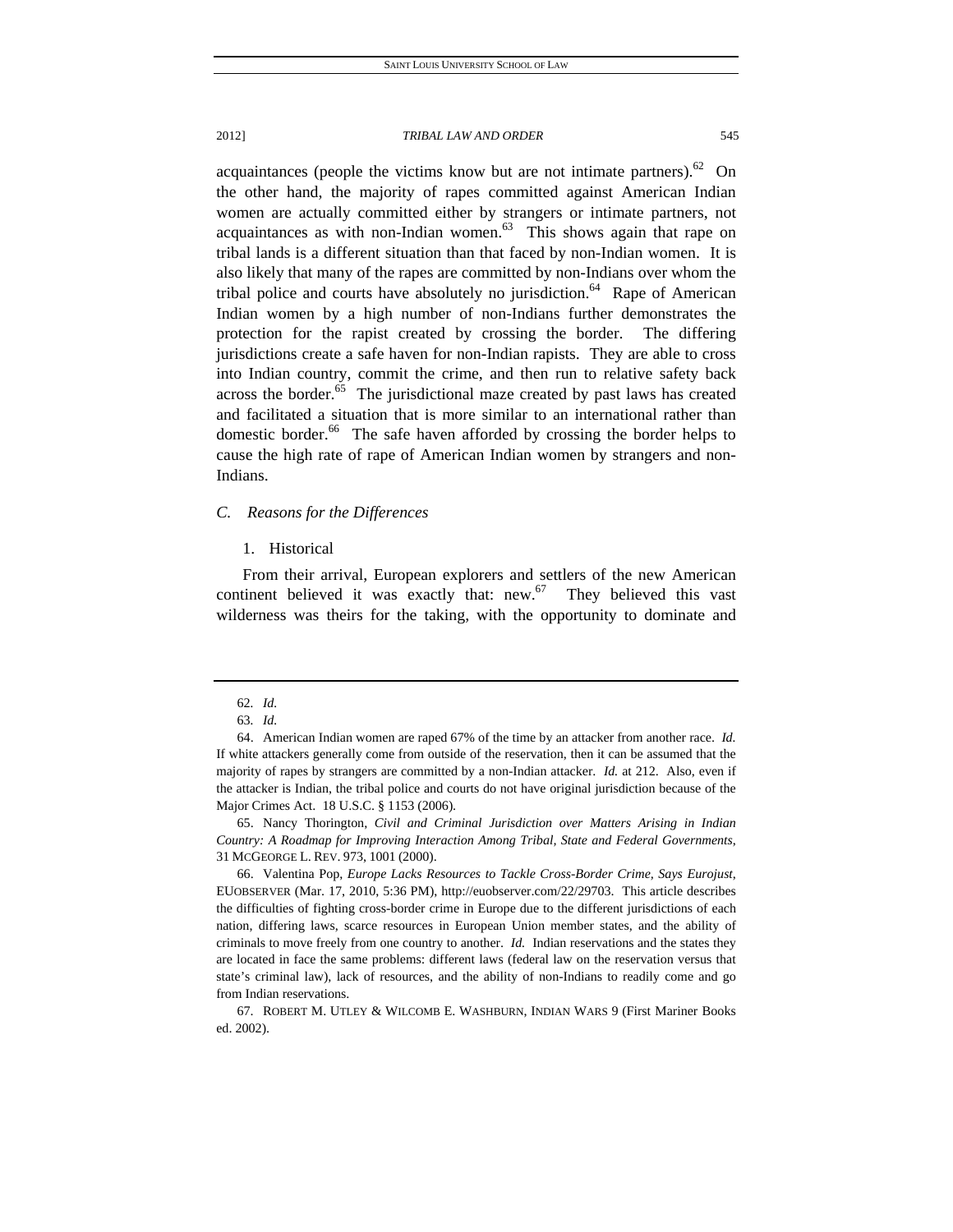civilize it.<sup>68</sup> Furthermore, Europeans saw the American Indian as someone to control.<sup>69</sup> American Indians were slaughtered, forced to move off of their ancestral lands, and devastated by European diseases.<sup>70</sup>

Today's scholars believe that prior to the arrival of Europeans, American Indian women held positions of importance in some tribes and that violence against women was rare, a position supported by modern accounts of tribal society by American Indian women.<sup>71</sup> As Europeans began to force their world view upon these tribes, however, women began to lose their position in society.<sup>72</sup> Settlers and soldiers frequently used rape as a weapon to control American Indian societies.<sup>73</sup> Additionally, they attacked the women because they were viewed as marginalized and less than human.<sup>74</sup> This view of American Indian women has proved remarkably persistent: in 1968, a federal appellate court upheld a statute that mandated a lower penalty against an American Indian man if the victim he raped was an Indian woman.<sup>75</sup> The University of North Dakota's mascot used to be the "Fighting Sioux," which inspired student groups to distribute t-shirts depicting a caricature of a Sioux Indian having sex with a bison.<sup>76</sup> This historical legacy of abuse and degradation has continued into the present day and created a dehumanized

 69. For an account of the interactions and wars between white men and American Indians from the time of Columbus to Wounded Knee, see UTLEY & WASHBURN, *supra* note 67. The outbreaks of war between settlers and American Indians invariably resulted from the lust for Indian-held land and the desire to control the "savage" tribes. *Id.* at 8.

70*. Id.* at 12–13. Consider the case of the Cherokee. Originally, this powerful tribe was promised large tracts of land in the South. *Id.* at 139. But when white settlers began to want this land, the army was called upon to remove the Cherokee to Indian Territory in what became the Trail of Tears. *Id.* at 139–41. The Cherokee were forced off of their land, raped, and killed by the soldiers who were supposed to protect them, and devastated by hunger and sickness. *Id.*

 71. GRETCHEN M. BATAILLE & KATHLEEN MULLEN SANDS, AMERICAN INDIAN WOMEN: TELLING THEIR LIVES, vii-viii (1984).

<sup>68</sup>*. Id.* When Columbus left the New World to return to Spain the first time, he left a small group behind "to establish a Spanish city at La Navidad on [the island of] Hispaniola." *Id.* Once Columbus had disappeared behind the horizon, the men left behind proceeded to descend on the local villages, killing, raping, stealing, and enslaving at the point of the sword. *Id.* at 9–11. Though the settlement was eventually exterminated by local inhabitants, these men set the standard that thousands of conquistadors and colonists would follow in dealing with American Indians. *Id.* at 11–13.

<sup>72</sup>*. Id.* at viii.

 <sup>73.</sup> AMNESTY INT'L, *supra* note 1, at 16.

<sup>74</sup>*. See* John Demos, *The Tried and the True: Native American Women Confronting Colonization*, *in* NO SMALL COURAGE: A HISTORY OF WOMEN IN THE UNITED STATES 3, 43 (Nancy F. Cott ed., 2000) (detailing the depravation of Cherokee women during the Trail of Tears and how white soldiers pulled women out of stockades "for sport").

 <sup>75.</sup> Gray v. United States, 394 F.2d 96, 98 (9th Cir. 1968).

 <sup>76.</sup> AMNESTY INT'L, *supra* note 1, at 17.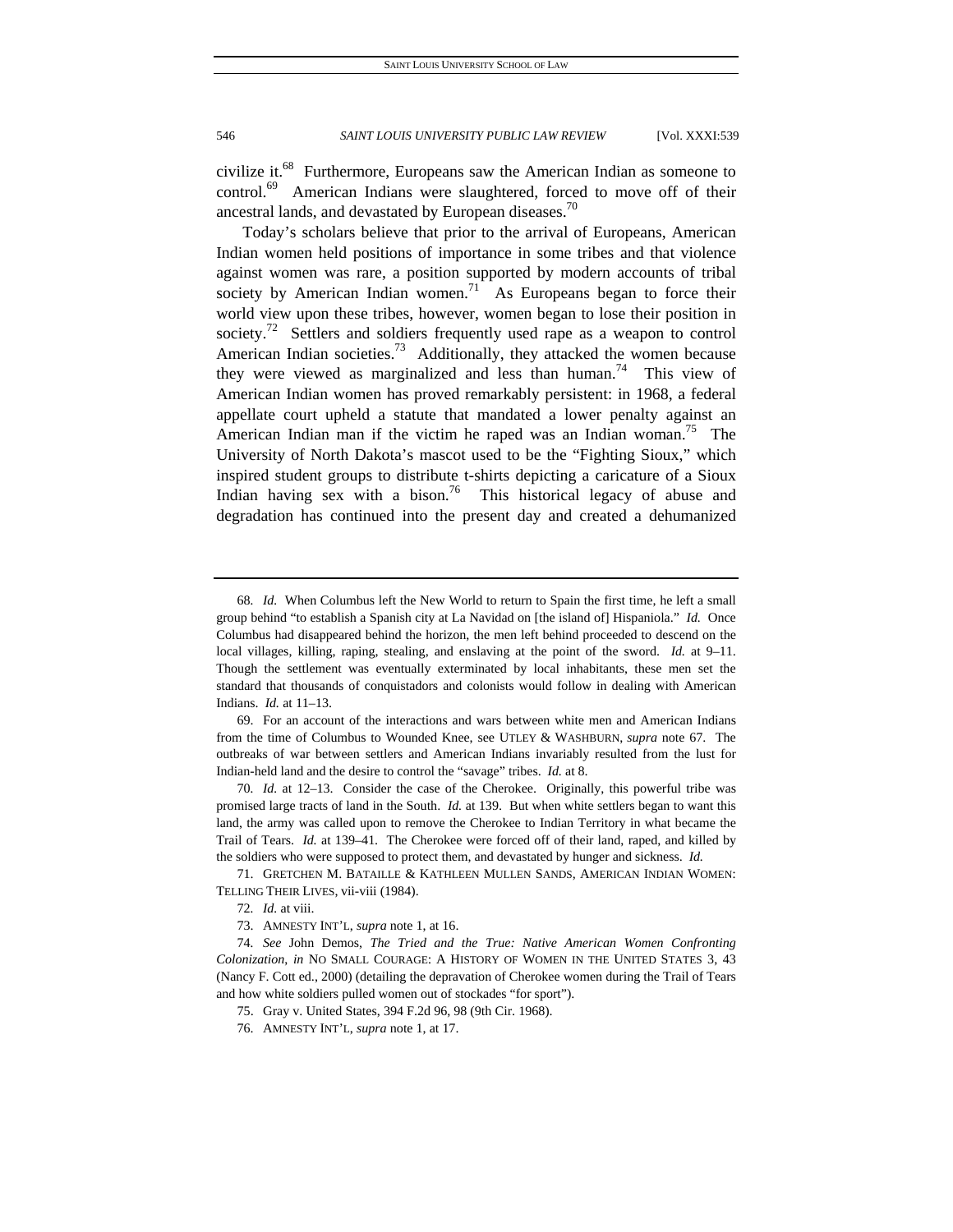vision of the American Indian woman that has helped create the high rate of sexual assault these women face. $\frac{7}{7}$ 

2. Jurisdiction and Law

The high rate of rape among American Indian women is also due in large part to the failures of the American legal system on Indian reservations. Tribal lands may be subject to several different jurisdictions. A combination of United States Supreme Court decisions, statutes, and Federal law enforcement and prosecution policies have created a "jurisdictional maze" that has contributed to a sense of lawlessness in Indian country.<sup>78</sup> For example, even when Congress attempted to improve the situation on reservations, it actually caused more problems. Under Public Law 280, the federal government transferred its jurisdictional rights on tribal lands to states that have large numbers of reservations within their borders, $^{79}$  but Congress failed to provide additional funds to the states for the increased law enforcement activity. $80$  As a result, law enforcement decreased on reservations, which led to poor relations between state and tribal authorities. $81$  A more elaborate discussion of the jurisdictional, legal, and political issues that limit the full protection of American Indians is found in the later sections of this Note. $82$ 

Conflicting jurisdictions, lack of funding, and a general lack of motivation all lead to a higher rate of crime, including rape, in Indian country.<sup>83</sup> Few rapes are fully investigated, let alone prosecuted.<sup>84</sup> This confusion of jurisdiction contributes greatly to the rape crisis among American Indian women. 85

## II. SYSTEMIZED CONFUSION: THE PRE-TLO TRIBAL COURT SYSTEM

## *A. Hamstrung by Statutes*

Indian tribes hold a unique position in the United States. Tribes are nominally sovereign authorities that have retained some powers, except where they have expressly forfeited these powers in a treaty or have been stripped of

<sup>77</sup>*. Id.*

<sup>78</sup>*. Id.* at 27–28. Because of these statutes and decisions, police officers are forced to determine the race of the victim, the race of the attacker, and where the attack occurred, all before they begin their investigation. *Id.*

 <sup>79.</sup> Act of Aug. 15, 1953, Pub. L. No. 83-280, 67 Stat. 588 (codified as amended at 18 U.S.C. § 1162 (2006), 28 U.S.C. § 1360 (2006)).

 <sup>80.</sup> Thorington, *supra* note 65, at 1023.

<sup>81</sup>*. Id.*

<sup>82</sup>*. See infra* Parts II, III.

<sup>83</sup>*. See* U.S. COMM'N ON CIVIL RIGHTS, *supra* note 16, at 14, 66–67.

<sup>84</sup>*. See id.* at 76.

<sup>85</sup>*. See id.* at 69.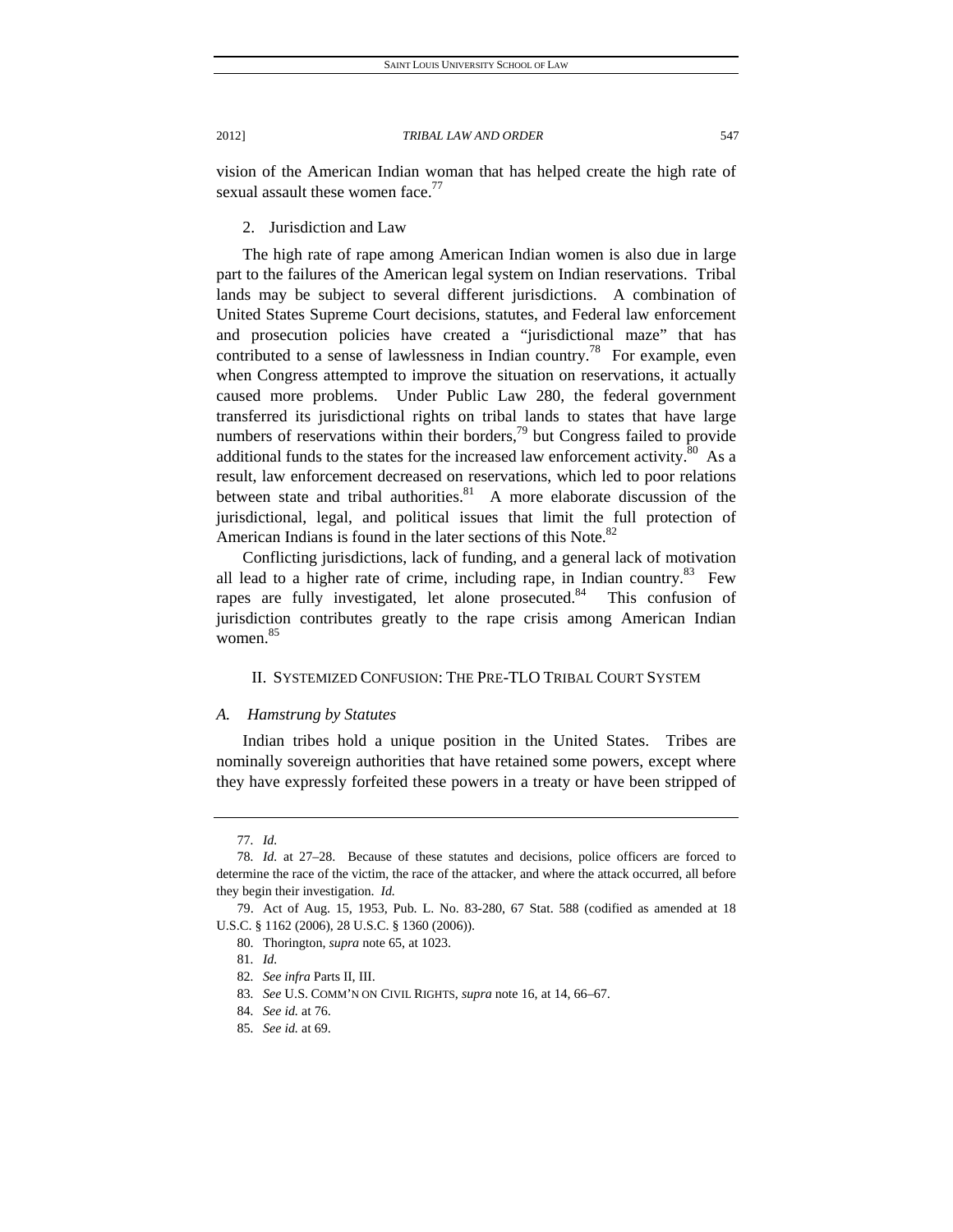the powers by Congress.<sup>86</sup> Early treaties between the United States and Indian tribes treated the tribes almost as distinct political entities who at least nominally shared the continent. $87$  As the United States became more powerful and pushed farther west, Indian tribes lost this status.<sup>88</sup> Congress eventually passed the General Crimes Act, which gave criminal jurisdiction to the federal government in Indian matters with the exceptions where 1) an Indian committed the crime against another Indian while in Indian country; 2) an Indian had already been punished according to their tribal laws; or 3) the tribe's treaty with the United States reserved criminal jurisdiction to the tribe.<sup>89</sup>

In the 1880s, a case came before the United States Supreme Court that would result in greatly restricted powers for tribal courts.<sup>90</sup> In the case of  $Ex$ Parte Crow Dog, a Lakota man named Crow Dog murdered another Lakota.<sup>91</sup> In the 1880s, there was no official system of tribal justice on Lakota reservations, only traditional tribal methods.<sup>92</sup> The Supreme Court held that the federal court for the Territory of Dakota could not extend its jurisdiction to tribal lands.<sup>93</sup> The United States government decided that this case highlighted the distinct lack of law in Indian country and passed the Major Crimes Act in 1885 to override the decision of the Supreme Court.<sup>94</sup>

The Major Crimes Act extends federal jurisdiction to Indian lands over Indians and non-Indians for major crimes committed on Indian land.<sup>95</sup> This

 90. B.J. JONES, ROLE OF INDIAN TRIBAL COURTS IN THE JUSTICE SYSTEM 3 (2000), *available at* http://www.icctc.org/Tribal%20Courts-final.pdf.

- 92. JONES, *supra* note 90, at 3.
- 93*. Ex parte* Crow Dog, 109 U.S. at 572.
- 94. JONES, *supra* note 90, at 3.

 <sup>86.</sup> U.S. v. Wheeler, 435 U.S. 313, 323 (1978).

<sup>87</sup>*. See* Cherokee Nation v. Georgia, 30 U.S. 1, 16 (1831) (stating that in numerous treaties with the United States, tribes maintained their rights to make war and peace and punish crimes as they see fit).

<sup>88</sup>*. See generally* JON REYHNER & JEANNE EDER, AMERICAN INDIAN EDUCATION: A HISTORY 40–58 (2004). The authors discuss the initial treaties between the United States and American Indian tribes and note how originally, the United States treated tribes almost as equals and tried to honor treaty provisions that protected the tribal lands. *Id.* at 40–41. As the United States' population grew and more settlers moved west they violated these treaties. *Id.* at 48–51. At first, the United States tried to enforce the treaties against their own citizens but eventually began to disregard the treaties, responding to pressure by American citizens to open up tribal lands to the west for settlement. *Id.* 

 <sup>89. 18</sup> U.S.C. § 1152 (2006).

 <sup>91. 109</sup> U.S. 556, 557 (1883).

 <sup>95. 18</sup> U.S.C. § 1153(a) (2006) ("Any Indian who commits against the person or property of another Indian or other person any of the following offenses, namely, murder, manslaughter, kidnapping, maiming, a felony under chapter 109A, incest, assault with intent to commit murder, assault with a dangerous weapon, assault resulting in serious bodily injury (as defined in section 1365 of this title), an assault against an individual who has not attained the age of 16 years, felony child abuse or neglect, arson, burglary, robbery, and a felony under section 661 of this title within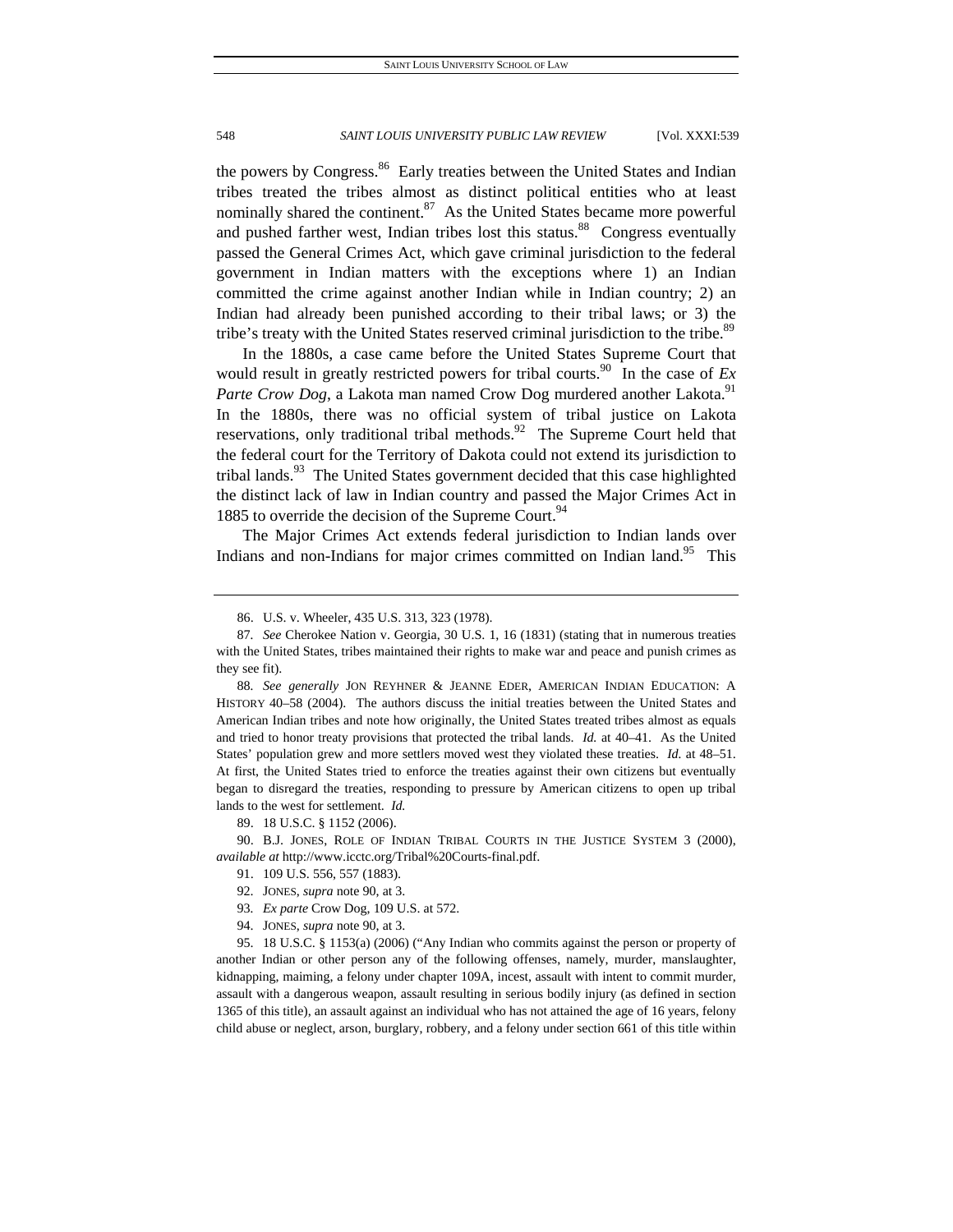resulted in a marked increase in criminal litigation in federal courts located adiacent to Indian reservations. $96$  The courts were sufficiently overwhelmed to the point that they began to fail to prosecute more and more cases involving crimes in Indian country.<sup>97</sup> This led to a significant increase of crime in Indian country and a general appearance of lawlessness on reservations.<sup>98</sup> In an attempt to alleviate the strain on federal courts, the United States Congress passed Public Law 280 in 1953, granting criminal jurisdiction over Indian lands to five states: California, Minnesota, Nebraska, Oregon, and Wisconsin.<sup>99</sup> This Act was met with disapproval from both tribal and state officials, with even President Eisenhower expressing doubts as to the wisdom of some of the provisions he was signing into law.<sup>100</sup> The law was a failure, as states were ill-equipped to handle the influx of criminal cases.<sup>101</sup> The end result was a greater atmosphere of lawlessness on reservations coupled with an even greater degradation of tribal power.<sup>102</sup>

In 1968, the United States Congress passed the Indian Civil Rights Act which required tribal consent to any new states assuming criminal jurisdiction in Indian country.<sup>103</sup> This benefit was countered by the restriction that tribal courts cannot deliver sentences greater than one year in jail or a fine greater than \$5,000.<sup>104</sup>

### *B. Tribal Courts' Criminal Jurisdiction Today*

The jurisdiction of tribal courts today is limited by the previously stated laws, treaties, and United States Supreme Court decisions. Tribal courts have full jurisdiction over Indians who are members of the tribe as well as Indians who are not members of the tribe so long as the crime was committed on the reservation that the tribal court is found on.<sup>105</sup> The Supreme Court has explicitly stated that tribal courts do not have the inherent authority to

the Indian country, shall be subject to the same law and penalties as all other persons committing any of the above offenses, within the exclusive jurisdiction of the United States.").

 <sup>96.</sup> Handler, *supra* note 19, at 271.

<sup>97</sup>*. Id.*

<sup>98</sup>*. Id.*

 <sup>99.</sup> Act of Aug. 15, 1953, Pub. L. No. 83-280, 67 Stat. 588 (codified as amended at 18 U.S.C. § 1162 (2006), 28 U.S.C. § 1360 (2006)).

 <sup>100.</sup> Handler, *supra* note 19, at 274.

<sup>101</sup>*. See* Thornington, *supra* note 65, at 1023 (noting that states received no additional funds to handle the increased case load and that in California, average response time of local law enforcement officials was at least three days).

 <sup>102.</sup> Handler, *supra* note 19, at 274.

 <sup>103.</sup> Indian Civil Rights Act of 1968, Pub. L. No. 90–284, 82 Stat. 73, 77–78 (1968) (codified as amended at 25 U.S.C. §§ 1301–03 (Supp. IV 2010)).

 <sup>104. 25</sup> U.S.C. § 1302(a)(7)(B) (2006).

 <sup>105.</sup> JONES, *supra* note 90, at 7.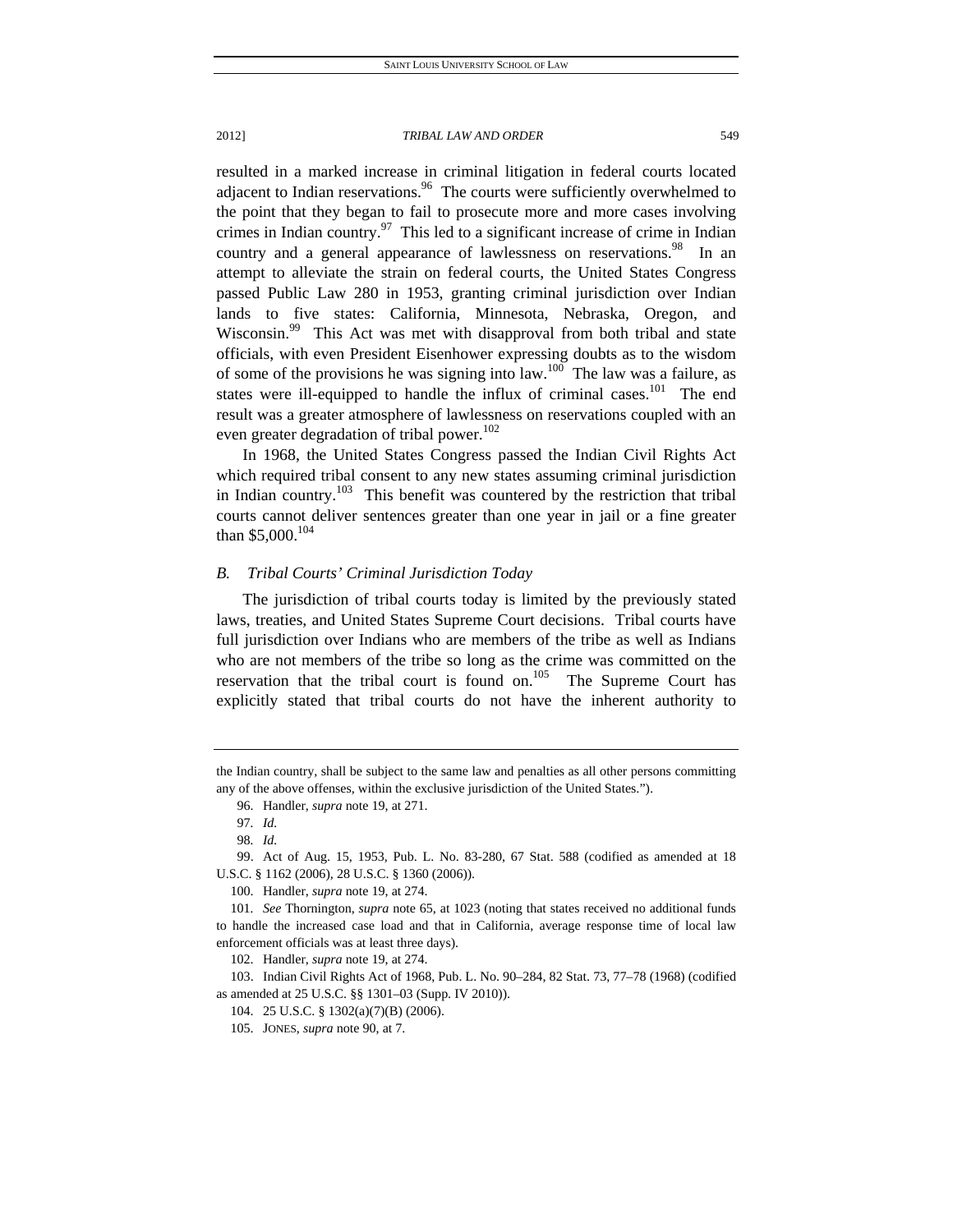prosecute non-Indian non-members for criminal conduct.<sup>106</sup> Additionally, tribal courts may not exercise jurisdiction over Major Crimes Act crimes unless the federal court has decided not to prosecute, $107$  though the Indian Civil Rights Act hampers the federal court's power.<sup>108</sup> Lastly, tribal courts may only exercise jurisdiction over crimes committed on the reservation.<sup>109</sup> If an Indian commits a crime outside of the reservation, the tribal court has no jurisdiction. $110$ 

### *C. Criminal Procedure of Tribal Courts*

Indian tribes were not created by the United States Constitution and therefore are not controlled by the Bill of Rights.<sup>111</sup> That said, the Indian Civil Rights Act grants many of the same basic rights created by the Bill of Rights.<sup>112</sup> Many of the rights an accused person has in the federal courts are also present in the tribal courts, though there are differences.<sup>113</sup> Tribal courts utilize a six-person jury rather than the twelve-person jury required in federal court.<sup>114</sup> Previously, tribal courts were not required to provide a defendant with a free attorney, though many tribal courts did institute their own public defender office.<sup>115</sup> Qualifications of the attorneys in tribal courts vary. Some courts require an attorney to pass a bar exam, others require only that an attorney be familiar with the laws and constitution of the tribe, while others allow any person with a proven familiarity of tribal law to serve as counselors

 <sup>106.</sup> Oliphant v. Suquamish Indian Tribe, 435 U.S. 191, 212 (1978), *superseded by statute*, 25 U.S.C. § 1301 (Supp. IV 2010), *as recognized in*, United States v. Lara, 541 U.S. 193, 205–07 (2004) (denying tribal court jurisdiction to prosecute non-Indian non-members in Indian country with respect to misdemeanor criminal violations of tribal codes). *Oliphant* rejected the right of tribal courts to extend jurisdiction over American Indians who were not members of that tribe and non-Indians in general. *Id.* Non-Indians who were adopted into the tribe were within that tribe's jurisdiction. *Id.* 25 U.S.C. § 1301 returned jurisdiction of tribal courts to all Indians within the jurisdiction, including non-members, as recognized by the Supreme Court in *Lara*. 25 U.S.C. § 1301; *Lara*, 541 U.S. at 205–07. No Court decision or Congressional action has granted tribal courts jurisdiction over non-Indians who have not been adopted as members of an Indian tribe. *See infra* Parts II.F and III.

<sup>107</sup>*. See* 18 U.S.C. § 1153 (2006).

<sup>108</sup>*. See* JONES, *supra* note 90, at 7.

<sup>109</sup>*. Id.*

<sup>110</sup>*. Id.*

<sup>111</sup>*. Id.* at 9.

 <sup>112. 25</sup> U.S.C. §§ 1302–03 (Supp. IV 2010). Many of the same freedoms guaranteed by the Bill of Rights like freedom of speech, religion, and protection from unreasonable search and seizure are found in the Indian Civil Rights Act. *Id.* §§ 1302(a)(1)–(10).

 <sup>113.</sup> JONES, *supra* note 90, at 9.

 <sup>114. 25</sup> U.S.C. § 1302(a)(10) (Supp. IV 2010).

 <sup>115.</sup> JONES, *supra* note 90, at 9–10.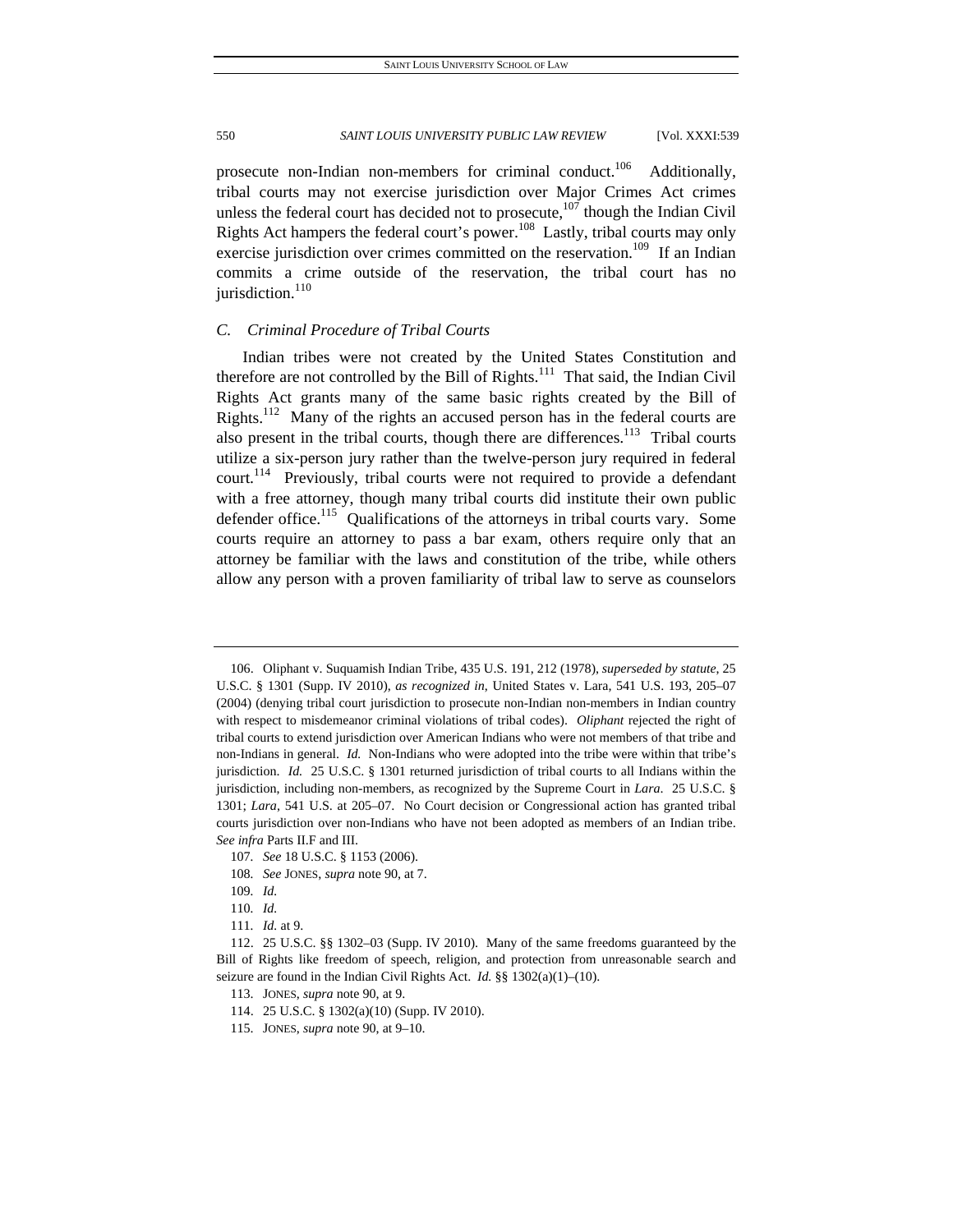at law.116 The Indian Civil Rights Act also extends the right of habeas corpus to tribal courts.<sup>117</sup>

Beyond these issues, tribal courts vary greatly among themselves. Tribal law can be oral as well as written.<sup>118</sup> More traditional tribes continue to use traditional law that has changed little since the colonization of the United States.<sup>119</sup> While federal and state courts focus on an adversarial system of law, tribal law often focuses on mediation and traditional concepts of restorative justice.<sup>120</sup> This concept is known as tribal peacemaking and has been shown to be effective in reducing crime rates on some reservations.<sup>121</sup> Though some tribes remain very traditional, the majority of tribes have sought to include elements of the Anglo-American legal system, creating a hybrid between traditional tribal law, common law, and federal statutes. $122$ 

# *D. The Continuation of Historical Patriarchy: Interaction Between Tribal and Federal Courts*

Tribal courts share jurisdiction with federal courts over some issues and are forced to cede their jurisdictional rights on other issues.<sup>123</sup> When the crime is under the Major Crimes Act, no matter the ethnicity of the accused, the defendant will be tried in federal courts, and prosecuted by a United States Attorney.<sup>124</sup> The federal prosecutor from the U.S. Attorney's office has wide discretion to decide whether to charge the defendant.<sup>125</sup> A prosecutor is seen as a member of the community, espousing the opinions of the community and gaining their authority from that community since most prosecutors are elected by the public.<sup>126</sup> Yet in Indian country, federal prosecutors are usually ignorant of the community values of the tribe.<sup>127</sup> For a variety of reasons including federal case loads, distance between reservations and the U.S.

126*. Id.* at 1338.

<sup>116</sup>*. Id.* at 9.

 <sup>117. 25</sup> U.S.C. § 1303 (Supp. IV 2010).

 <sup>118.</sup> Marie Quasius, Note, *Native American Rape Victims: Desperately Seeking an* Oliphant*-Fix*, 93 MINN. L. REV. 1902, 1918 (2009).

<sup>119</sup>*. Id.*

<sup>120</sup>*. Id.* at 1919.

<sup>121</sup>*. Id.*

<sup>122</sup>*. Id.* at 1919–20. Note that this contributes to the jurisdictional maze discussed earlier. *See supra* notes 86–119 and accompanying text.

<sup>123</sup>*. See* 18 U.S.C. § 1153(a) (2006) (denying tribal jurisdiction over major crimes); 25 U.S.C. § 1302(a) (Supp. IV 2010) (establishing an Indian "Bill of Rights"); *id.* §§ 1302(b)–(c) (giving tribes explicit prosecutorial and incarceration abilities).

 <sup>124.</sup> Washburn, *supra* note 17, at 717.

 <sup>125.</sup> William T. Pizzi, *Understanding Prosecutorial Discretion in the United States: The Limits of Comparative Criminal Procedure as an Instrument of Reform*, 54 OHIO ST. L.J. 1325, 1337 (1993).

 <sup>127.</sup> Washburn, *supra* note 17, at 729.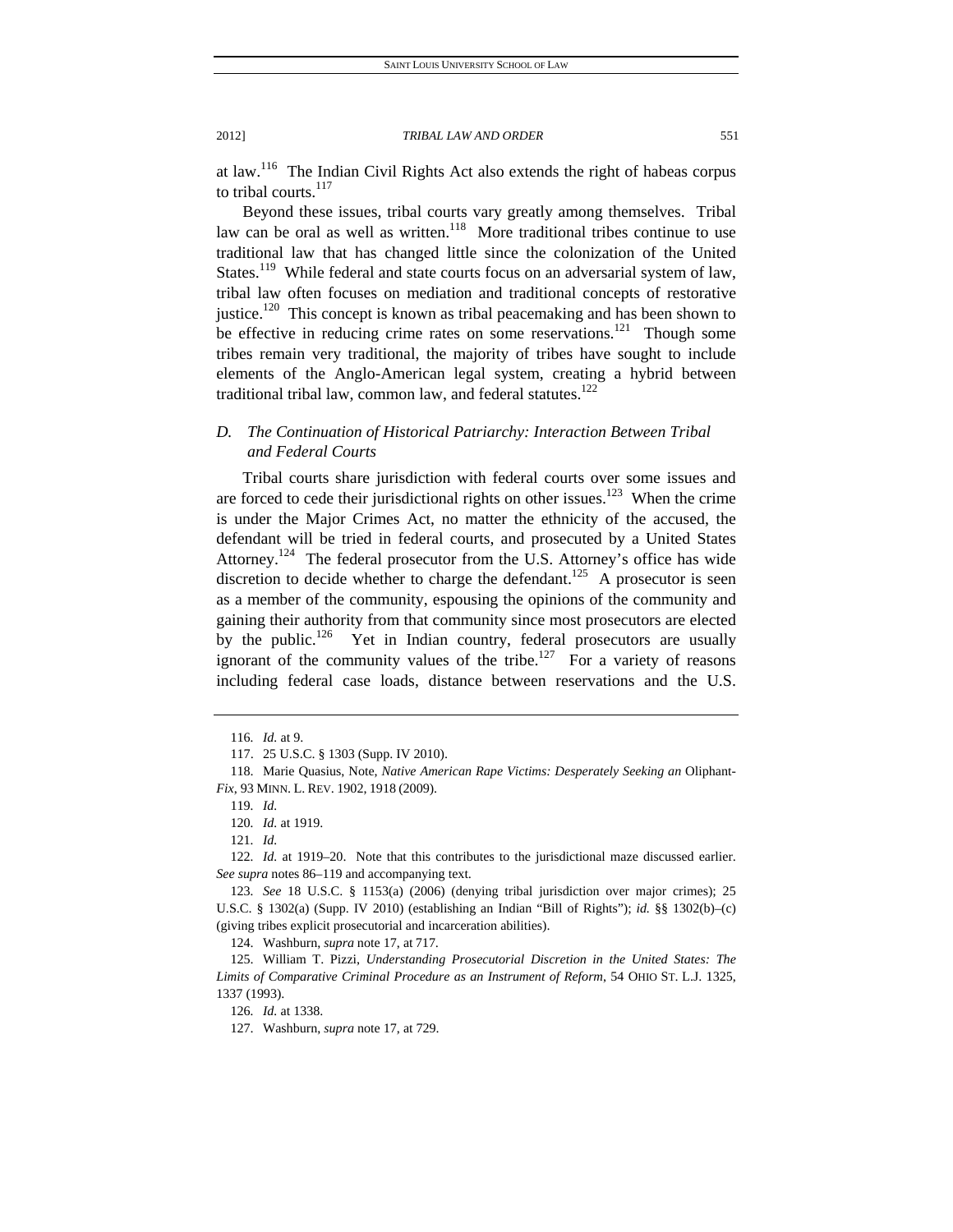Attorney's office, and general prosecutorial disinterest, crimes on Indian reservations are pursued haphazardly.<sup>128</sup> When the U.S. Attorney declines to pursue a criminal prosecution under the Major Crimes Act, the federal court may grant jurisdiction to the respective tribal court.<sup>129</sup> Nevertheless, this course of action may not be desirable because of the limited punishing powers accorded to tribal courts by the Indian Civil Rights Act.<sup>130</sup>

### *E. The Dominance of the State Court in Public Law 280 States*

When Indian reservations are located in states that are not subject to the General Crimes Act, then the tribal courts often have little interaction with the state courts.<sup>131</sup> In the Public Law 280 states,<sup>132</sup> most tribes have turned over nearly all judicial and law enforcement functions to the state.<sup>133</sup> These departments are funded by state taxes, which Indians do not pay.<sup>134</sup> Crimes committed on Indian reservations by both Indians and non-Indians are prosecuted by the state courts.<sup>135</sup> In these states, tribal courts fill only minor roles, hearing only certain types of disputes specific to the tribe.<sup>136</sup>

# *F. Hampered by the Court: Oliphant v. Suquamish Indian Tribe*

The case of *Oliphant v. Suquamish Indian Tribe* in 1978 was a landmark decision that helped create much of the current jurisdictional maze.<sup>137</sup> This case dealt with the Suquamish Indian Tribe and the Port Madison Reservation in Washington.<sup>138</sup> The reservation contained lands governed mostly by the Suquamish Tribe, some state and federal roads, and a few properties held in fee simple by non-Indians.<sup>139</sup> The tribe had adopted a government with a Law and Order Code which specifically stated that the tribe's criminal jurisdiction extended over both Indians and non-Indians.<sup>140</sup>

<sup>128</sup>*. Id.* at 729, 734.

<sup>129</sup>*. See* 18 U.S.C. § 1153 (2006).

 <sup>130. 25</sup> U.S.C. § 1302(b) (Supp. IV 2010).

<sup>131</sup>*. See* 18 U.S.C. § 1152 (stating that all crimes committed within Indian country shall be subject to the laws of the U.S. and will be tried in federal courts). *Cf. id.* § 1162(a) (granting criminal jurisdiction to *only* the enumerated states).

 <sup>132.</sup> The states initially included were California, Minnesota, Nebraska, Oregon, and Wisconsin. Act of Aug. 15, 1953, Pub. L. No. 83-280, 67 Stat. 588 (codified as amended at 18 U.S.C. § 1162, 28 U.S.C. § 1360). Alaska was added after being admitted for statehood*. See* 18 U.S.C. § 1162(a).

 <sup>133.</sup> JONES, *supra* note 90, at 5.

 <sup>134.</sup> Handler, *supra* note 19, at 281.

 <sup>135.</sup> JONES, *supra* note 90, at 5.

<sup>136</sup>*. Id.*

 <sup>137. 435</sup> U.S. 191 (1978).

<sup>138</sup>*. Id.* at 192–93.

<sup>139</sup>*. Id.* at 193.

<sup>140</sup>*. Id.*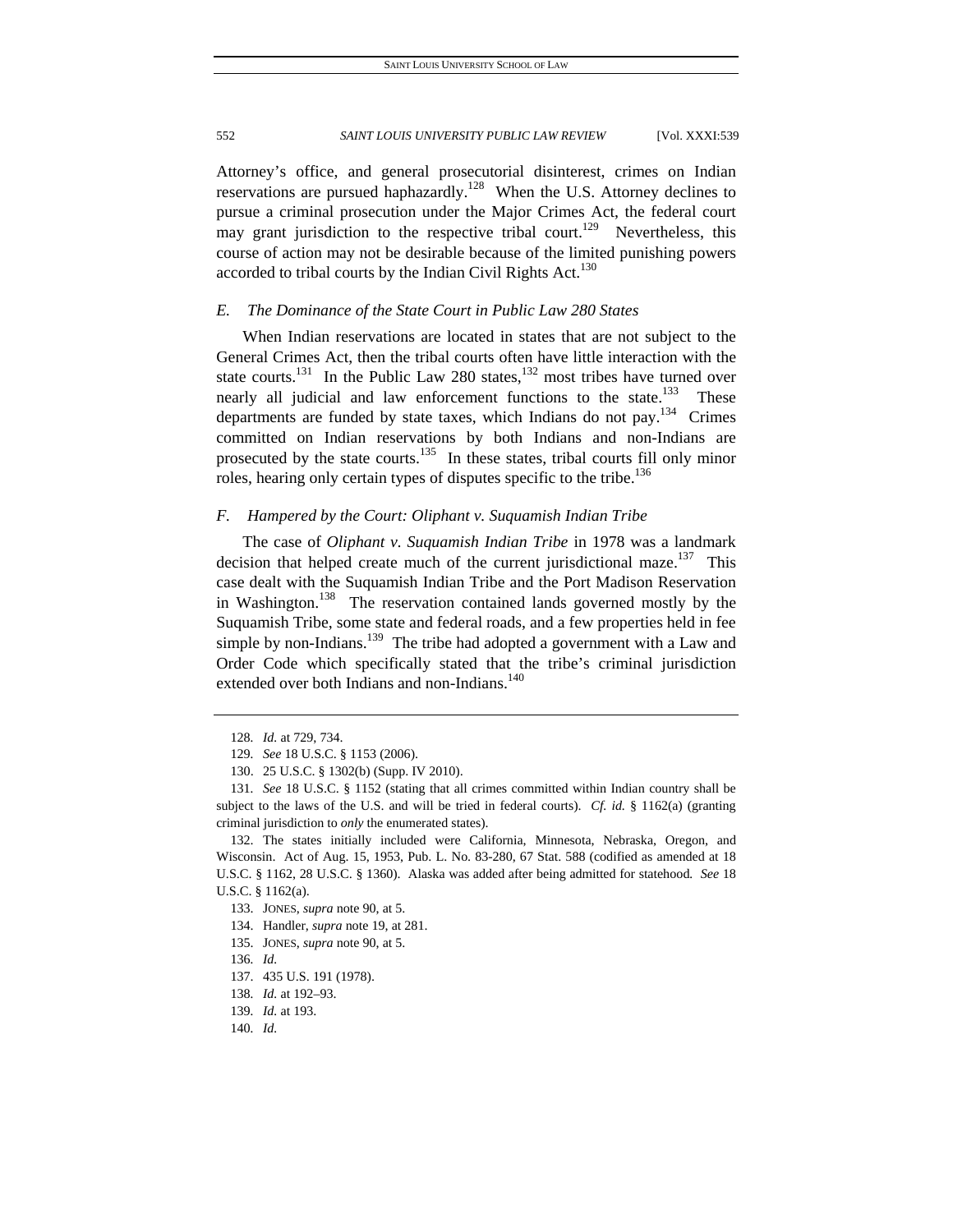The case arose out of the arrest of Mark Oliphant and Daniel Belgarde, both non-Indians.<sup>141</sup> Oliphant was arrested, charged, and prosecuted for assaulting a tribal officer, and Belgarde was arrested, charged, and prosecuted for recklessly endangering another person and injuring tribal property after he engaged in a high speed race and crashed into tribal authority patrol cars.<sup>142</sup>

Both men applied for a writ of habeas corpus, contending that the Suquamish Indian Provisional Court had no jurisdiction over non-Indians.<sup>143</sup> Both the U.S. District Court and the Ninth Circuit disagreed, but the U.S. Supreme Court found that Indian tribal courts did not have criminal jurisdiction over non-Indians.<sup>144</sup>

The Court discussed the wide history of Indian jurisdiction over non-Indians and came to the conclusion that historical actions, congressional acts, and court decisions all showed that tribal courts do not have jurisdiction over non-Indians.<sup>145</sup> The Court pointed out that tribal courts draw their law principally from treaties signed with the executive branch and legislation passed by Congress, and are generally silent on the issue of criminal jurisdiction over non-Indians.<sup>146</sup> Applying the historical context already discussed to these treaties, the Court found that the treaties did not intend to grant tribal courts criminal jurisdiction over non-Indians.<sup>147</sup>

The Court also found that there were certain issues of sovereignty. Indian tribes exercise separate power but do so within the constraints of the territorial sovereignty of the United States, and thus their rights to complete sovereignty are necessarily diminished.<sup>148</sup> The power to try and criminally punish greatly restricts personal liberty, and therefore must be conducted in the manner required by Congress.<sup>149</sup> The Court noted that in "submitting to the overriding sovereignty of the United States, Indian tribes therefore necessarily give up their power to try non-Indian citizens of the United States except in a manner acceptable to Congress."<sup>150</sup> Therefore, since the Court found that tribal courts did not have the inherent right of criminal jurisdiction over non-Indians *and*

<sup>141</sup>*. Id.* at 194.

<sup>142</sup>*. Id.*

<sup>143</sup>*. Oliphant*, 435 U.S. at 194.

<sup>144</sup>*. Id.* at 194–95.

<sup>145</sup>*. See id.* at 196–206.

<sup>146</sup>*. Id.* at 206.

<sup>147</sup>*. Id.* at 207.

<sup>148</sup>*. Id.* at 208–09 ("Indian reservations are a 'part of the territory of the United States.' Indian tribes 'hold and occupy [the reservations] with the assent of the United States, and under their authority."" (quoting United States v. Rogers, 45 U.S. 567, 571-72 (1846))).

<sup>149</sup>*. Oliphant*, at 210.

<sup>150</sup>*. Id.*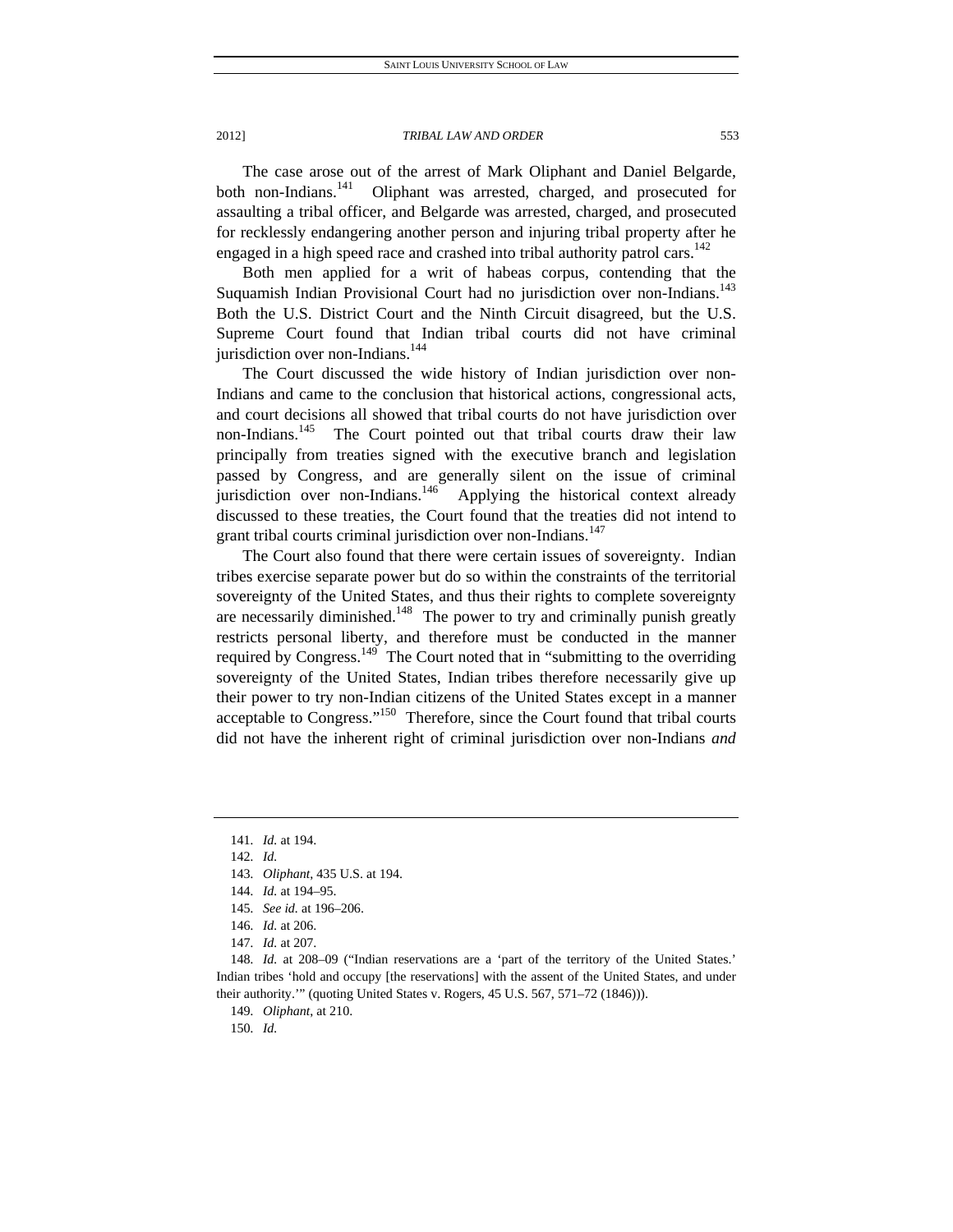Congress had not expressly granted this right, tribal courts are not able to exercise criminal jurisdiction over non-Indians.<sup>151</sup>

# *G. The Practical Effect of Oliphant*

This decision had a dramatic negative impact in Indian country. Tribal law enforcement and victim advocates report that after this decision there was a substantial increase in crime committed by non-Indians on tribal lands.<sup>152</sup> *Oliphant* has allowed non-Indians to commit rape on an Indian reservation knowing they have a greater chance of evading punishment than anywhere else.<sup>153</sup> As non-Indians learned of the new policies, it became widely known in communities surrounding Indian reservations that there was little to fear from tribal officers who had no jurisdiction over non-Indians.<sup>154</sup> American Indian women must then rely on an overworked, inefficient, and disinterested federal legal system for justice with the practical result that far too often their attackers go free, even after the women have reported the crime.<sup>155</sup> The decision in *Oliphant* simply created yet another barrier to protecting and providing justice for American Indian women.

# III. FAILURE OF THE LEGAL SYSTEM IN PROTECTING AND PROVIDING JUSTICE TO AMERICAN INDIAN WOMEN

# *A. The Jurisdictional Maze*

The legal system fails American Indian women who have been raped.<sup>156</sup> After a rape has been committed, there are three initial factors that must be satisfied to determine jurisdiction: whether the victim was a member of federally recognized Indian tribe, whether the attacker was a member of a federally recognized Indian tribe, and whether the rape took place on tribal

<sup>151</sup>*. Id.* at 212. The Supreme Court observed, "[b]y acknowledging their dependence on the United States, in the Treaty of Point Elliott, the Suquamish were in all probability recognizing that the United States would arrest and try non-Indian intruders who came within their Reservation." *Id.* at 207.

 <sup>152.</sup> AMNESTY INT'L, *supra* note 1, at 30.

<sup>153</sup>*. See* Troy A. Eid, *Beyond* Oliphant*: Strengthening Criminal Justice in Indian Country*, FED. LAW., Mar./Apr. 2007, at 40, 44–45 (discussing the result of *Oliphant* when non-Indians realized they were able to commit crime on Indian reservations with a much lower chance of retribution).

<sup>154</sup>*. Id.* at 44 (quoting Senator Ben Nighthorse, "the word is out that people can get off the hook, so to speak, if they are not Indian and they do something on Indian land." (footnote omitted)).

 <sup>155.</sup> ANDREA SMITH, CONQUEST: SEXUAL VIOLENCE AND AMERICAN INDIAN GENOCIDE 142–43 (2005).

<sup>156</sup>*. See* AMNESTY INT'L, *supra* note 1, at 1–2.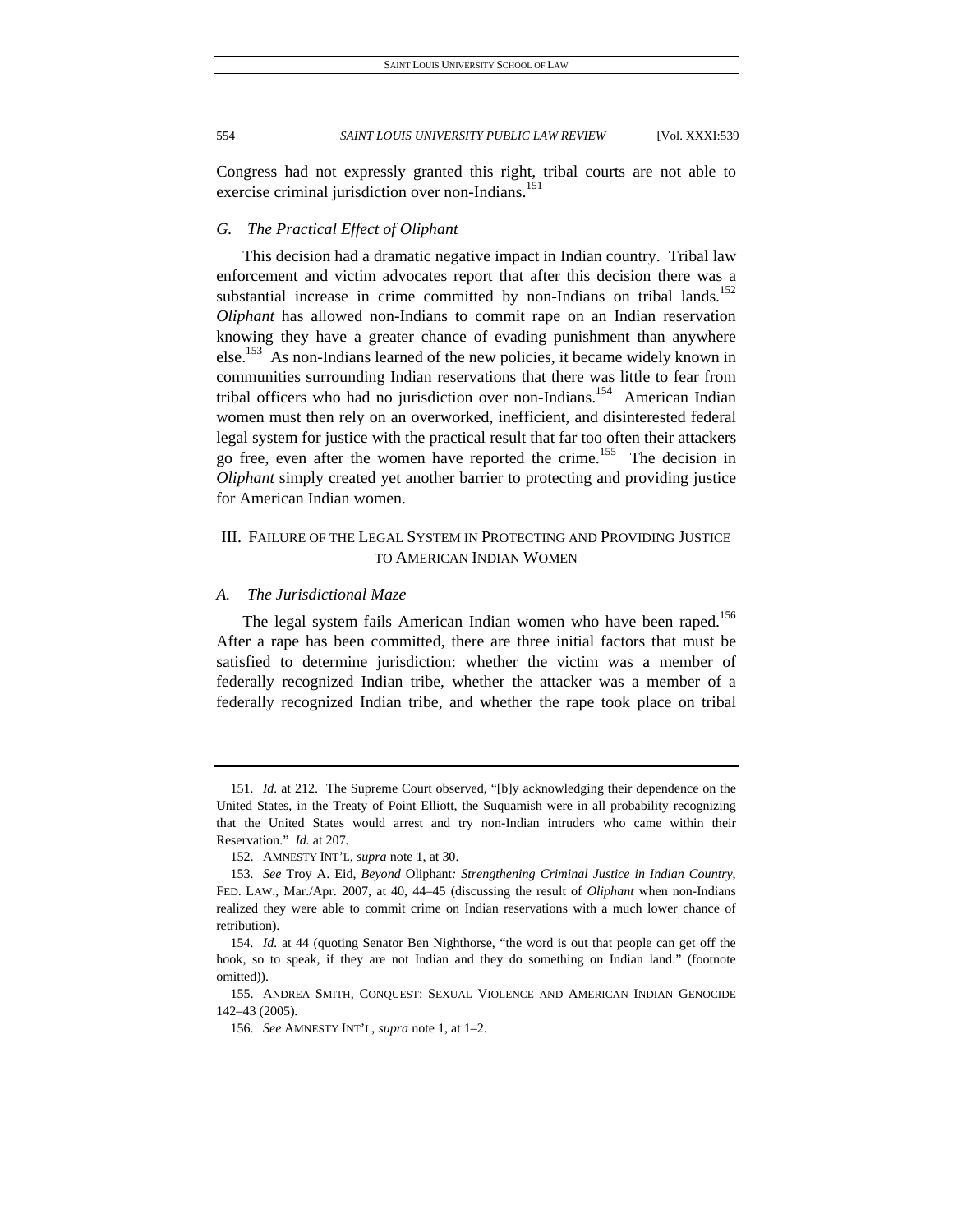land.<sup>157</sup> Differences between federal, state, and tribal laws mean that the same answers to these questions may have different results depending on where the rape took place.<sup>158</sup> The jurisdictional question can become so complex that each authority assumes someone else should handle the crime with the result that no one does.<sup>159</sup>

# *B. Law Enforcement*

## 1. Survey of Tribal Law Enforcement

Under the Indian Self-Determination and Education Assistance Act, the United States Congress provided Indian tribes with the ability to contract with the Bureau of Indian Affairs (hereinafter "BIA") to create tribal law enforcement.<sup>160</sup> This establishes tribal police departments that are funded by the federal government and fit into the organizational framework of the BIA's Division of Law Enforcement Services.<sup>161</sup> This is the most common type of tribal law enforcement.<sup>162</sup> Law enforcement is still controlled by the tribal government on that reservation, but their control and operation must fit within the BIA's guidelines. $163$ 

Some tribes have entered into "self-governance compacts" with the BIA, which allow them to take federal grants to create their own tribal law enforcement offices.<sup>164</sup> These tribes retain almost complete control over their law enforcement as they do not have to adhere to the guidelines of BIA law enforcement, though they are still required to meet certain conditions of operation in order to receive the federal grants.<sup>165</sup> Some Indian tribes even fund their law enforcement completely from tribal funds, which offers the greatest control and autonomy.<sup>166</sup>

Unless the tribe has created its own law enforcement as described above, the BIA handles all law enforcement in Indian country as required by the Indian Law Enforcement Reform Act of 1994.<sup>167</sup> The BIA is required to

<sup>157</sup>*. Id.* at 27.

<sup>158</sup>*. Id.*

<sup>159</sup>*. Id.* at 27–28.

 <sup>160.</sup> Pub. L. No. 93-638, 88 Stat. 2203 (1975) (codified as amended at 25 U.S.C. § 450 *et. seq.* (Supp. IV 2010)); *see also* STEWART WAKELING ET.AL., U.S. DEP'T OF JUSTICE, POLICING ON AMERICAN INDIAN RESERVATIONS 7 (2001), *available at* https://www.ncjrs.gov/pdffiles1/nij/ 188095.pdf.

 <sup>161.</sup> WAKELING ET AL., *supra* note 160, at 7.

<sup>162</sup>*. Id.*

<sup>163</sup>*. Id.*

 <sup>164.</sup> Handler, *supra* note 19, at 279–80.

<sup>165</sup>*. See id.*

<sup>166</sup>*. See* AMNESTY INT'L, *supra* note 1, at 29.

 <sup>167. 25</sup> U.S.C. §§ 2801–02 (Supp. IV 2010). "The Secretary, acting through the [BIA], shall be responsible for providing, or for assisting in the provision of, law enforcement services in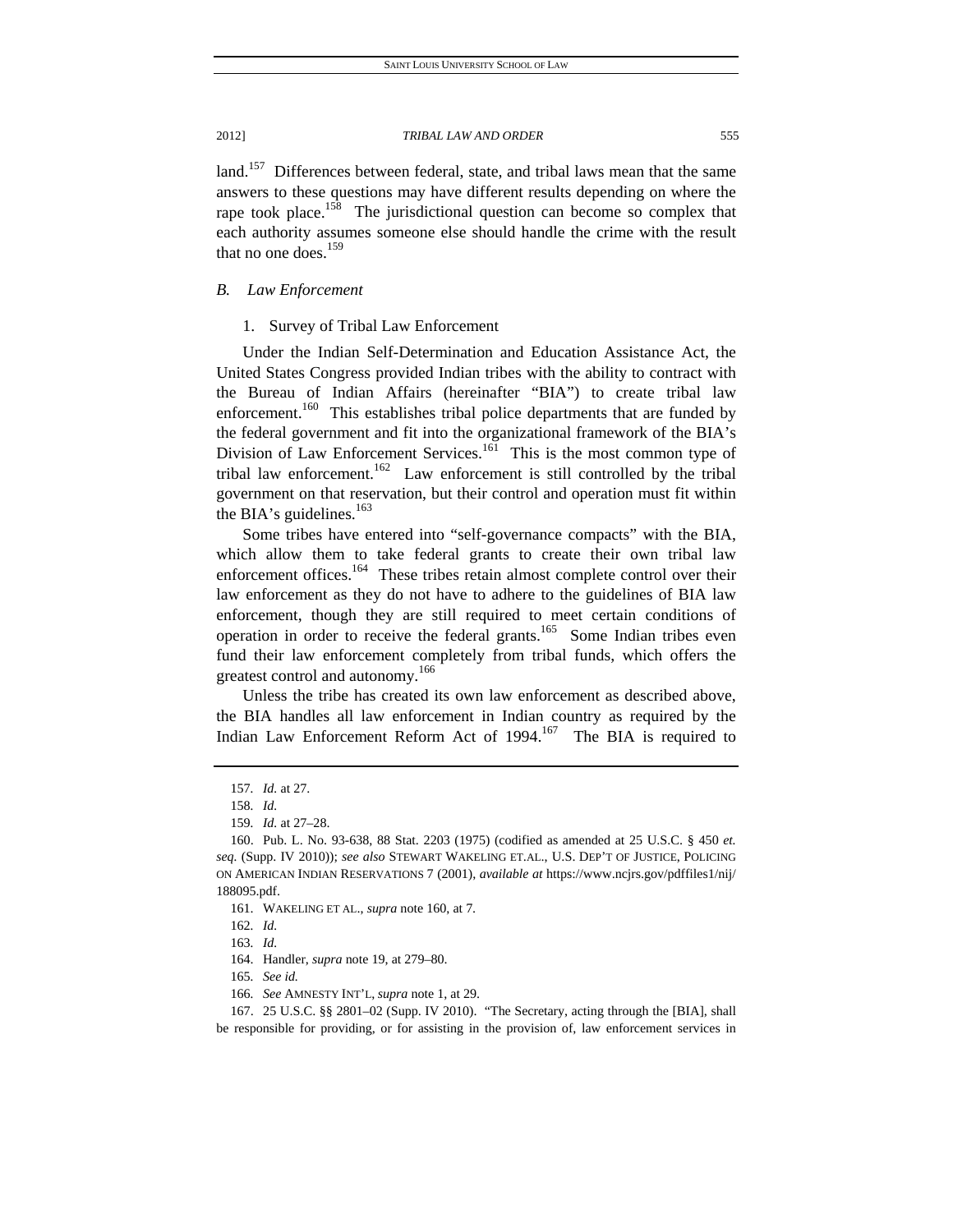police all reservations that do not have established tribal law enforcement and apply federal, not tribal, law on the reservations they police.<sup>168</sup>

# 2. Failure of Tribal Law Enforcement to Protect American Indian Women

The high rate of rape among American Indian women coupled with the low rate of arrest and prosecution (despite a higher than average reporting rate)<sup>169</sup> shows that the law is failing these women. Among tribal law enforcement, the problem is often attributed to lack of funding, poor training, and occasionally apathy. $170$ 

Lack of proper funding is most often cited as a crucial problem.<sup>171</sup> Generally, tribes operate with 55% to 75% of the funding that law enforcement agencies in comparable rural communities have.<sup> $1/2$ </sup> Most tribal law enforcement agencies have comparable police-to-citizen ratios to non-Indian rural communities.<sup>173</sup> Yet, evidence suggests that a comparison between rural non-Indian jurisdictions and Indian jurisdictions is erroneous.<sup>174</sup>

The funding issues faced by tribal law enforcement are compounded by the sheer size of their jurisdiction.<sup>175</sup> In debates over the TLO, Congress also noted that less than 3,000 tribal and federal officers patrol fifty-six million acres of tribal land, a rate that is less than half of the law enforcement presence in comparable rural communities nationwide.<sup>176</sup> In addition, facilities and equipment among tribal law enforcement are outdated, insufficient, and generally unfit for the purposes required.<sup>177</sup> As funding is often conditioned on meeting requirements set by the tribes, the BIA, and the federal government, there is also considerable political influence that prevents the police from

Indian country as provided in this chapter." *Id.* § 2802(a). The BIA is ultimately responsible for providing law enforcement in Indian country. *Id.* § 2802(b).

<sup>168</sup>*. Id.* §§ 2801(8), 2802(b). Though required to apply federal law, the BIA may enforce tribal law with the permission of that tribe. *Id.* § 2802(c)(1).

<sup>169</sup>*. See supra* text accompanying notes 36–41.

<sup>170</sup>*. See* WAKELING ET AL., *supra* note 160, at vii; U.S. COMM'N ON CIVIL RIGHTS, *supra* note 16, at 14, 75–76, 79.

 <sup>171.</sup> U.S. COMM'N ON CIVIL RIGHTS, *supra* note 16, at 76, 79.

 <sup>172.</sup> WAKELING ET AL., *supra* note 160, at vii*.*

<sup>173</sup>*. Id.* at 27*.* 

<sup>174</sup>*. Id.* at vii. Indian reservations have crime rates comparable with major crime ridden cities where the police-to-citizen ratio approaches seven officers for every thousand citizens. *Id.* Most Indian reservations have no more than two officers for every thousand citizens, despite having a similar crime rate. *Id.* 

 <sup>175.</sup> In 2006, the Standing Rock Police Department consisted of nine officers who had to patrol and serve 2.3 million acres. AMNESTY INT'L, *supra* note 1, at 43. Standing Rock Reservations straddle the boundary of South and North Dakota. *Id.* at 32.

 <sup>176. 25</sup> U.S.C. § 2801 cmt. (Supp. IV 2010).

 <sup>177.</sup> WAKELING ET AL., *supra* note 160, at 26.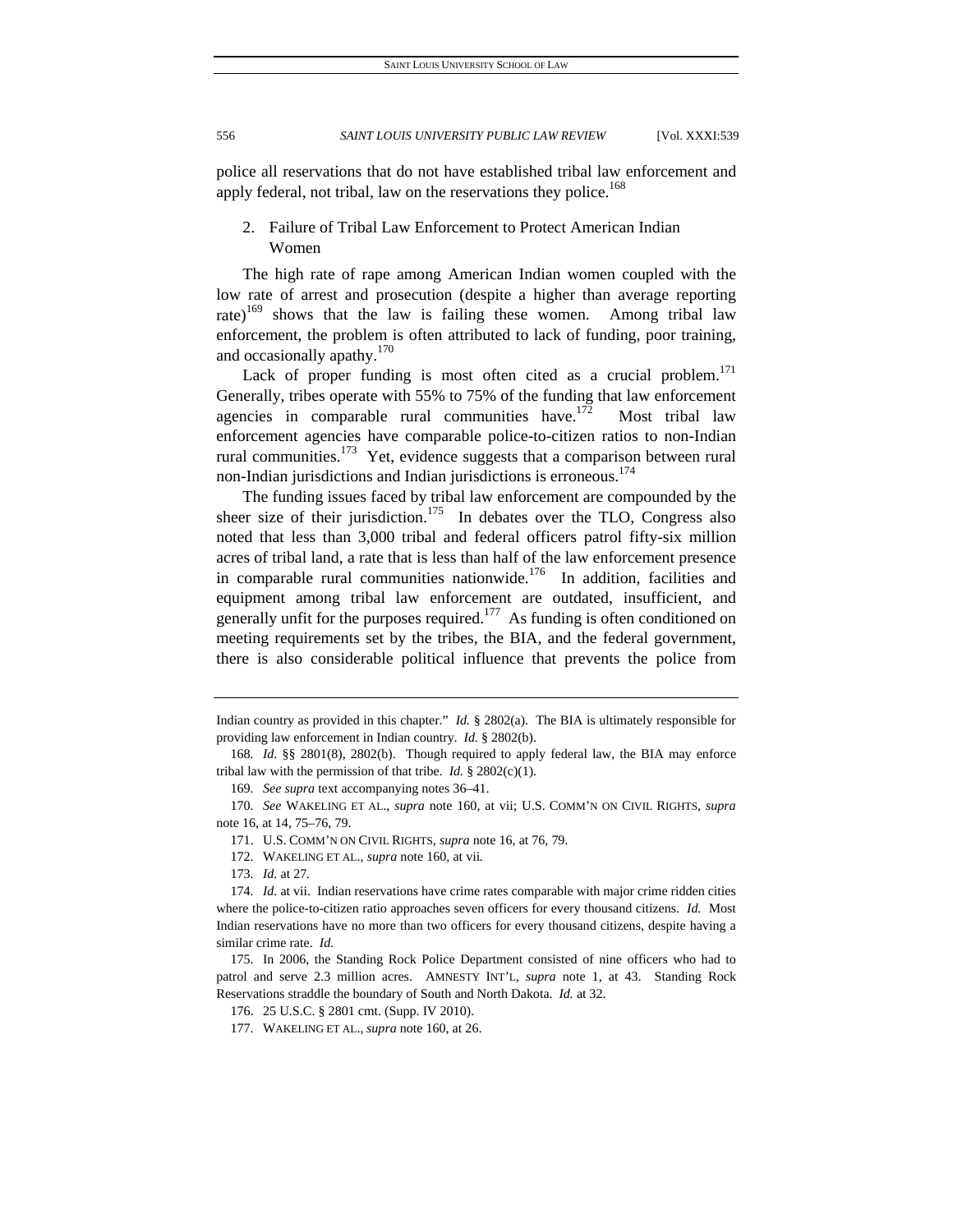performing their duties effectively, which reduces their credibility in the community.<sup>178</sup> Furthermore, many tribal officers lack specific training in responding to and investigating crimes of sexual violence.<sup>179</sup> Though there are many diligent, hardworking, and honorable tribal officers who do the best they can every day, the problem stems from being forced to work without the benefit of sufficient training or funding.<sup>180</sup> This hurts American Indian women who do not receive the protection they deserve, or the proper investigatory services needed to secure redress.

# 3. Federal Law Enforcement in Indian country

The mission of the Federal Bureau of Investigation (hereinafter "FBI") is to protect the United States from terrorist threats, foreign intelligence threats, combat major crimes, and provide support to local law enforcement.<sup>181</sup> In a listing of the FBI's ten priorities, supporting local law enforcement is number nine.182 It is in this role that the FBI comes to Indian Reservations, as it has investigative jurisdiction over all crimes listed in the Major Crimes Act.<sup>183</sup> Professor Kevin Washburn has described the actions of FBI agents on tribal lands based upon his observations as a federal prosecutor in Indian country, as well as from interviews with FBI agents, other federal prosecutors, and federal public defenders who have worked in Indian country.<sup>184</sup> Most FBI investigations are proactive, seeking to prevent a major crime, while on Indian reservations almost all of the crimes investigated by the FBI are reactive.<sup>185</sup> The FBI is capable of bringing the most sophisticated investigative techniques to bear on a criminal investigation, but on Indian lands, most of these techniques are worthless.<sup>186</sup> Apart from DNA testing, investigation into cases

181*. Quick Facts*, FED. BUREAU OF INVESTIGATION, http://www.fbi.gov/quickfacts.htm (last visited Mar. 13, 2012).

182*. Id.*

184. Washburn, *supra* note 17, at 718 n.30.

185*. Id.* at 718.

<sup>178</sup>*. Id.* at 38.

 <sup>179.</sup> AMNESTY INT'L, *supra* note 1, at 51.

<sup>180</sup>*. See* Sullivan, *supra* note 4. The article describes how officers tried to investigate every case but were simply overwhelmed by the number of calls for rape and sexual assault in a jurisdiction the size of Connecticut covered only by five officers. *Id.* The officers also understand that they had to have a perfect case before they could go to the federal prosecutor: "We all knew [federal prosecutors] only take the [rape cases] with a confession . . . [w]e were forced to triage our cases." *Id.* The same officer noted that he "felt like [he] was standing in the middle of the river trying to hold back the flood." *Id.* 

<sup>183</sup>*. See* U.S. DEP'T OF JUSTICE, UNITED STATES ATTORNEYS' MANUAL §§ 675–76 (1997) (detailing the U.S. Attorney's policy that the FBI has investigative jurisdiction over violations of the Major Crimes Act).

<sup>186</sup>*. See id.* Consider the FBI's Carnivore computer surveillance system that is capable of intercepting all forms of Internet communication connected with a single computer, or IP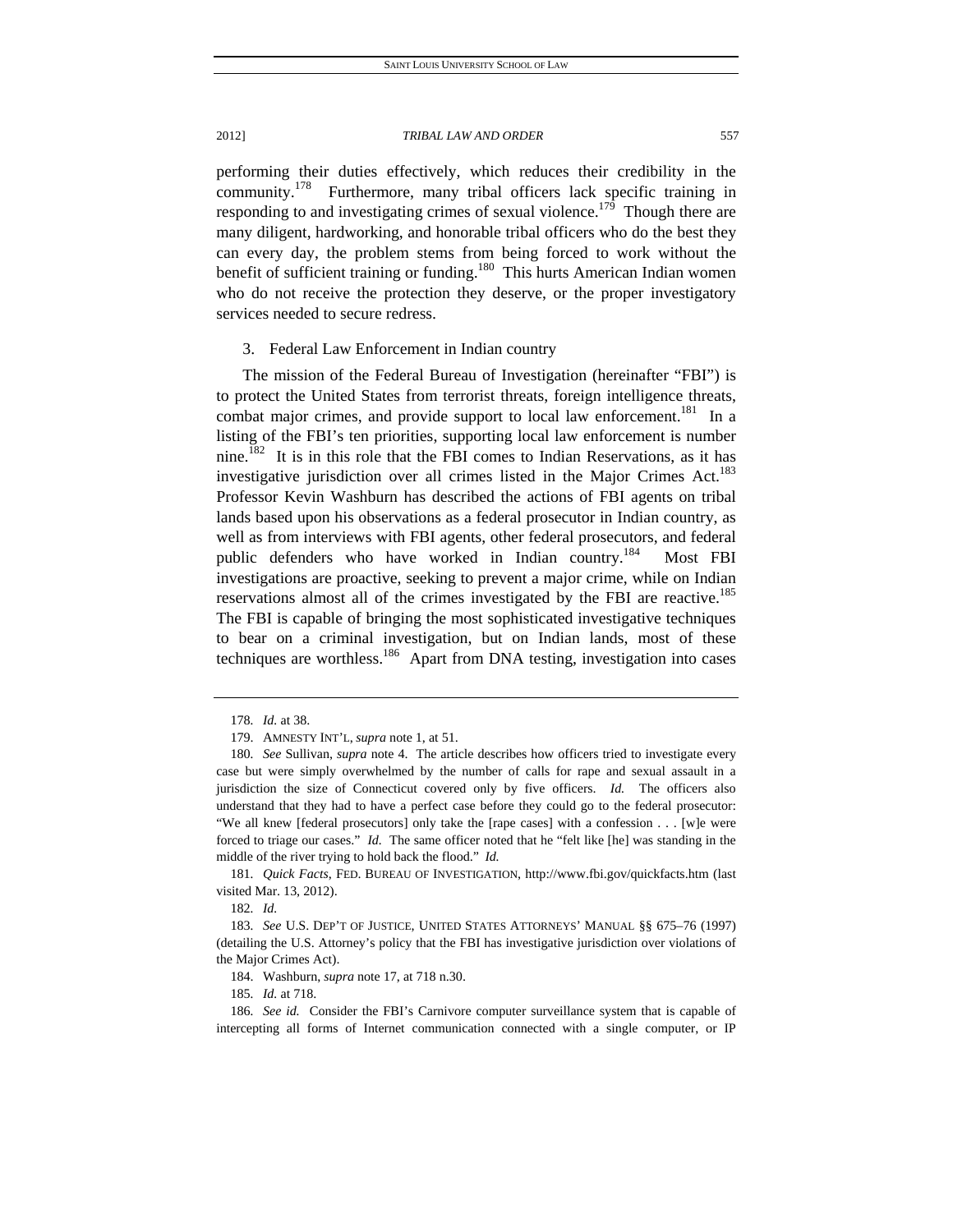of rape requires plain, unsophisticated police work: looking for evidence and conducting interviews.<sup>187</sup>

Additionally, FBI agents are assigned to Indian reservations as individuals, a system counter to the usual team-based structure of the FBI.<sup>188</sup> When FBI agents collaborate with other officers, it is most likely with tribal officers who do not have the same type or level of training as a FBI agent.<sup>189</sup> FBI agents often cover hundreds of miles of rural roads, and are not actually posted on the reservation but rather in small cities outside of the reservation.<sup>190</sup> These postings are not prestigious and have a high turnover rate as agents attempt to transfer to higher profile postings.<sup>191</sup>

FBI agents also face a major cultural barrier.<sup>192</sup> Indian communities are often closed and generally distrusting to outsiders.<sup>193</sup> Because of this, FBI officers face great difficulties in conducting an investigation and establishing rapport that tribal officers do not face.<sup>194</sup> If FBI agents cannot establish a close relationship with tribal officers, then a great deal of information accessible only to members of the community will be closed to them as outsiders.<sup>195</sup> It has been noted that federal agents do not receive specific training to deal with the cultural norms and practices that they will encounter on tribal lands.<sup>196</sup> The

 189. Washburn, *supra* note 17, at 718. FBI agents have to work with local officers despite differences in training, power, and methods because local officers are more familiar with the community and many police activities require multiple officers for safety and security. *Id.* at 718–19. Because FBI agents are often assigned individually, they must rely on the support of local officers. *Id.* at 719.

190*. Id.*; *see also On the Road Again*, *supra* note 188. Agent Doug Klein wakes up early in the morning to leave from Billings, Montana and then drives hundreds of miles to check in with all of the ongoing cases and with the various local tribal offices on the reservations. *Id.*

191. Washburn, *supra* note 17, at 719.

192*. On the Road Again*, *supra* note 188 ("You have to know who's related to whom, whether someone's status in a tribe will complicate your case, what the history of various tribes is and the differences between them. We lean on our tribal partners as much as we can, but the more we truly grasp the realities here, the better.").

195*. Id.*

Address. Laurie Thomas Lee, *The USA PATRIOT ACT and Telecommunications: Privacy Under Attack*, 29 RUTGERS COMPUTER & TECH. L.J. 371, 392–93 (2003). The FBI also has a program called Echelon that is capable of searching the entire Internet to evaluate possible threats to national security. *Id.* at 376. It is highly unlikely that these incredible technologies would be effective in finding a rapist in Indian country.

<sup>187</sup>*. See* Washburn, *supra* note 17, at 718.

<sup>188</sup>*. Id.* at 718–19; *see also On the Road Again: A Day in the Life in Indian Country*, FED. BUREAU OF INVESTIGATION (Sept. 17, 2007), http://www.fbi.gov/news/stories/2007/september/ indian\_091707 (describing the "solitary life of special agents in Indian Country" and Special Agent Doug Klein's testimony of four hundred miles of travel each day).

 <sup>193.</sup> Washburn, *supra* note 17, at 721.

<sup>194</sup>*. Id.*

 <sup>196.</sup> AMNESTY INT'L, *supra* note 1, at 51.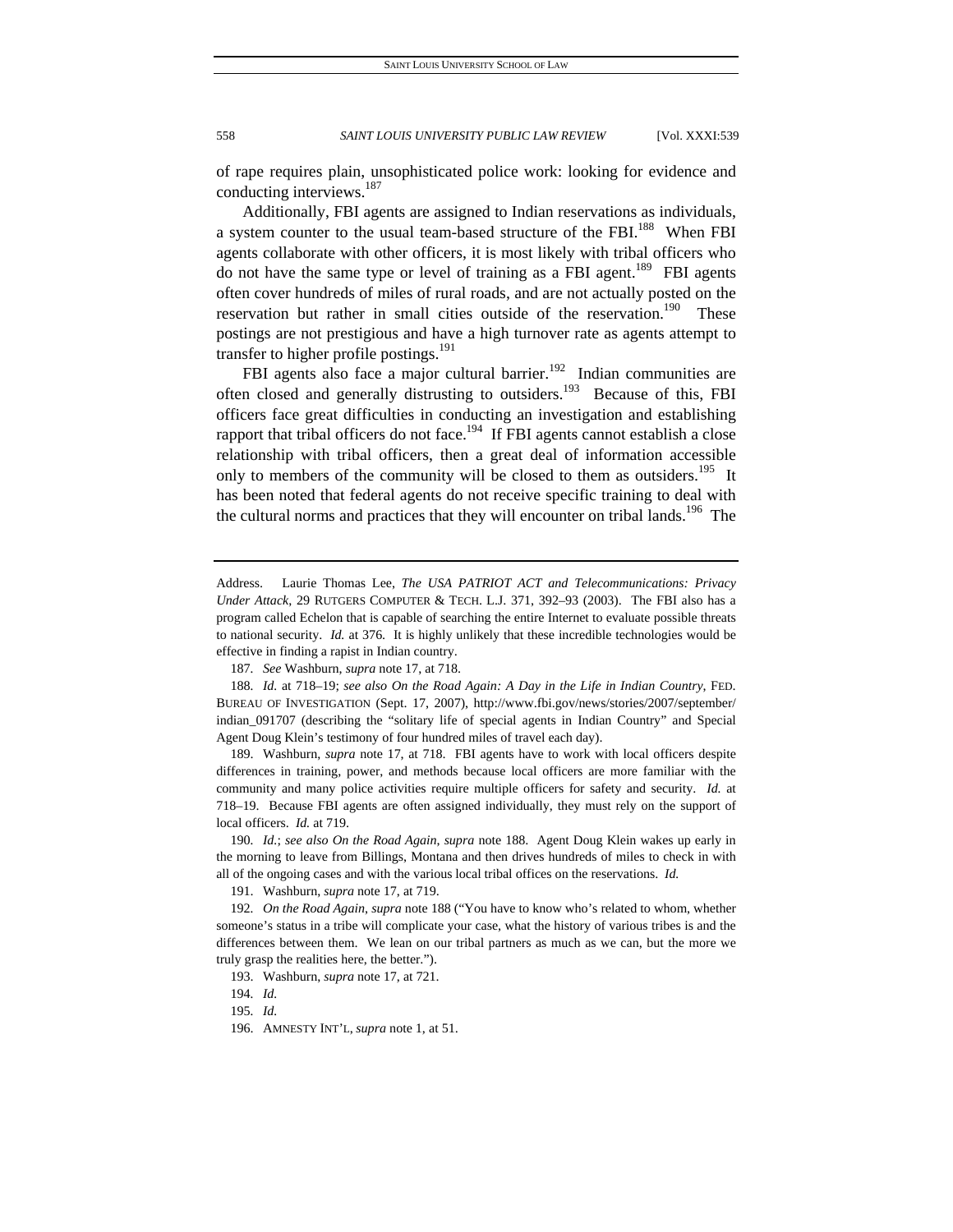role of the agent on tribal lands is sequestered from the flashier roles in antiterrorism and white collar criminal investigations, and is thus engaged in haphazardly.<sup>197</sup> Therefore, in a system that already minimizes major violent crimes on Indian lands, American Indian women are minimized to an even greater extent when they are raped. The crime that has hurt them is not worth the effort for the overstretched and disinterested FBI agent.

#### *C. The Prosecutorial Failure for American Indian Women*

## 1. Federal Prosecution

Rape is listed as one of the "major crimes" under the Major Crimes Act.<sup>198</sup> Therefore, the majority of rapes on Indian lands should be prosecuted by the nearest U.S. Attorney's office. It is assumed that a prosecutor represents the norms of the community where they live and work.<sup>199</sup> In the United States, the prosecutor has significant discretion and power to bring defendants to trial.<sup>200</sup> For many reasons, though, this power is severely hampered in matters involving American Indians. Due to the jurisdictional maze, long delays may result, allowing the attackers of American Indian women to escape punishment.<sup>201</sup>

Prosecutors are seen as representatives of the community, even within the federal system because they live in the community, speak the language of the community, and should be tuned to the issues that are of greatest concern to the community.<sup>202</sup> This is not true among the American Indian population. The assistant U.S. Attorney assigned to Indian prosecutions does not live in the community, does not speak the language, and is not familiar with their values and culture. $203$  This personal distance allows the prosecutors to make prosecutorial decisions with little consideration for the victims and the pain felt

 <sup>197.</sup> Washburn, *supra* note 17, at 718–19. Though murder and rape are major crimes to the small communities where they occur, they are local crimes that would generally be investigated by local officers. *Id.* To the FBI, these "major" local crimes are much less important than organized crime and anti-terrorism, and, therefore, "Indian country crimes rarely rank high among the FBI's priorities." *Id.* at 718.

 <sup>198. 18</sup> U.S.C. § 1153(a) (2006); *see also id.* § 2241.

<sup>199</sup>*. See* United States v. Cox, 342 F.2d 167, 192 (5th Cir. 1965) (Wisdom, J., concurring).

 <sup>200.</sup> ANGELA J. DAVIS, ARBITRARY JUSTICE: THE POWER OF THE AMERICAN PROSECUTOR 5 (2007). A prosecutor's decision whether or not to charge a crime is not reviewed by any power outside the prosecutor's office, and prosecutors are not required to explain their reasoning for refusing to charge. *Id.*

 <sup>201.</sup> AMNESTY INT'L, *supra* note 1, at 61–62.

 <sup>202.</sup> Pizzi, *supra* note 125, at 1338.

 <sup>203.</sup> Washburn, *supra* note 17, at 730 (finding that American Indian communities are generally suspicious of outsiders and would likely be wary of confiding in a federal prosecutor). In part because of his lack of knowledge of Indian community values, a prosecutor will have trouble building a case, which could discourage him from even prosecuting at all. *Id.* at 729–30.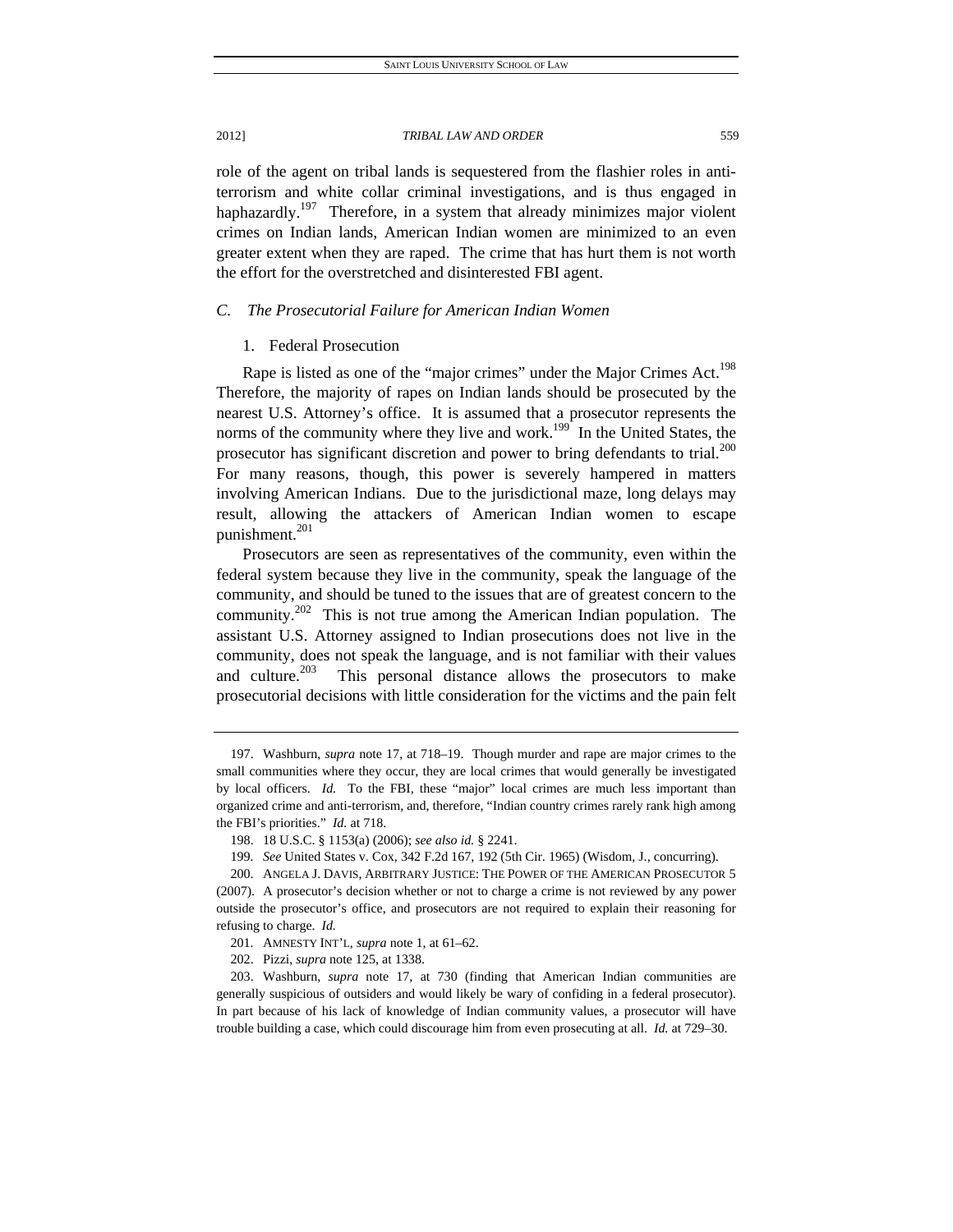within the community.<sup>204</sup> If they do not live with or understand the pain American Indian women must endure, they are able to consider cases of rape from Indian country with a detachment that prosecutors who work and live in the same community cannot.

American Indians also hold little power over federal prosecutors, or even state prosecutors.<sup>205</sup> American Indians as a group have very little political clout and therefore lack the ability to vote in such a way as to replace federal prosecutors, especially since federal prosecutors are appointed through the President.<sup>206</sup> Even in states where American Indians are more prevalent, they still generally lack the electoral power to remove prosecutors who are blind to the issues faced on Indian reservations.<sup>207</sup> Additionally, in what is characterized as "the cavalry effect," federal prosecutors may show up on Indian reservations acting as if they are saviors battling the lawlessness and crime in Indian country.<sup>208</sup> This stands in stark contrast to the fact that only a little over one hundred years ago the same federal government was engaged in brutal wars with the tribe's ancestors.<sup>209</sup>

Discrimination also plays a part in the failure of justice for American Indian women. It has been suggested that there has been deliberate failure of federal prosecutors to pursue cases of rape involving American Indian women, partly a result of racial discrimination.<sup>210</sup> Also, federal prosecutors often will pursue only those cases that will almost certainly result in a conviction.<sup>211</sup> Prosecutorial lack of understanding of the Indian community results in skewed opinions of the women and gross generalizations of what it means to be an American Indian.<sup>212</sup> Based upon these generalizations, prosecutors may well

<sup>204</sup>*. See* Handler, *supra* note 19, at 286–87 (suggesting that prosecutorial detachment may impair the ability to create a full and effective prosecution).

 <sup>205.</sup> Washburn, *supra* note 17, at 731.

<sup>206</sup>*. Id.*

<sup>207</sup>*. See* STELLA U. OGUNWOLE, U.S. CENSUS BUREAU, THE AMERICAN INDIAN AND ALASKA NATIVE POPULATION: 2000 5 tbl.2 (2002), *available at* http://www.census.gov/prod/ 2002pubs/c2kbr01-15.pdf (detailing the percentage of American Indian population by state).

<sup>208</sup>*. See* Washburn, *supra* note 17, at 735–38.

<sup>209</sup>*. See* UTLEY & WASHBURN, supra note 67, at 280–301 (describing the final battles between the United States and Indian tribes, especially the massacre at Wounded Knee in 1894).

 <sup>210.</sup> AMNESTY INT'L, *supra* note 1, at 66 (stating that 60.3% of filed sexual violence cases between October 1, 2002 and September 30, 2003 were not prosecuted).

<sup>211</sup>*. See* Pizzi, *supra* note 125, at 1349 (discussing how the focus on the adversarial process in the American legal system encourages prosecutors to take only the cases they are sure they can win). If a federal prosecutor does not think he can build an effective case because of his distance from the Indian community, then the adversarial process encourages him to drop the case and keep his winning percentage high. *Id.* at 1349; *see also* Sullivan, *supra* note 4 (describing how tribal officers will only investigate the cases that have a confession because these are the only cases the federal prosecutor will take).

 <sup>212.</sup> AMNESTY INT'L, *supra* note 1, at 70.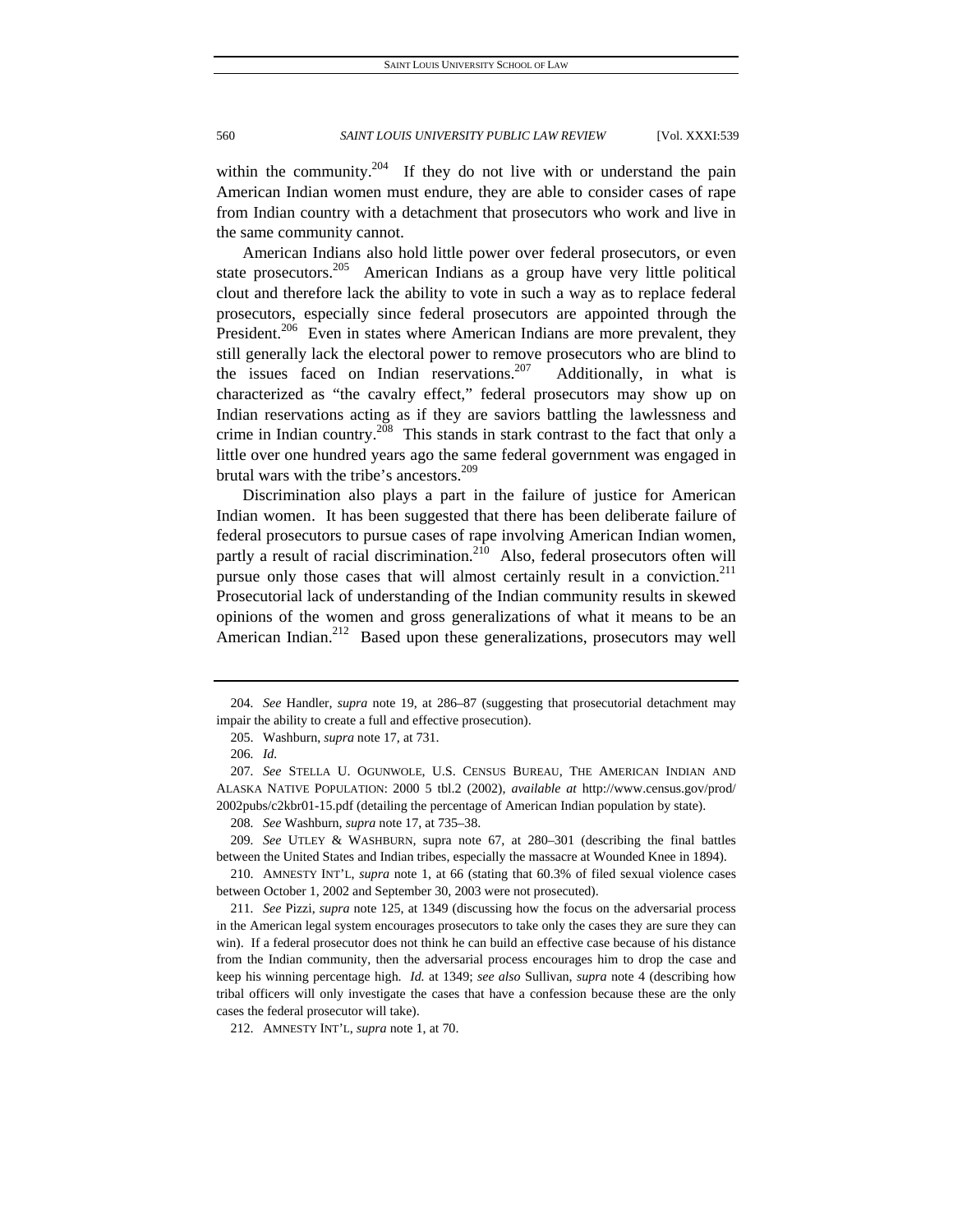see the case as unwinnable because a jury will not protect another "drunk Indian" and will choose not to take the case. $2^{13}$ 

Most daunting is the lack of American Indians serving on juries. American Indians represent only a small portion of the population of the United States $^{214}$ but even then, it would be expected that in states with high concentrations of reservations more Indians would be included in the jury process.<sup>215</sup> Unfortunately, due to issues of poverty, near geographical isolation, and lack of Indian participation in the electoral process, Indians are less represented on juries than they should be. $216$  It is clear that American Indians face discrimination based upon old world stereotypes and prejudices. In a case in Oklahoma, an American Indian woman was raped and beaten by two white men who gave her a ride home. $2^{17}$  Despite considerable evidence, the first jury was unable to reach a verdict, with one juror even stating, "[s]he was just another drunk Indian."<sup>218</sup>

Due to their lack of knowledge of Indian culture as well as other issues like the "cavalry effect," federal prosecutors often are not trusted in Indian communities.<sup>219</sup> This is a detriment to compiling an effective prosecution and may even discourage Indian victims from reporting crimes.<sup>220</sup> It appears to the women on the reservation that they are being ignored.<sup>221</sup> Furthermore, American Indians continue to suffer racial discrimination and are underrepresented on juries.<sup>222</sup> All of these issues combine to demonstrate a failure by the federal courts to provide American Indian women with the redress and justice they deserve.

2. State Prosecution

It is also important to note the condition of prosecution in Public Law 280 states. These states are required to exercise criminal jurisdiction over Indian reservations.<sup>223</sup> Prosecutors in these states are funded by state taxes, which

<sup>213</sup>*. Id.* at 71.

<sup>214</sup>*. See* OGUNWOLE, *supra* note 207, at 5.

<sup>215</sup>*. See* Washburn, *supra* note 17, at 747.

<sup>216</sup>*. Id.* at 747–48.

 <sup>217.</sup> AMNESTY INT'L, *supra* note 1, at 71.

<sup>218</sup>*. Id.* The second jury sentenced one attacker sixty years in prison and the second attacker for ten years. *Id.* 

 <sup>219.</sup> Washburn, *supra* note 17, at 738.

 <sup>220.</sup> Handler, *supra* note 19, at 287.

<sup>221</sup>*. See supra* notes 4–14 and accompanying text. Leslie Ironroad's friend, Rhea Archambault, could not believe that Ironroad's report of her rape yielded nothing. Sullivan, *supra* note 4. Archambault stated, "She named all of the people that were there, the ones that were hitting her, the ones that were fighting her, she named everybody—what more else?" *Id.* 

 <sup>222.</sup> Handler, *supra* note 19, at 287; AMNESTY INT'L, *supra* note 1, at 1.

 <sup>223. 18</sup> U.S.C. § 1162(a) (2006).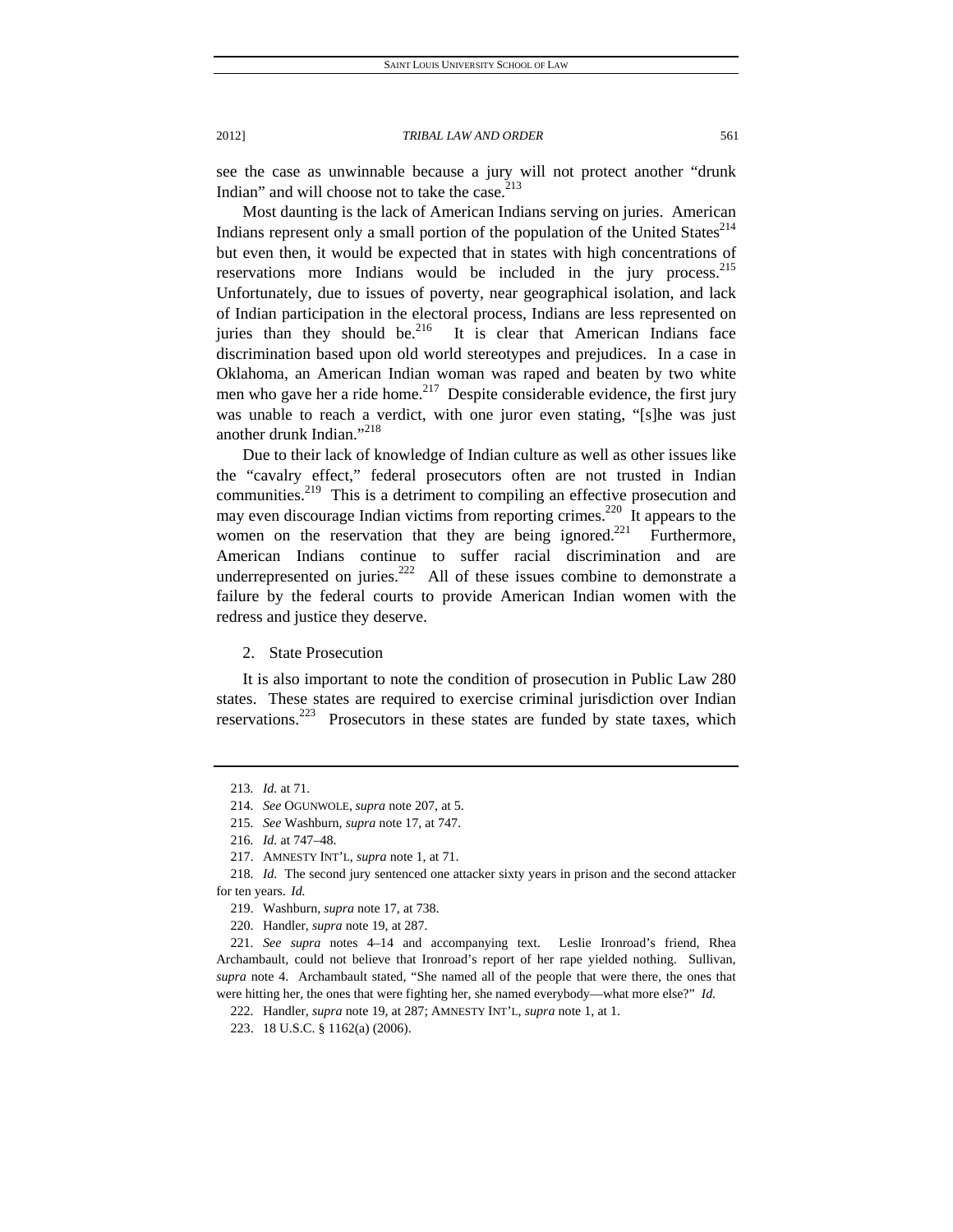American Indians do not pay.<sup>224</sup> State governments are even less equipped to properly prosecute crimes on reservations than the federal government, leading to dissatisfaction with the state authorities on tribal lands.<sup>225</sup> The Supreme Court noted that tribes "owe no allegiance to the States, and receive from them no protection."<sup>226</sup> This gives rise to poor relations between state authorities and the Indians, often making state representatives American Indians' "deadliest enemies."<sup>227</sup> All of these factors create a lack of protection and redress for American Indian women who have been or are in danger of being raped.<sup>228</sup> In Alaska (a Public Law 280 state), data shows that in 90% of cases in which Alaskan Native women underwent sexual assault exams, there was no prosecution of the case.<sup>229</sup> This shows that prosecution in Public Law 280 states also fails American Indian women.

### 3. Tribal Prosecution

Tribal courts do not face the same problems as federal courts face—lack of cultural knowledge, distance from the crime, and detachment.<sup>230</sup> That said, tribal prosecution does have issues that result in poorer aid to victims of sexual violence. Most importantly, tribal courts are limited in their power by federal law because they do not have jurisdiction over cases of rape due to the Major Crimes Act.<sup>231</sup> Tribal courts can only receive jurisdiction if the federal prosecutor chooses not to prosecute the case.<sup>232</sup> Also, before the passage of the TLO even when prosecuting, tribal courts could not deliver sentences of greater than one year in prison or a fine greater than  $$5,000.<sup>233</sup>$  This meant that if a tribal court did successfully prosecute a rapist, they faced a maximum of a one year punishment for a serious felony offense.<sup>234</sup> Additionally, tribal courts only have jurisdiction over Indians,  $235$  meaning that they must decline to

 <sup>224.</sup> Handler, *supra* note 19, at 281.

<sup>225</sup>*. See id.* at 281 & n.127.

 <sup>226.</sup> United States v. Kagama, 118 U.S. 375, 384 (1886).

<sup>227</sup>*. Id.* at 384.

<sup>228</sup>*. See* AMNESTY INT'L, *supra* note 1, at 69. It is also likely that many of the cultural, geographical, and other issues that afflict federal courts are present in state courts as well. Public Law states are very large (i.e., California, Alaska, Minnesota), and reservations are in rural locations, far from state courts. *See supra* notes 99–102 and accompanying text.

 <sup>229.</sup> AMNESTY INT'L, *supra* note 1, at 69.

<sup>230</sup>*. See* Washburn, *supra* note 17, at 738.

<sup>231</sup>*. See* STEPHEN L. PEVAR, THE RIGHTS OF INDIANS AND TRIBES: THE AUTHORITATIVE ACLU GUIDE TO INDIAN AND TRIBAL RIGHTS 148–49 (3d. ed. 2002); *see also supra* notes 95–97 and accompanying text.

 <sup>232.</sup> PEVAR, *supra* note 231, at 148–49.

 <sup>233. 25</sup> U.S.C. § 1302(a)(7) (2006). The TLO has increased punishing power as discussed in Part IV *infra*.

<sup>234</sup>*. See id.*; *see also* 18 U.S.C. § 2241(a)(2) (2006).

 <sup>235.</sup> Oliphant v. Suquamish Indian Tribe, 435 U.S. 191, 212 (1978).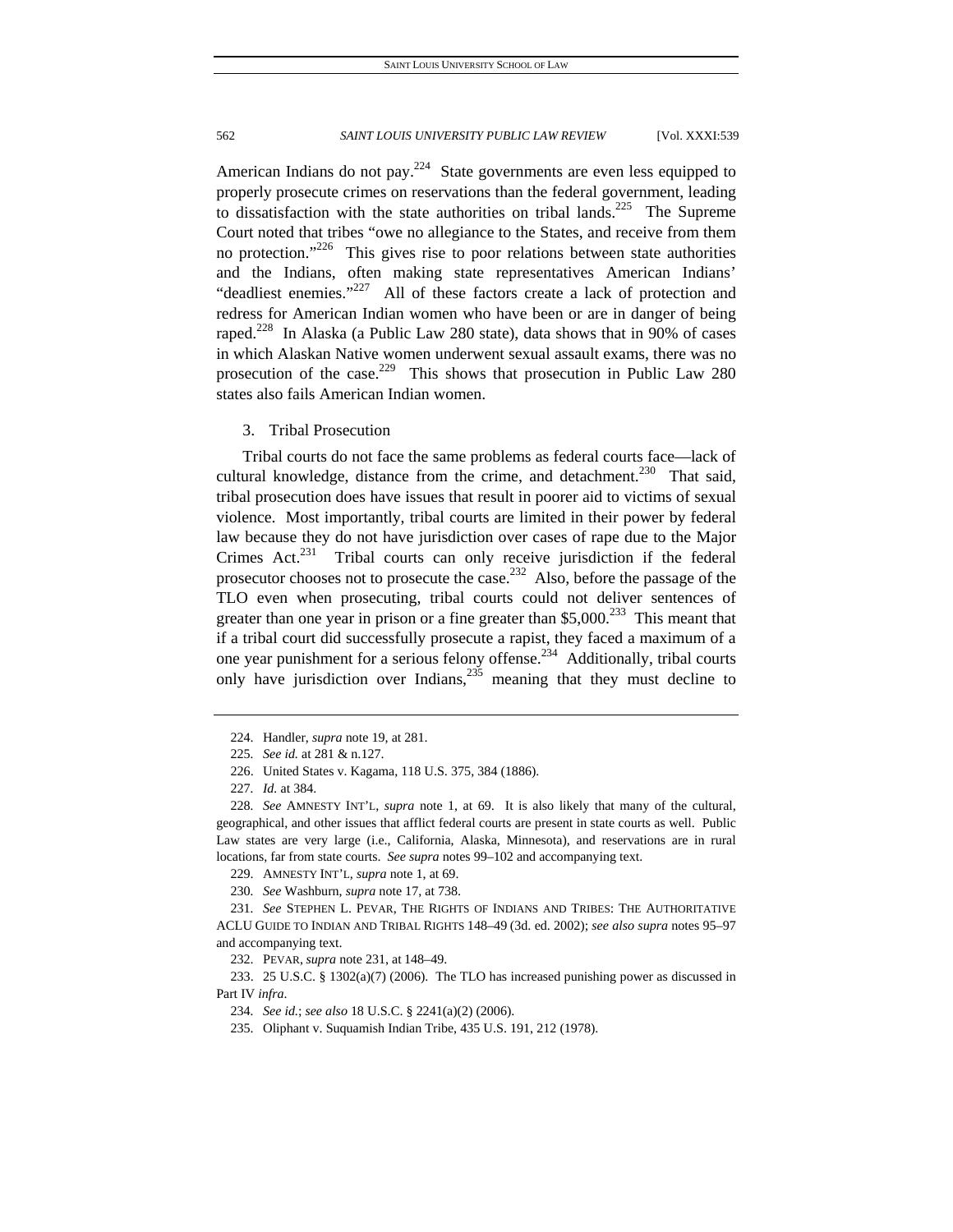prosecute a significant percentage of the rapes committed against Indian women. 236

The hope is that federal prosecutors will take up the case and be able to secure a much more severe sentence.<sup>237</sup> The federal statute against rape allows for a maximum prison sentence of life imprisonment.<sup>238</sup> Furthermore, when federal prosecutors decline to prosecute, the result may be that by the time the case comes to the tribal court, the crime will have occurred more than a year before.<sup>239</sup> By this time, the victim may want to simply forget, witnesses may be harder to find, and the case may be nearly impossible to pursue with the result that the attacker goes free.<sup>240</sup> And of course, if the attacker was non-Indian, the tribal court has no recourse.

Tribal courts are governed by the community that the crime has occurred in. Based on the American court system, local courts are best suited to prosecute local crimes.<sup>241</sup> Tribal courts are denied this power.<sup>242</sup> Moreover, when they have had the opportunity to prosecute, they have been severely hampered in their ability to do so.<sup>243</sup> Because of these limitations, tribal courts are unable to provide full protection and redress for the American Indian women who are consistently subjected to rape within their own communities.

# IV. A TENTATIVE STEP: THE TRIBAL LAW AND ORDER ACT OF 2010

The TLO passed with nearly unanimous support in both the Senate and the House of Representatives, which demonstrates the wide-spread recognition of the importance of this issue.<sup>244</sup> In its findings, Congress cited the jurisdictional maze that afflicts Indian reservations and specifically noted the high rate of rape among American Indian and Alaskan Native women.<sup>245</sup> They stated further that the purpose of the TLO was:

(1) to clarify the responsibilities of Federal, State, tribal, and local governments with respect to crimes committed in Indian country; (2) to increase cooperation and communication among Federal, State, tribal, and local law enforcement; (3) to empower tribal governments with the authority,

 <sup>236.</sup> Bachman et al., *supra* note 2, at 211.

<sup>237</sup>*. See* 18 U.S.C. § 2241(a)(2) (providing for a sentence of up to life in prison for the crime of rape).

<sup>238</sup>*. Id.*

<sup>239</sup>*. See* Handler, *supra* note 19, at 290.

<sup>240</sup>*. See id.* at 290–93; *see also* AMNESTY INT'L, *supra* note 1, at 63.

<sup>241</sup>*. See* Pizzi, *supra* note 125, at 1337–39 (stating that prosecutors are elected by the community and must create a prosecutorial record that agrees with the community to secure reelection).

<sup>242</sup>*. See* PEVAR, supra note 231, at 148–49.

<sup>243</sup>*. See* 25 U.S.C. § 1302(a)(7) (2006).

 <sup>244. 156</sup> CONG. REC. H5862 (daily ed. July 21, 2010) (statement of Rep. Rahall).

 <sup>245. 25</sup> U.S.C. § 2801 cmt. (Supp. IV 2010).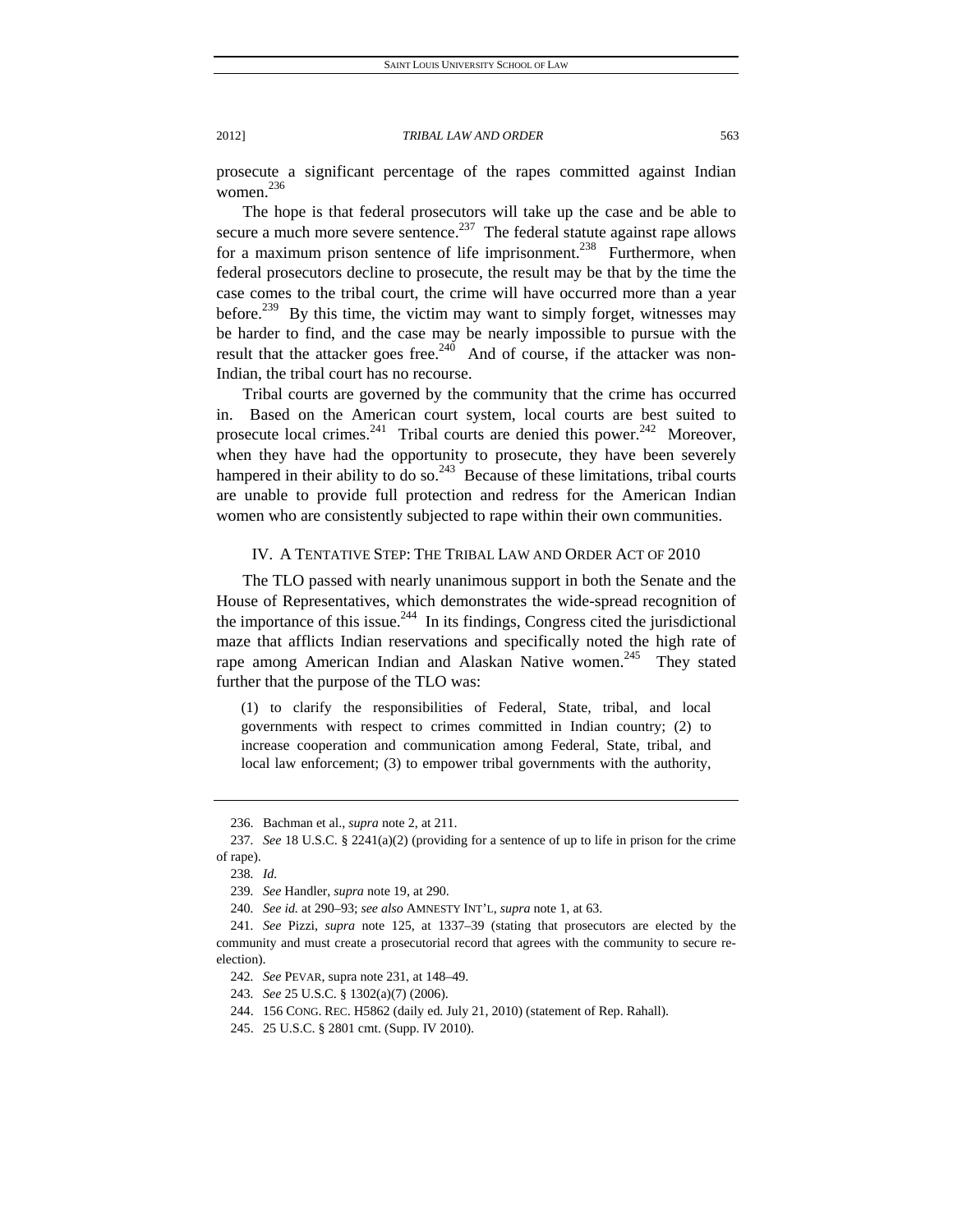resources, and information necessary to safely and effectively provide public safety in Indian country; (4) to reduce the prevalence of violent crime in Indian country and to combat sexual and domestic violence against American Indian and Alaska Native women; (5) to prevent drug trafficking and reduce rates of alcohol and drug addiction in Indian country; and (6) to increase and standardize the collection of criminal data and the sharing of criminal history information among Federal, State, and tribal officials responsible for responding to and investigating crimes in Indian country.<sup>246</sup>

## *A. A Modest Increase in Prosecutorial Power*

Specifically, tribal courts would gain power and greater ability to prosecute under the TLO. The Act entails changes made to the Indian Civil Rights Act of 1968, increasing tribal courts' sentencing power from one year and a \$5,000 fine up to three years and a  $$15,000$  fine.<sup>247</sup> Still, there are limits to this power because the defendant must have either previously been convicted of a comparable crime in any jurisdiction of the United States or the crime being prosecuted must be punishable by more than one year if prosecuted by the United States or any of the states.<sup>248</sup> Additionally, in order to avail themselves of these powers, the tribal courts must provide defense attorneys based upon federal guidelines at their own expense.<sup>249</sup> The most important and most limiting factor is that the TLO specifically states that no provision in the act will confer to tribal courts criminal jurisdiction over non-Indians.<sup>250</sup>

The TLO also attempts to increase and streamline interaction between federal prosecutors and tribal courts. If a U.S. Attorney declines to prosecute a crime committed on an Indian reservation, they must provide the relevant tribal court and prosecutor with a report detailing the status of the investigation, the status of the case, and the reason for the declination to prosecute.<sup>251</sup>

U.S. Attorneys for each district that include Indian reservations must also establish a tribal liaison.<sup>252</sup> The liaison's duties will consist primarily of coordinating criminal investigation and prosecution on the reservations.<sup>253</sup> These districts must also appoint a special prosecutor to specifically prosecute crimes committed on tribal lands.<sup>254</sup> The Attorney General will coordinate with each tribal court in appointing the special prosecutors.<sup>255</sup>

<sup>246</sup>*. Id.*

<sup>247</sup>*. Id.* § 1302(a)(7)(C).

<sup>248</sup>*. Id.* §§ 1302(b)(1)–(2).

<sup>249</sup>*. Id.* §§ 1302(c)(1)–(2).

<sup>250</sup>*. Id.* § 2801 cmt.

 <sup>251. 25</sup> U.S.C. § 2809(a) (Supp. IV 2010).

<sup>252</sup>*. Id.* § 2810(a).

<sup>253</sup>*. See id.* § 2810(b) (listing the specific duties of the Tribal Liaison).

<sup>254</sup>*. Id.* § 2810(d)(1)(A).

<sup>255</sup>*. See id.* §§ 2810(d)(1)(B)–(D).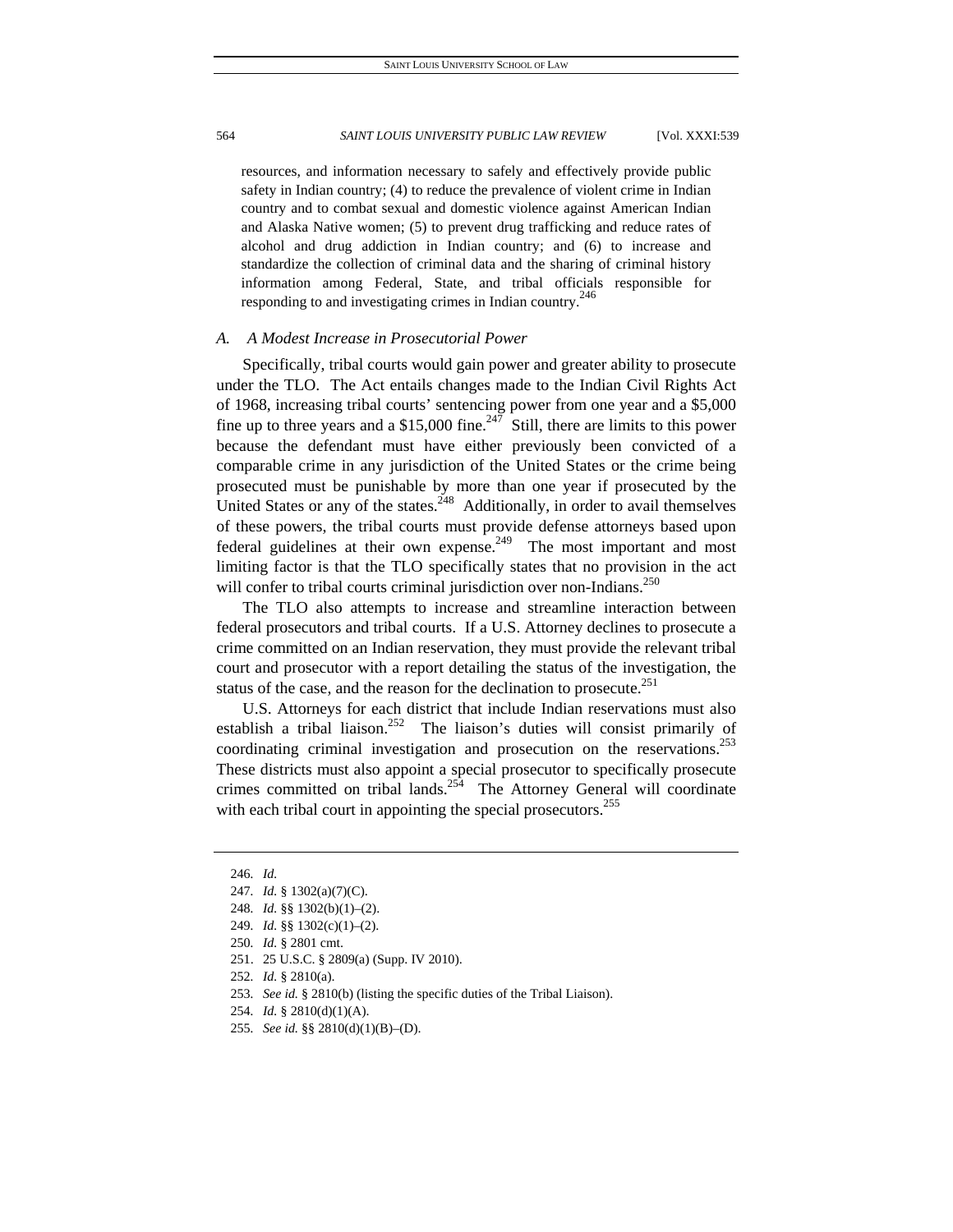### *B. Combating the Jurisdictional Maze*

The TLO makes attempts to clear the jurisdictional maze. The first method involves the creation of a nine-member Indian Law and Order Commission.<sup>256</sup> This federal commission must complete a comprehensive study of law enforcement and criminal justice on tribal lands, and report its findings to Congress within two years of the signing of the bill.<sup>257</sup> It must analyze how current jurisdictional rules affect criminal investigations and prosecutions on tribal lands.<sup>258</sup> It is specifically tasked with determining how to simplify jurisdiction in Indian country.<sup>259</sup>

The second attempt involves commissioning more tribal, state, and local law enforcement officers as federal officers.<sup>260</sup> This means that these officers will be able to fight crime so long as it is within federal jurisdiction.<sup>261</sup> This action is meant to increase cooperation among law enforcement offices, improve criminal investigations, and strengthen criminal prosecution.<sup>262</sup>

# *C. Additional Law Enforcement Improvements*

In addition to the improvements stipulated for law enforcement mentioned previously, the TLO seeks to provide better and greater training opportunities for tribal law enforcement officers.<sup>263</sup> Tribal officers are now able to train at any state or federal law enforcement training facility and must meet the standards accepted by the Federal Law Enforcement Training Accreditation Commission.<sup>264</sup>

The TLO states that a Special Law Enforcement Commission from the Office of Justice Services of the BIA will develop a plan and enter into agreements with tribal governments to enhance training and certification of tribal officers in federal law.<sup>265</sup> This training will be conducted with an eve to

<sup>256</sup>*. Id.* §§ 2812(a)–(b).

 <sup>257.</sup> Troy A. Eid, *The Tribal Law and Order Act: An "Aggressive Fight" Worth Winning*, FED. LAW., Mar./Apr. 2010, at 34, 36.

<sup>258</sup>*. Id.*

 <sup>259. 25</sup> U.S.C. § 2812(e)(1) (Supp. IV 2010).

 <sup>260.</sup> Eid, *supra* note, 257.

<sup>261</sup>*. Id.*

<sup>262</sup>*. Id.*

<sup>263</sup>*. See* 25 U.S.C. § 2802(c)(13) (Supp. IV 2010).

<sup>264</sup>*. Id.* § 2802(e)(1)(B). Previously, tribal officers trained mostly at the Indian Police Academy in Arestia, New Mexico. *Indian Police Academy*, U.S. DEP'T. OF THE INTERIOR, http://www.bia.gov/WhoWeAre/BIA/OJS/IPA/index.htm (last updated Mar. 16, 2012) (describing how tribal officers had little access to training until the creation of the Indian Police Academy, which eventually came to be located in Arestia, New Mexico in 1993).

 <sup>265. 25</sup> U.S.C. § 2804(a)(3)(A) (Supp. IV 2010).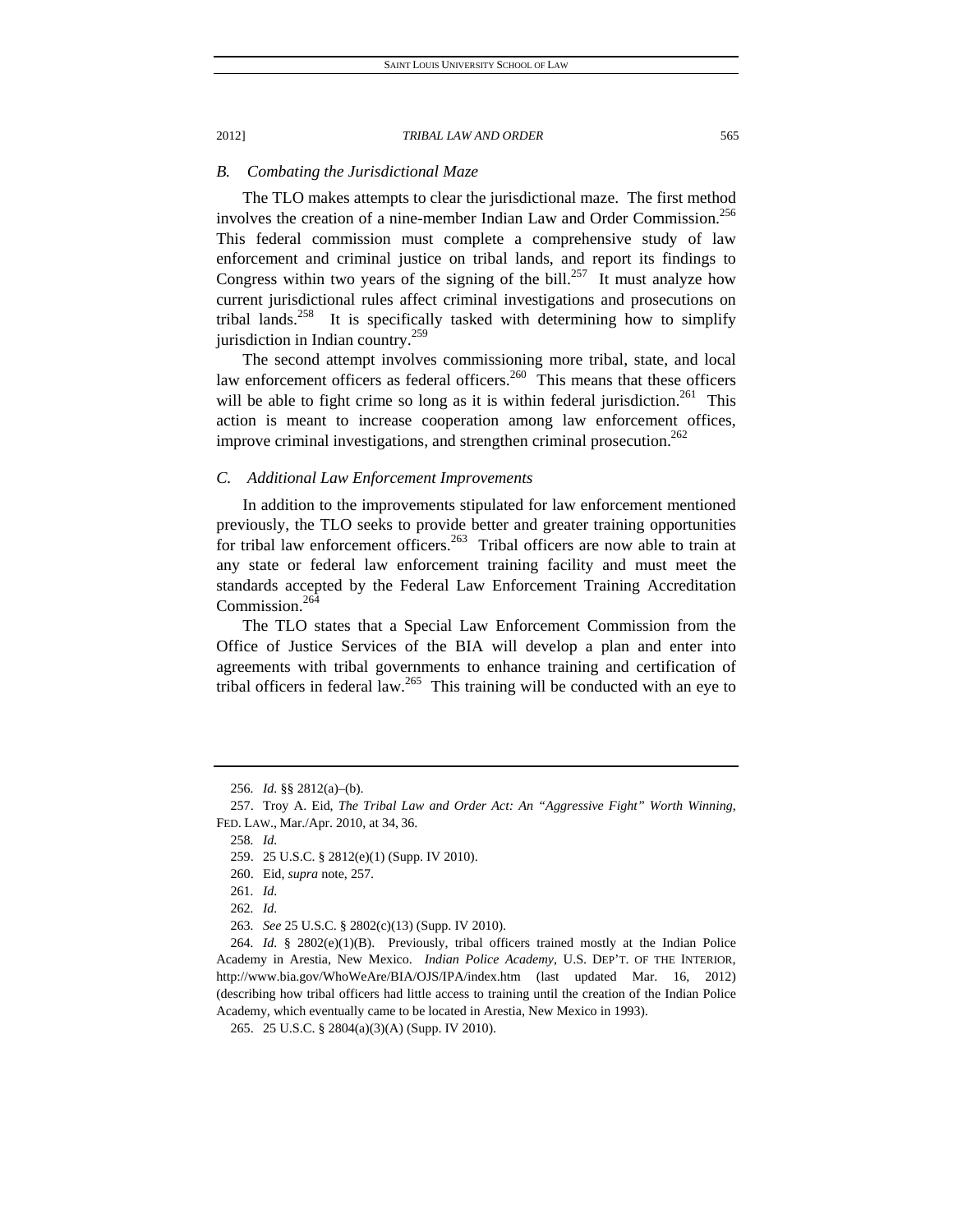increasing the number of special law enforcement commissions provided to tribal law enforcement officials.<sup>266</sup>

The TLO also calls for the creation of the Indian Law Enforcement Foundation.<sup>267</sup> This foundation will specifically coordinate efforts on tribal lands across the United States and will "assist . . . in funding and conducting activities and providing education to advance and support the provision of public safety" in Indian country.<sup>268</sup> The hope is that this foundation will help to improve the abilities of tribal law enforcement and reduce the Federal responsibility for providing safety and justice on tribal lands.<sup>269</sup> Most importantly, the TLO encourages cooperative agreements between local law enforcement and tribal police, as well as cross-deputization.<sup>270</sup> This improves the effectiveness of tribal and local law enforcement and is directed at destroying the idea of safety if a criminal slips back across the reservation boundary.

# *D. The TLO and Public Law 280*

The TLO provides that if they should choose, Indian tribes located in Public Law 280 states may request that the United States assume concurrent jurisdiction to prosecute crimes under the Major Crimes Act.<sup>271</sup> In cases where the United States exercises jurisdiction, Federal law will be applied.<sup>272</sup>

# *E. Provisions to Specifically Assist American Indian Women*

As Congress stated in its findings, a major goal of the TLO is to combat the high rate of sexual violence among American Indian women.<sup>273</sup> There are several specific ways that the TLO means to do this. One of the duties of the tribal liaison in the U.S. Attorney's Offices is to develop multidisciplinary teams to focus on combating sexual violence offenses against Indian women.<sup>274</sup> Additionally, tribal and federal law enforcement officers, as well as tribal health workers, will receive specialized training for investigating incidents of sexual assault and violence.<sup>275</sup> The Director of Indian Health Services (hereinafter "IHS"), in conjunction with law enforcement leaders, is charged with developing standardized sexual assault policies and protocol for

<sup>266</sup>*. Id.* §§ 2804(a)(1)–(2).

<sup>267</sup>*. Id.* § 458ccc-1(a).

<sup>268</sup>*. Id.* § 458ccc-1(d)(2).

<sup>269</sup>*. See id.* §§ 458ccc-1(d)(1)–(2).

<sup>270</sup>*. Id.* § 2815.

 <sup>271. 25</sup> U.S.C. §§ 2810(b)(3)–(5) (Supp. IV 2010).

<sup>272</sup>*. Id.* § 2802(c)(1).

<sup>273</sup>*. See* Handler, *supra* note 19.

 <sup>274. 25</sup> U.S.C. § 2810(b)(2) (Supp. IV 2010).

<sup>275</sup>*. Id.* § 2802(c)(9).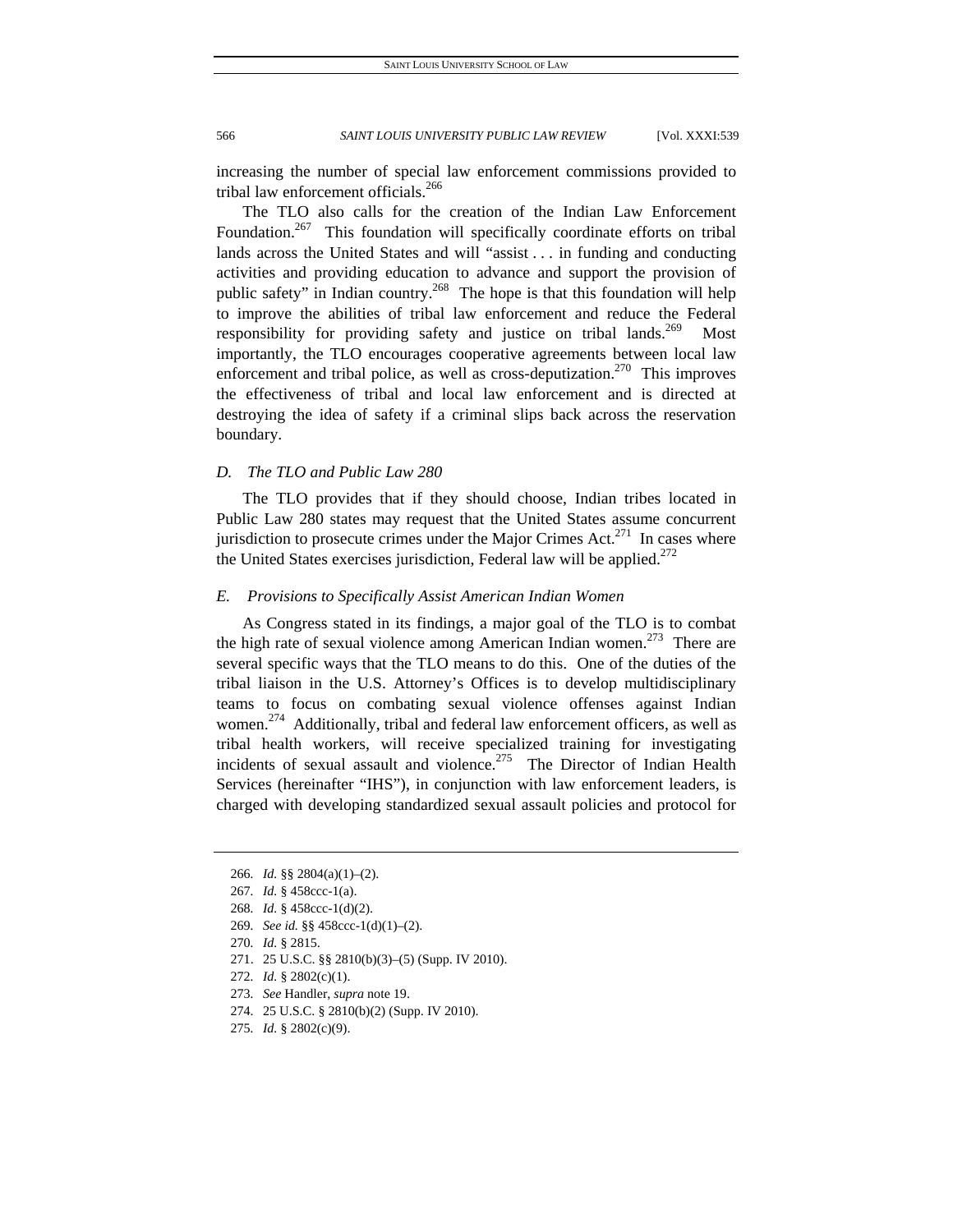IHS facilities that are based on Department of Justice protocols.<sup>276</sup> The Comptroller General of the United States is also required to conduct a study of IHS facilities and their ability to collect, maintain, and secure evidence of sexual assault to be used in criminal prosecution, as well as provide a report giving recommendations to improve these services. $277$ 

# *F. Response to the TLO*

The TLO has been described as "an important step to help the Federal Government better address the unique public safety challenges that confront tribal communities."<sup>278</sup> The National Congress of American Indians (hereinafter "NCAI") also gave great praise to the  $TLO.<sup>279</sup>$  President Jefferson Keel of the NCAI stated the law "will set a standard of tough law enforcement in Indian Country."<sup>280</sup> The NCAI highlighted the overwhelming bipartisan support for the TLO and stated that it would have wide-ranging effects on Indian country.<sup>281</sup> United States Senator Byron Dorgan,<sup>282</sup> the author of the TLO, stated that its passage was "great news."<sup>283</sup> He stated further that the United States has long failed to meet the obligations imposed by treaty and by history toward American Indian Tribes.<sup>284</sup> He believes the TLO will "help turn that failure around and is a big step forward in fighting violent crime in Indian Country."285

Outside Washington, D.C., opinion is, while still hopeful, perhaps more cautious. Some are more guarded in their praise of the law, as when Standing Rock Reservation Tribal Chairman Charles Murphy stated, "I think [the law] is going to make some improvement on our reservation."286 Others note that while the TLO offers many improvements, some of these improvements place

<sup>276</sup>*. Id.* § 2814.

<sup>277</sup>*. Id.* §§ 2802(c)(8)–(9).

 <sup>278.</sup> Lynn Rosenthal, *The Tribal Law and Order Act of 2010: A Step Forward for Native Women*, WHITE HOUSE (July 29, 2010, 5:13 PM), http://whitehouse.gov/blog/2010/07/29/triballaw-and-order-act-2010-a-step-forward-native-women.

<sup>279</sup>*. Passage of Tribal Law and Order Act Receives Praise from NCAI*, NAT'L CONGRESS OF AM. INDIANS (July 21, 2010), http://ncai.org/index.php?id=19&type=123&no\_cache=1&tx\_ ttnews[tt\_news]=751&tx\_ttnews[backPid]=9&cHash=f60875cffa.

<sup>280</sup>*. Id.*

<sup>281</sup>*. Id.*

 <sup>282.</sup> Democrat, North Dakota.

 <sup>283.</sup> Press Release, U.S. Sen. Comm. on Indian Affairs, Senate Passes Dorgan Tribal Law and Order Bill to Curb Reservation Violence (June 24, 2010), *available at* http://indian.senate. gov/news/pressreleases/2010-06-24.cfm.

<sup>284</sup>*. Id.*

<sup>285</sup>*. Id.*

 <sup>286.</sup> Jenny Michael, *Tribal Law and Order Act Expected to Be Felt on Standing Rock*, THE BISMARCK TRIBUNE, August 15, 2010, at 8A (citing both optimistic statements from politicians as well as cautiously hopeful statements from local officials in North Dakota).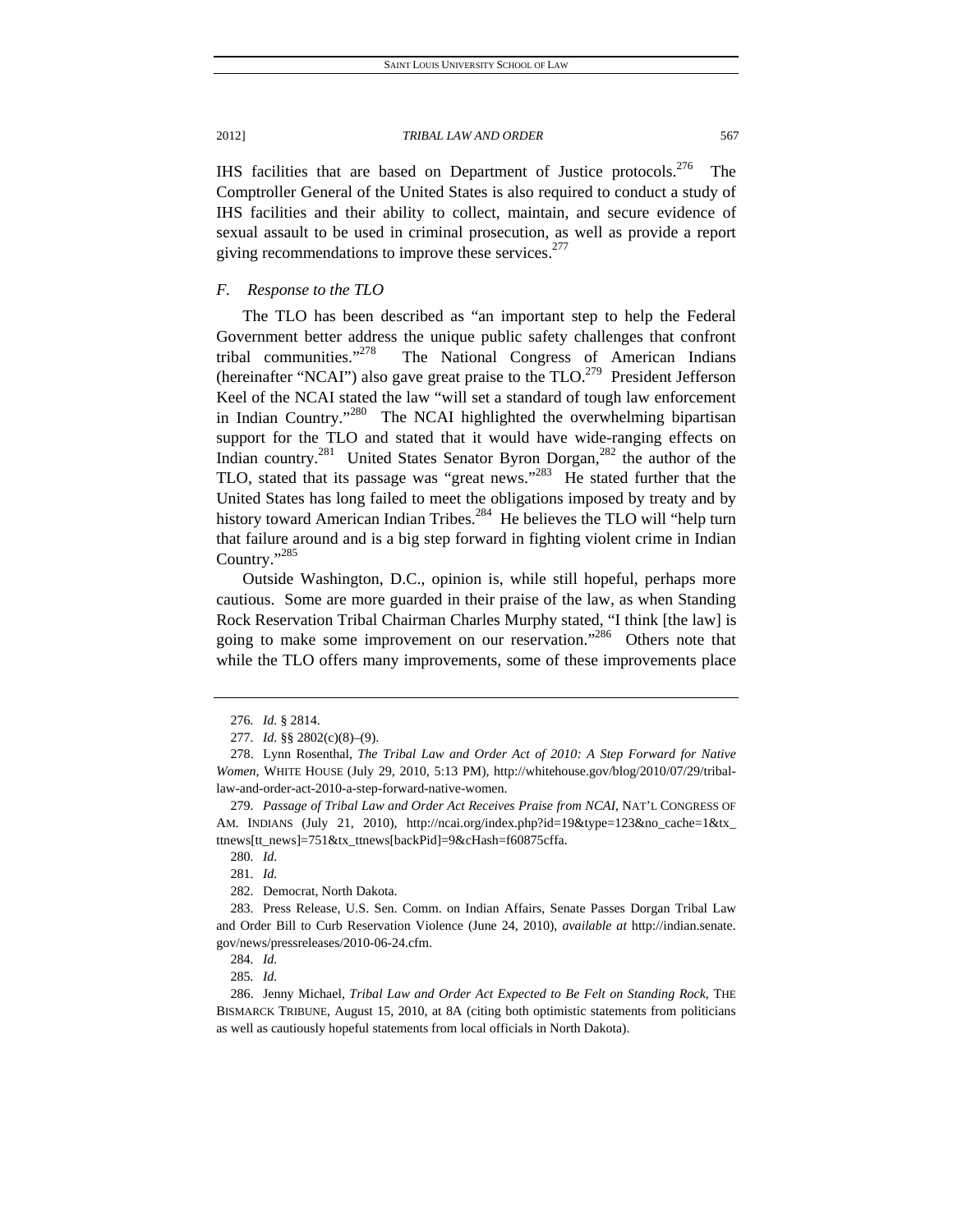additional requirements and constrictions on tribal courts or simply do not go far enough.287

# V. AD HOC MEASURES AND PLATITUTDES: THE EFFECT OF THE TLO ON THE RAPE OF AMERICAN INDIAN WOMEN

# *A. Did the TLO Remedy the Jurisdictional Maze?*

The TLO has received wide support from both sides of the political aisle as well as a diverse set of groups ranging from the predictable to the unexpected.<sup>288</sup> In total, it stands as a useful piece of legislation. It recognizes the complexity of jurisdiction faced by tribal courts and understands that this must be remedied in order to begin improving the situation on tribal lands. Yet the methods utilized by Congress to remedy the problem reduce the effectiveness of the TLO, especially for American Indian women. The dire situation on some tribal lands requires immediate attention *and* immediate action. The TLO lacks the latter.<sup>289</sup> It is a good step forward, but it is incomplete nonetheless. American Indian women deserve more.

Specifically, the TLO provides for better communication between federal and tribal courts and law enforcement. This is done by requiring federal prosecutors to provide tribal prosecutors with all case material and a full report when they decline to prosecute a case under the Major Crimes Act.<sup>290</sup> Among law enforcement, the federal deputization of tribal officers will allow them to cut through much of the jurisdictional red tape.<sup>291</sup> These provisions will allow for better cooperation between federal and tribal authorities. However, they do not ease the complexity of the jurisdictional maze, but rather allow certain

290. 25 U.S.C. § 2809(a) (Supp. IV 2010).

<sup>287</sup>*. See* Rob Capriccioso, *Tribal Law and Order Act Costly*, INDIAN COUNTRY TODAY, July 28, 2010, at 1 (pointing out that some benefits are only available after tribes satisfy additional requirements, as when tribal courts can only hand out sentences of three years when they have established required public defender programs based on federal guidelines).

 <sup>288. 156</sup> CONG. REC. H5864–66 (daily ed. July 21, 2010) (statement of Rep. Sandlin) (noting the bipartisan support for the bill; the American Bar Association predictably sent a letter of support, while other groups, such as the Evangelical Lutheran Church of America, also weighed in support of the legislation).

 <sup>289.</sup> The TLO makes many changes, but the biggest and most important changes that could potentially fix the jurisdictional maze have not been made. *See infra* notes 290–307 and accompanying text. The Indian Law Commission may recommend changes to Congress, but only after a three year review. 25 U.S.C. § 2812(e) (Supp. IV 2010). A new bill will have to be passed based on these recommendations. This will only slow the pace of improvement, which means more American Indian women will be raped.

<sup>291</sup>*. See* Eid, *supra* note 257, at 36. Federal deputization will allow tribal officers to more effectively pursue criminals and conduct investigations without having to consider jurisdiction as much. *Id.* Tribal officers will be able to participate in investigations even if the crime falls under the Major Crimes Act because they will be authorized to investigate federal crimes. *Id.*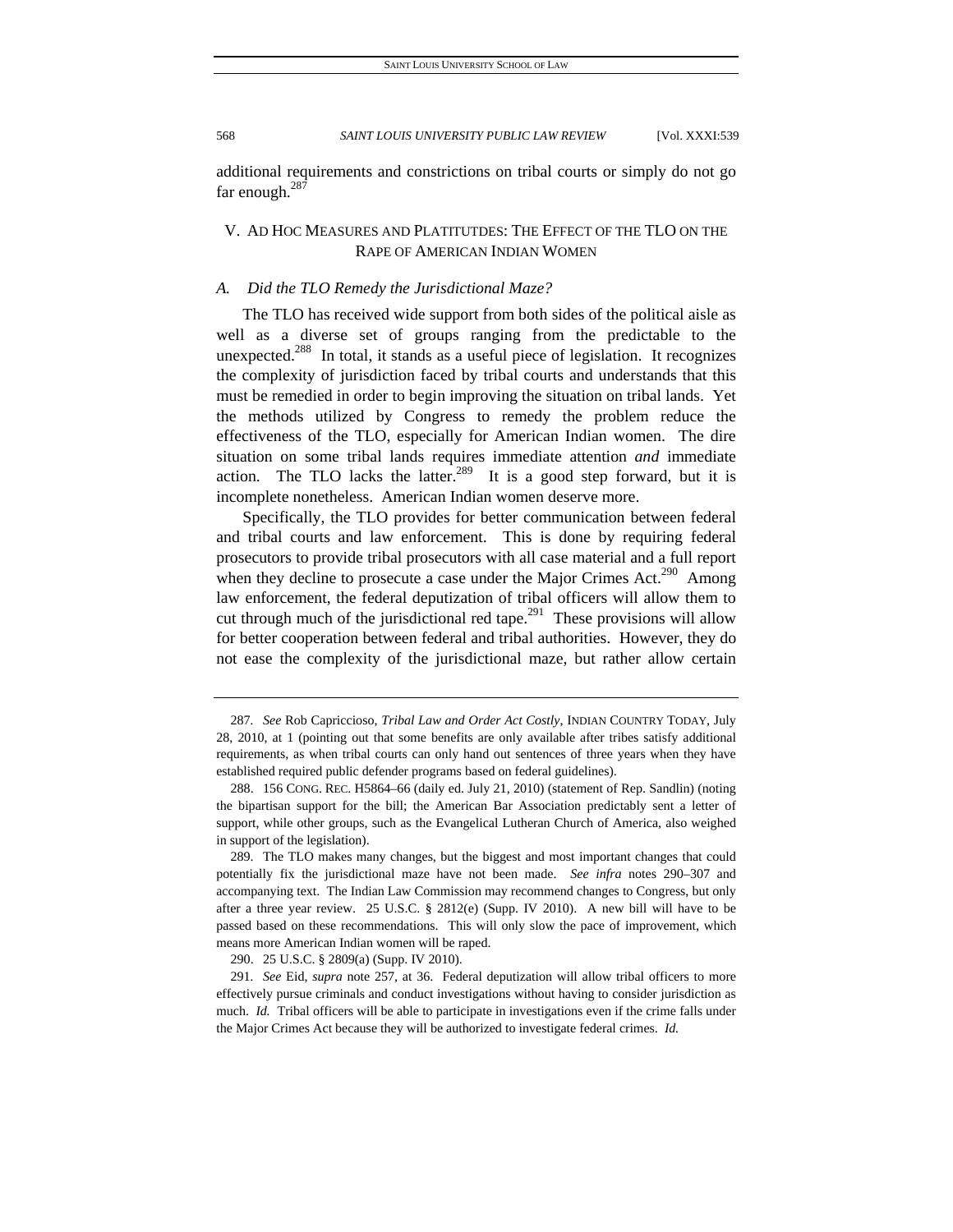authorities to pass over it through direct communication. Tribal officers have

not received jurisdiction over non-Indians due to their inherent power as police officers of tribal lands, unlike how a New York City police officer has jurisdiction over a tourist to the city. Rather, tribal officers have to seek the power outside of their own departments to control crime within their own jurisdiction. They have received cross-deputization with the federal government<sup>292</sup> which does have jurisdiction over non-Indians.<sup>293</sup> It is highly unlikely that many police departments must look to an outside grant of power in order to police their own jurisdiction. Ignoring the maze does not constitute fixing it.

Consider also the requirement for a report from the Indian Law Commission three years after the TLO is signed.<sup>294</sup> This report is to detail what the problems actually are, but it seems redundant considering that studies, articles, and reports already cite the jurisdictional maze and suggest ways to fix it.<sup>295</sup> These studies point to well researched issues and provide intelligent solutions. Professor Elizabeth Ann Kronk suggests several methods to immediately improve criminal jurisdiction on tribal lands.<sup>296</sup> Although her focus is on drug-related crime on Indian reservations, fixing criminal jurisdiction would help to alleviate the plight of American Indian women.

Ever since the decision by the Supreme Court in *Oliphant*, Indian reservations have served as a lawless territory where non-Indians may commit crimes with a much lower chance of being caught and prosecuted.<sup>297</sup> Due to their distinction as semi-sovereign entities, $298$  tribal lands face many of the same issues international borders face, $299$  a situation that was only exacerbated by the decision in *Oliphant*. The TLO does not effectively remedy the lack of tribal jurisdiction over non-Indians when addressing the attack of American Indian women. It specifically states that "[n]othing in this Act... confers on an Indian tribe criminal jurisdiction over non-Indians."<sup>300</sup> The ability of non-Indians to commit crimes in Indian country will remain relatively unchanged.

297*. See* Eid *supra* note 153, at 40.

298*. See* Cherokee Nation v. Georgia, 30 U.S. (5 Pet.) 1, 17 (1831) (explaining that tribes are "domestic dependent nations" who remain to be separate governmental entities but are still dependent on the federal government).

299*. See supra* note 18 and accompanying text.

 <sup>292. 25</sup> U.S.C. § 2815 (Supp. IV 2010); *see also supra* note 270 and accompanying text.

 <sup>293. 18</sup> U.S.C. § 1153(a) (2006).

 <sup>294. 25</sup> U.S.C. § 2812(e) (Supp. IV 2010).

<sup>295</sup>*. See* AMNESTY INT'L, *supra* note 1, at 61–71; Handler, *supra* note 19, at 278–302; Elizabeth Ann Kronk, *The Emerging Problem of Methamphetamine: A Threat Signaling the Need to Reform Criminal Jurisdiction in Indian Country*, 82 N.D. L. REV. 1249, 1255–70 (2006).

<sup>296</sup>*. See* Kronk, *supra* note 295, at 1258–71 (arguing for amendments to the Major Crimes Act and the Indian Civil Rights Act, with overruling the *Oliphant* decision, which would give American Indians greater power in Indian country).

 <sup>300. 25</sup> U.S.C. § 2801 cmt. (Supp. IV 2010).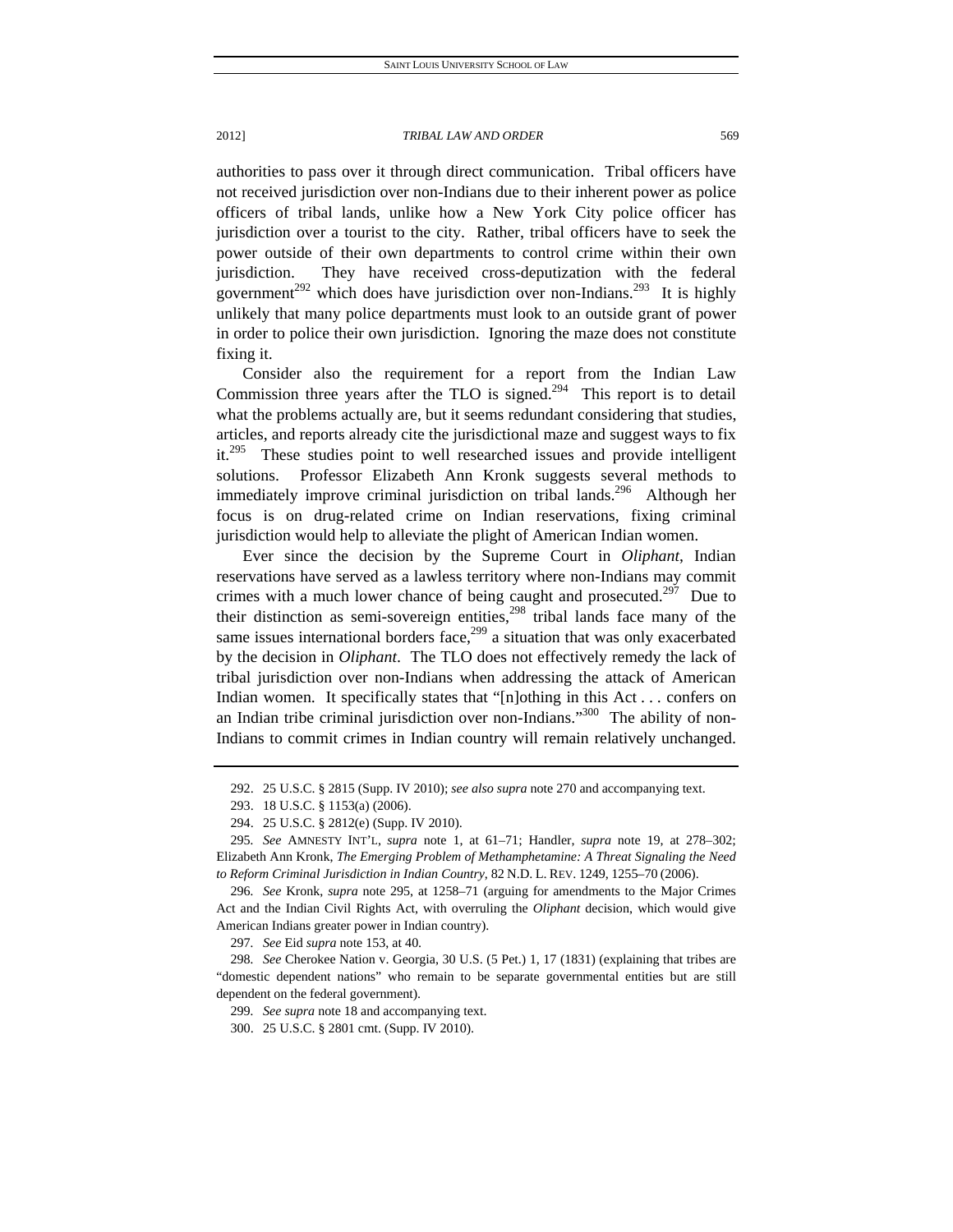Indians and non-Indians alike will continue to be tried in federal courts for major crimes that did not occur in that community.<sup>301</sup> As has been shown, racism, disinterest, and a historical stigmatization of "drunken Indians" hampers the effective prosecution in federal courts of crimes committed on Indian Reservations.<sup>302</sup> In the case of the rape of American Indian women by non-Indians, the non-Indians are a part of the community from which the jury and prosecutor are drawn while the women decidedly are not.<sup>303</sup>

Professor Kronk suggests that the Major Crimes Act be reformed to allow tribes to undertake jurisdiction over the enumerated crimes.<sup>304</sup> This idea is known as an opt-in system, allowing tribes to take over criminal jurisdiction of major felonies once they feel that they are prepared to do so.<sup>305</sup> As noted previously, the local prosecutor is best situated to prosecute local crimes.<sup>306</sup> Allowing tribes to opt-in to jurisdiction over felonies would allow local prosecutors to prosecute local crimes. Investigations would be easier, witnesses would be more readily available, and prosecutors would act in conjunction with the norms of the tribal community. Additionally, the cultural and geographical distances that result in disinterested juries would be destroyed. Removing the barriers to prosecuting major felonies would combat the jurisdictional maze and help to protect American Indian women from rape.

Even with the removal of the Major Crimes restriction, there remains the obstacle on jurisdiction imposed by the *Oliphant* Court. The TLO made sure to specifically uphold this decision.<sup>307</sup> With the jurisdictional complexities currently in place and the TLO's explicit statement, non-Indians face only marginally greater chances of being prosecuted for raping an American Indian woman.

Professor Kronk posits that jurisdiction over non-Indians was an inherent right of self-determination removed only by policy decisions made by the Supreme Court.<sup>308</sup> Congress has previously upheld the tribal right of selfdetermination.<sup>309</sup> Just as French citizens submit to German criminal jurisdiction if they choose to cross the border into Germany, so too should a non-Indian submit to tribal criminal jurisdiction when he chooses to cross onto

<sup>301</sup>*. See id.* § 2801.

<sup>302</sup>*. See supra* notes 198–222 and accompanying text.

<sup>303</sup>*. See supra* notes 202–04, 214–16 and accompanying text.

 <sup>304.</sup> Kronk, *supra* note 295, at 1262.

<sup>305</sup>*. Id.*

 <sup>306.</sup> Pizzi, *supra* note 125, at 1337–42.

<sup>307</sup>*. See* 25 U.S.C. § 2801 cmt. (Supp. IV 2010).

 <sup>308.</sup> Kronk, *supra* note 295, at 1267.

<sup>309</sup>*. See* Indian Self-Determination and Education Assistance Act Amendments of 1988, Pub.

L. No. 100–472, § 301, 102 Stat. 2285, 2296 (codified as amended at 25 U.S.C. § 450(f) cmt. (Supp. IV 2010)) (allowing for Tribal Self-Governance Project).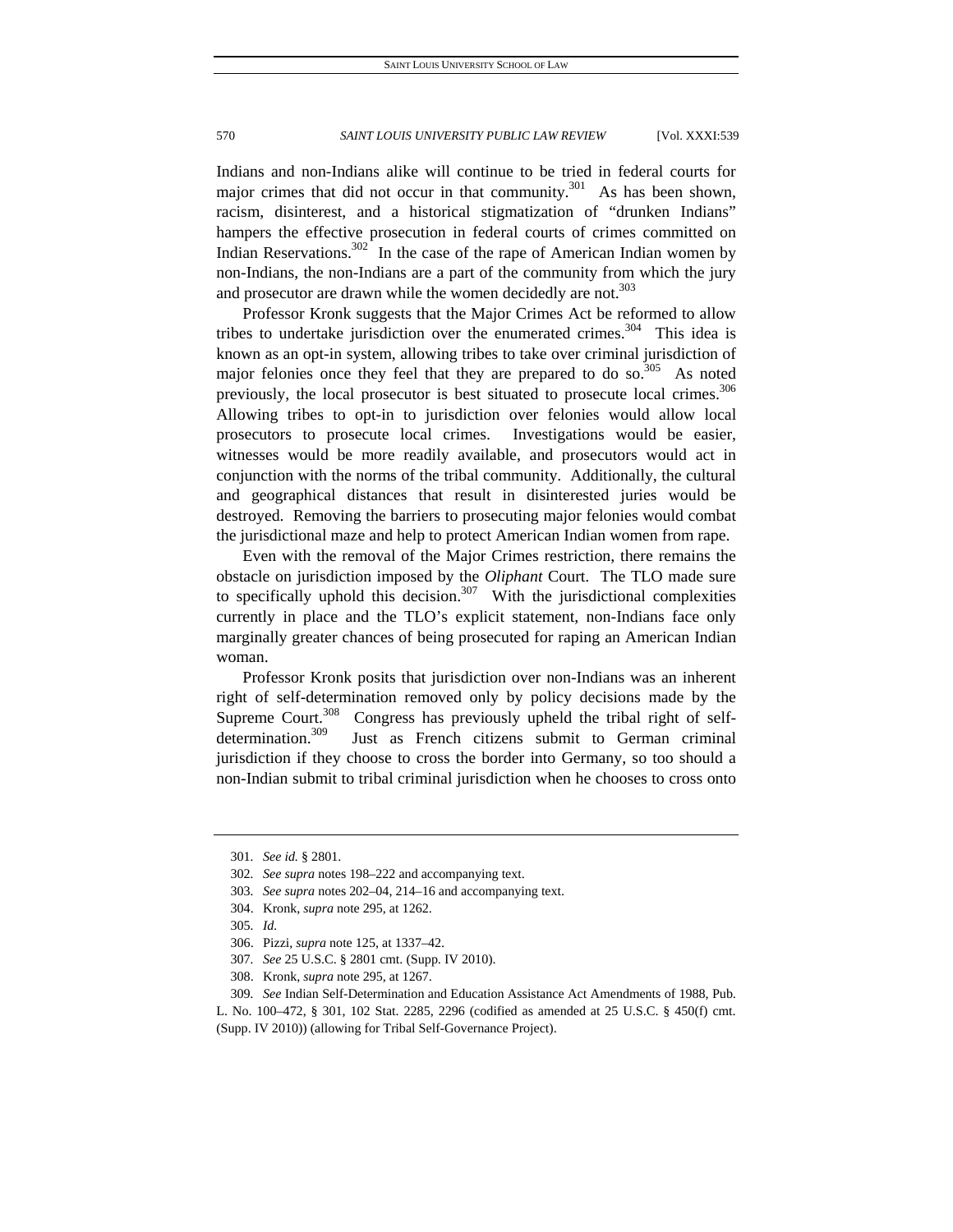tribal lands in an attempt to find  $sex$ .<sup>310</sup> By not granting Indian tribes power over all people within their jurisdiction in the TLO, Congress failed to fix the jurisdictional maze and continues to hamper tribal power to protect American Indian women from rape.

Some members of Congress are aware of the incredibly dire situation for American Indian women on the reservation. U.S. Senate Indian Affairs Committee Chairman Daniel K. Akaka<sup>311</sup> presented The Stand Against Violence and Empower Native Women Act (SAVE Native Women Act) to Congress in October 2011.<sup>312</sup> This bill attempts to provide greater funding to tribal governments to address violent crime directed at American Indian women.<sup>313</sup> This is certainly a benefit considering the lack of funding provided by the TLO. Additionally, it would establish a tribal coalition that would work to increase awareness, enhance the response to violence against American Indian women at all levels of government, provide technical assistance to Indian tribes, and assist tribes in developing future legislation that "enhance best practices for responding to violent crimes against Indian women."<sup>314</sup> Lastly, the bill would grant greater jurisdiction for tribal courts over matters of domestic and dating violence, but not for the crime of rape.<sup>315</sup>

All of these measures are a step in the right direction. As noted above, additional funding for these issues would provide a great deal of assistance. The coalition would certainly help to address many of the problems of rape on the reservations and may present legislation in the future that will create an even greater difference. It is undeniable that the bill would provide a great benefit for American Indian women who are abused by their non-Indian husbands, boyfriends, and dates. But the bill is only one step forward. It does not provide the solution to the problem of rape. Furthermore, the bill was presented during a time of political stagnation.<sup>316</sup> There is a worry that the current pre-election climate will allow few bills to be passed quickly.<sup>317</sup> This bill can serve as one more step to protect American Indian women, but only once tribal courts are granted jurisdiction to prosecute all of the attackers of American Indian women will the protection be complete.

<sup>310</sup>*. See supra* notes 62–65 and accompanying text.

 <sup>311.</sup> Democrat, Hawaii.

 <sup>312.</sup> Stand Against Violence and Empower Native Women Act of 2011, S. 1763, 112th Cong. (2011).

 <sup>313.</sup> S. 1763 §§ 101, 102.

 <sup>314.</sup> S. 1763 § 101.

 <sup>315.</sup> S. 1763 § 201.

<sup>316</sup>*. See* Cara Tabachnick, *Tackling Sex Abuse in Indian Country*, THE CRIME REPORT (Dec. 5, 2011, 4:00 AM), http://www.thecrimereport.org/news/inside-criminal-justice/2011-12-tack ling-sex-abuse-in-indian-country.

<sup>317</sup>*. Id.*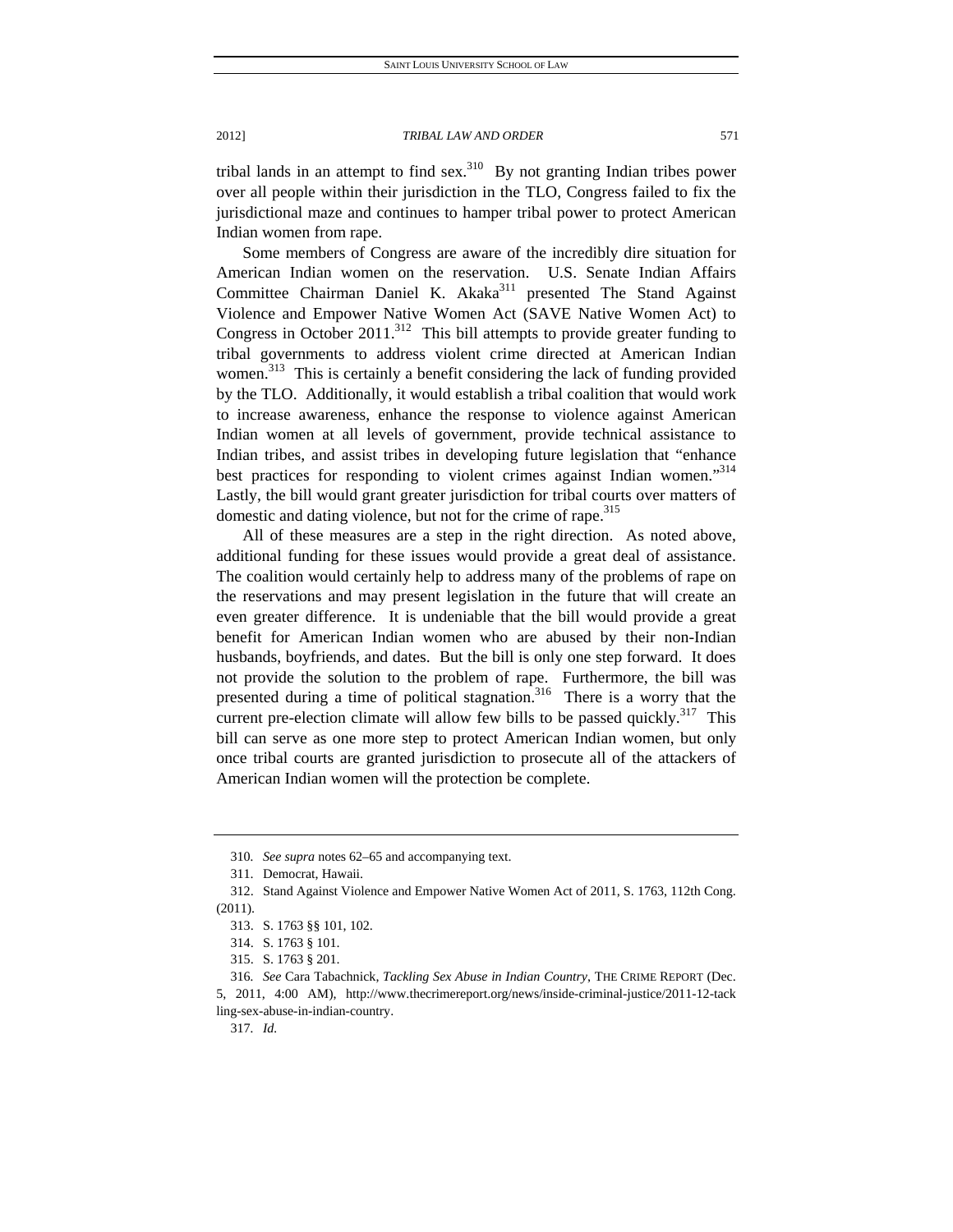Some may question whether granting this sweeping authority would actually solve present problems. If the removal of the maze simply results in an Indian justice system that is over-taxed and incapable of meeting the demands of criminal jurisdiction, then the effects of granting tribal courts jurisdiction would actually be disastrous. Insufficient resources could perhaps result in a worsening of the current situation. Though granting full jurisdiction to tribal courts may be the ideal to aspire to, it may not be the best option at first.

Initially, a better option may be a partnership between the federal and tribal courts. Federal courts could travel to the reservations where specially trained tribal and federal prosecutors would work together. Federal district court judges in rural districts already travel extensively throughout large, sparsely populated areas to bring judicial services to everyone in that district.<sup>318</sup> Though this may mean more time away from the bench, it would be in the service of justice. In this way, juries could be drawn more easily from American Indians in Indian country. By being in the community where the crime has occurred, the court would face fewer cultural differences. Additionally, the geographical distance would be greatly reduced, allowing American Indians to participate on juries and making it easier for witnesses to reach the trial. A partnership between federal and tribal courts could combat some of the more dangerous cultural differences that effectively hamper the prosecution of Major Crimes Act crimes and non-Indians committing crimes on Indian reservations. It would give American Indian women a court only miles away, as opposed to hundreds, where they could seek redress while being supported by their communities that have traditionally been an integral part of American Indian society.<sup>319</sup>

Lastly, the TLO has actually served to make criminal jurisdiction more complex in Public Law 280 states. In these states, Indian tribes may now request that the federal government take concurrent jurisdiction over Major Crimes Act crimes. $320$  This does not destroy state jurisdiction over criminal matters but rather adds an additional layer.<sup>321</sup> Though the idea is to increase the rate of prosecution, this actually seems to increase the complexity of the jurisdictional issue.

<sup>318</sup>*. See* Bill Gang, *Rural District Judges Must Spend Much Time on the Road*, NEV. LAW., May 2005, at 16 (detailing the travels of judges in Nevada districts that cover 77,292 square miles).

<sup>319</sup>*. See generally* JOSEPH BRUCHAC, OUR STORIES REMEMBER: AMERICAN INDIAN HISTORY, CULTURE, AND VALUES THROUGH STORYTELLING (2003) (chronicling personal stories detailing the culture and society of American Indians).

<sup>320</sup>*. See* 25 U.S.C. § 2815 (Supp. IV 2010).

<sup>321</sup>*. See* 156 CONG. REC. H5866–67 (daily ed. July 21, 2010) (statement of Rep. Lungren).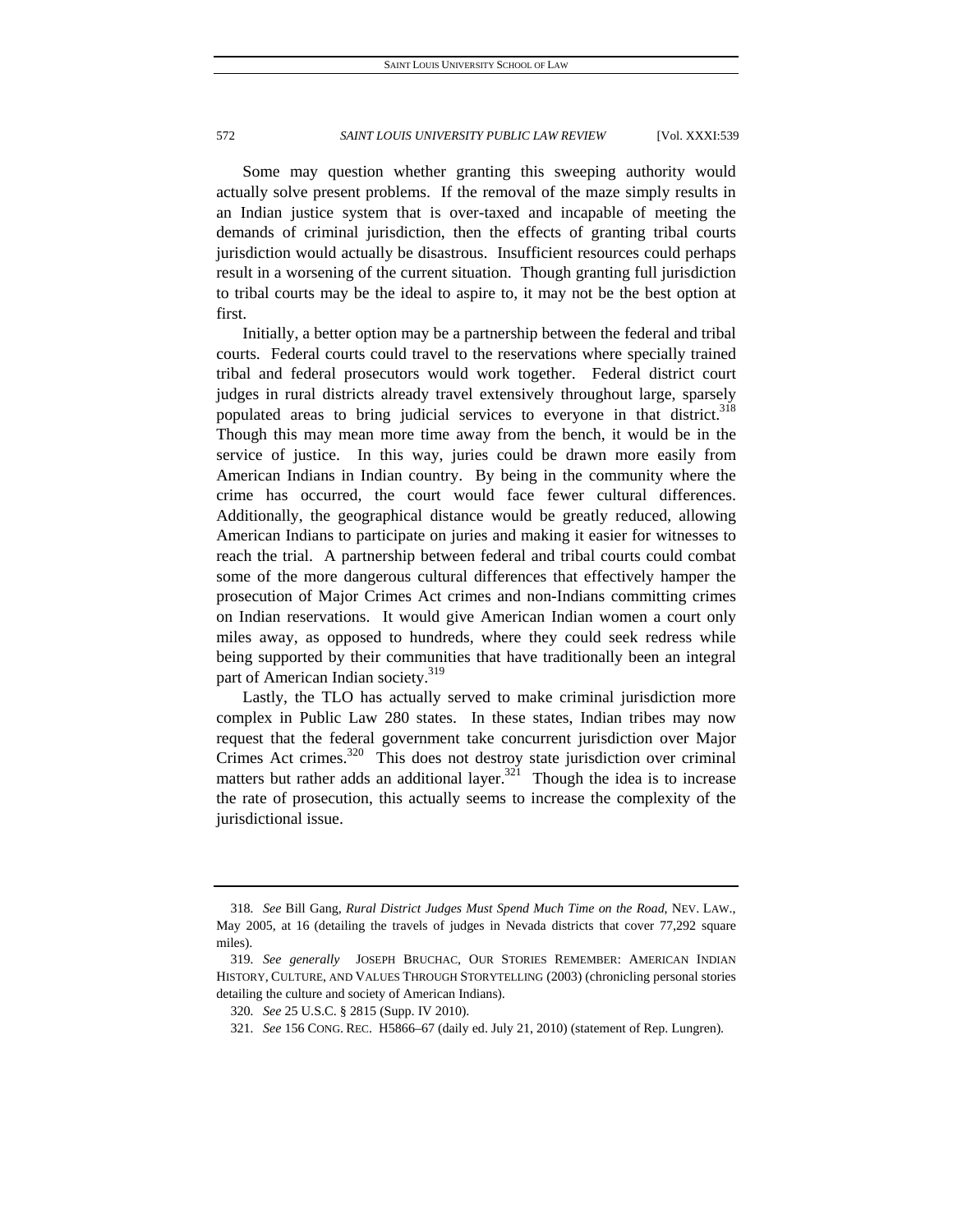Even so, the TLO definitely makes improvements to the current jurisdictional scheme. Increased cooperation and communication will help to alleviate many problems to a degree. Unfortunately, Congress did not act to *remedy* the problem, only to alleviate it. Though there is a chance for future action after the report by the Indian Law Commission, this is still several years off. Rather than making sweeping, effective changes, Congress has implemented stop-gap measures to combat the maze of jurisdiction found on tribal lands. These measures will not stop the high rate of rape among American Indian women. In order to do this most effectively, tribal courts must have greater criminal jurisdiction, something the TLO fails to provide.

### *B. Funding and Sexual Assault Focus*

The TLO provides for specific programs to help combat sexual assault on reservations.<sup>322</sup> Acknowledging and addressing the problem will undoubtedly provide some benefit. The mere fact that Congress has noted that the rape of American Indian women is a significant and terrible issue shows that the TLO and Congress are at least headed in the right direction.<sup>323</sup> Additional education of tribal officers and health workers will assist in handling cases of rape.<sup>324</sup> The additional training will assist the victims as well as increase the ability to build an effective case against the attackers.<sup>325</sup> The most useful measure may be the multidisciplinary teams created by the U.S. Attorney Offices.<sup>326</sup> These teams will provide the much needed focus and education on the issue of rape on Indian reservations.

Despite these focused efforts, the TLO lacks funding. The TLO is authorizing legislation, which means it cannot appropriate any new funds.<sup>327</sup> It does mandate that the executive branch undertake an analysis of the resources available and report back to Congress, $328$  so tribal courts and law enforcement may receive additional funds in the future. Unfortunately, tribal police and tribal courts suffer greatly from being underfunded.<sup>329</sup> Though the Act does provide funding for the new Indian Law Commission and other departments

<sup>322</sup>*. See supra* Part IV.

<sup>323</sup>*. See* 25 U.S.C. § 2801 cmt. (Supp. IV 2010).

<sup>324</sup>*. See* Miranda A.H. Horvath et al., *Critical Issues in Rape Investigation: An Overview of Reform in England and Wales*,1 J. CRIM. JUST. RES. 9 (2011), *available at* http://www.icjrc.org/ yahoo\_site\_admin/assets/docs/RM210607\_PROOF.30214618.pdf (describing attempts to improve police knowledge and training in rape issues to improve investigations).

<sup>325</sup>*. Id.* at 13–14.

<sup>326</sup>*. See supra* text accompanying notes 223–29.

 <sup>327.</sup> Eid, *supra* note 257, at 35.

<sup>328</sup>*. Id.*

<sup>329</sup>*. See* AMNESTY INT'L, *supra* note 1, at 8, 41, 54; JONES, *supra* note 90, at 1; WAKELING ET AL.*, supra* note 160, at vii; 156 CONG. REC. H5866 (daily ed. July 21, 2010) (statement of Rep. Scott).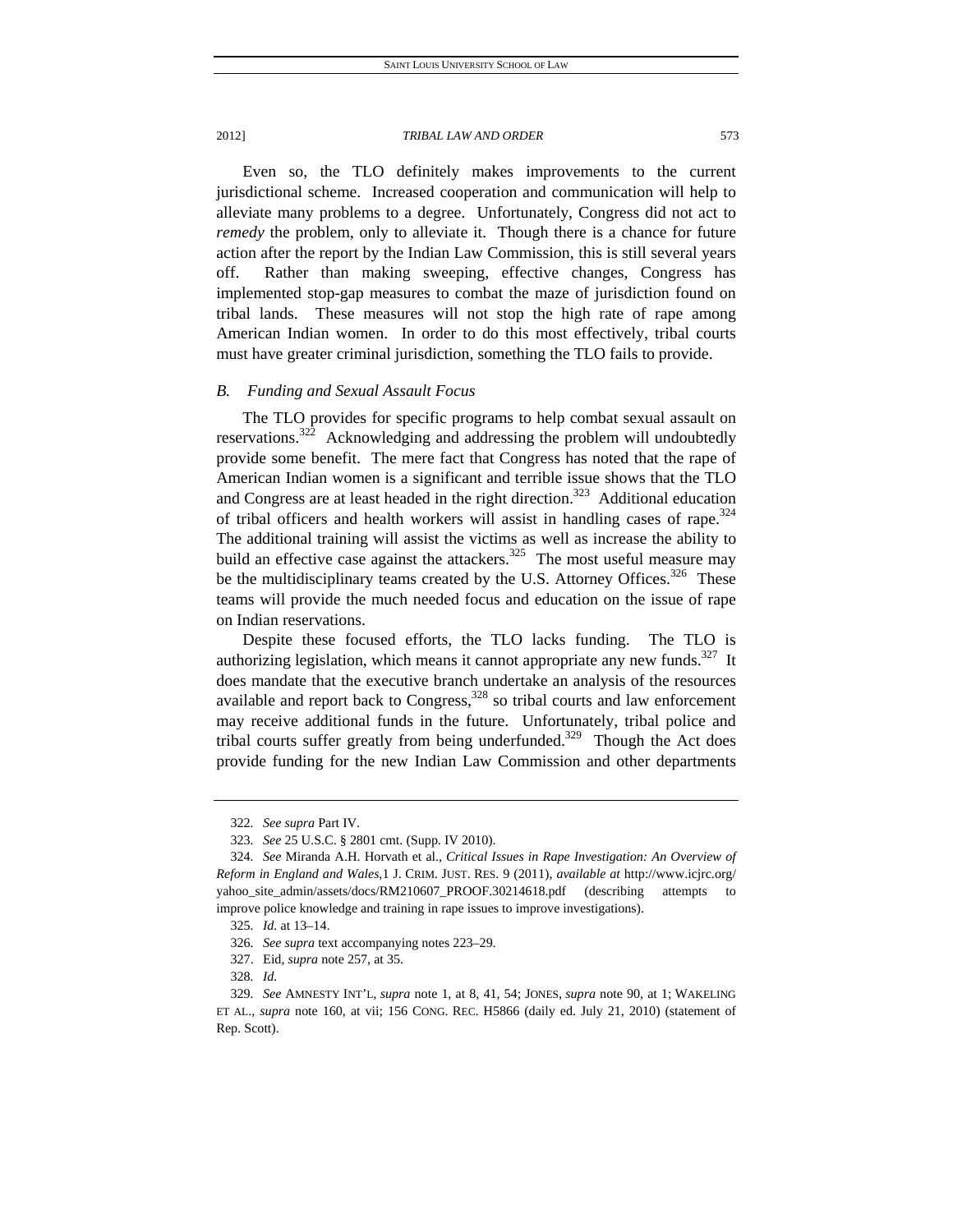created within the Department of Justice, no additional funds are provided for the tribal police and courts.<sup>330</sup> By not providing additional funds for tribal police, the first responders to most cases of rape on Indian lands, the TLO fails to provide the tools necessary to effectively combat the rape of American Indian women.

# *C. A Solution for the Wrong Problem*

Congress seems to miss a significant issue in the rape of American Indian women. They face a very different threat than women in the general population. Though they are raped at a slightly higher rate by intimate partners, American Indian women are raped by a man from a different race at a significantly higher rate than women of other races.<sup>331</sup> Many of the provisions in the TLO focus on improving the tribal police forces, which will help alleviate rapes by intimate partners who are American Indians as well as Indian acquaintances. Clearly, though, this is not where the only problem lies. Fiftyseven percent of attacks against American Indian women are made by a white man,  $10\%$  by a black man.<sup>332</sup> Additionally, interracial marriage and intimate relationships are common for American Indian women, meaning that an attack by a spouse or intimate partner still may not be within the jurisdiction of tribal courts.<sup>333</sup> This means that a very high percentage of rapes of American Indian women are committed by non-Indians. If the attacker is not an Indian, then the tribal police and courts still do not have jurisdiction over them.<sup>334</sup> When prosecutors decline to prosecute non-Indians who have raped Indian women, there is still little recourse available for these women after the TLO.

Furthermore, the FBI is specifically tasked with investigation of crimes under the Major Crimes Act, one of which is rape.<sup>335</sup> Though tribal officers may gain greater federal powers, the redress for American Indian women must still originate from the FBI, as they are the primary investigators of Major Crimes Act crimes.<sup>336</sup> Rape investigations have not been ceded to tribal officers but are still under the full purview of the FBI.<sup>337</sup>

Yet, the TLO has chosen to focus on the improvement of tribal authorities. It does little to combat the issues that arise with a lone FBI agent on the

337*. See* discussion *supra* Part III.B.3. Nowhere in the Act are the duties of the FBI in regard to investigations of major crimes on tribal lands diminished or even altered.

<sup>330</sup>*. See generally* Tribal Law and Order Act of 2010, Pub. L. No. 111–211, 124 Stat. 2258– 2301 (codified as amended in scattered sections of 18 U.S.C., 21 U.S.C., 25 U.S.C., 28 U.S.C., 42 U.S.C.).

 <sup>331.</sup> Bachman et. al., *supra* note 2, at 212.

<sup>332</sup>*. Id.* at 211 tbl.1*.*

<sup>333</sup>*. Id.* at 212, 245.

<sup>334</sup>*. See supra* notes 18–19 and accompanying text.

 <sup>335.</sup> Eid, *supra* note 153, at 42.

<sup>336</sup>*. See* U.S. DEP'T OF JUSTICE, UNITED STATES ATTORNEYS' MANUAL §§ 675–76 (1997).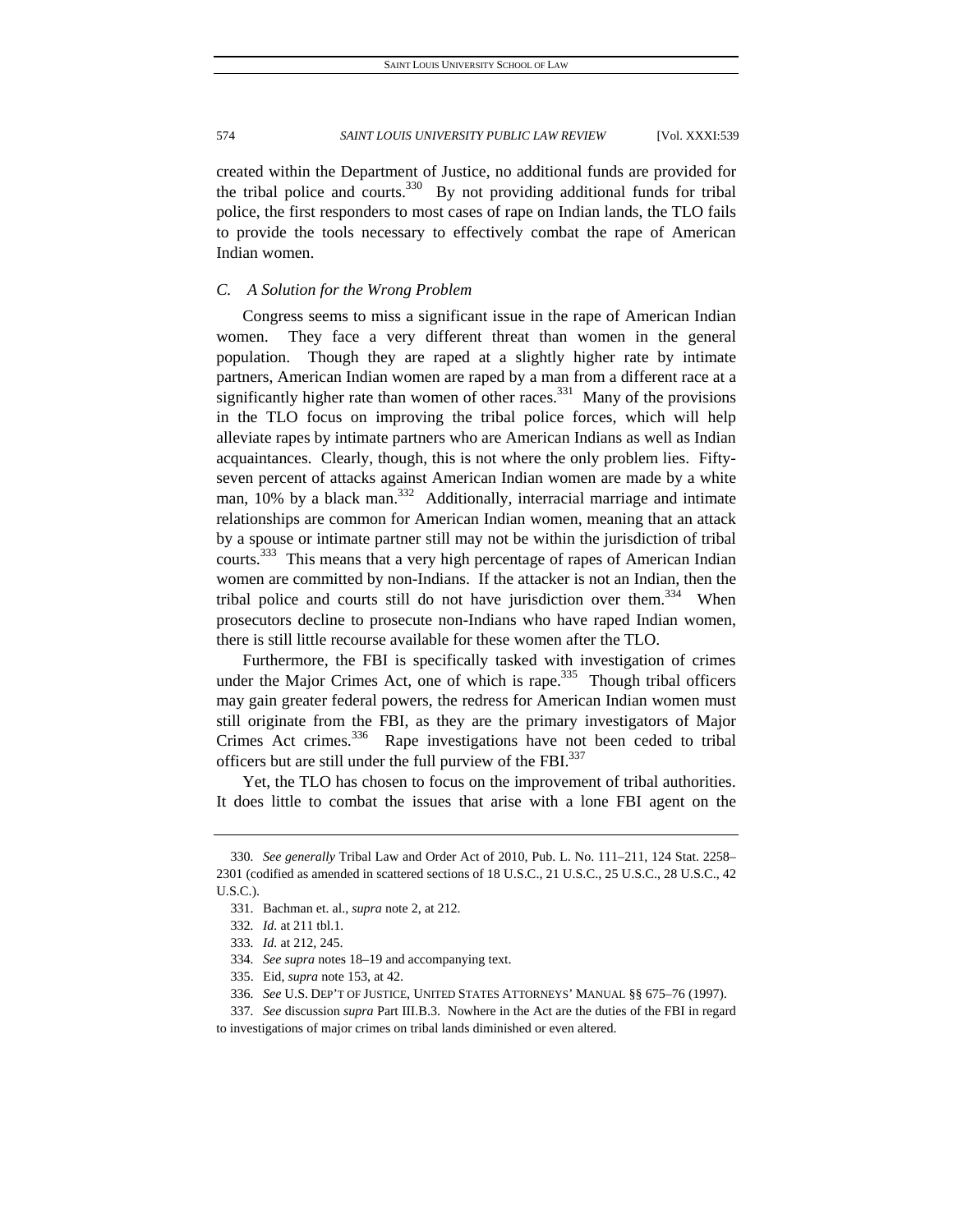reservation. These agents are the best trained law enforcement officers in the United States, but they have not been given the cultural knowledge and the special skills that a posting to the tribal lands requires.<sup>338</sup> The TLO does not provide for the necessary additional training for agents.<sup>339</sup> Therefore, it is unlikely that the apprehension of non-Indian attackers living adjacent to the reservation border, or even within the reservation, will increase dramatically. Instead of seeing it as a problem of federal ignorance, the TLO sees the rape of American Indian women as an issue of incompetence and inability of tribal police. By focusing almost solely on tribal law enforcement, the TLO has failed to effectively combat the entire problem, specifically doing little to increase the protection of American Indian women from rape by non-Indians.

Additionally, the establishment of the multidisciplinary teams among U.S. Attorney's Offices that have reservations in their districts will help to bridge the culture gap and focus the fight against rape on tribal lands.<sup>340</sup> These programs show that Congress had an understanding of the cultural differences that helped create this problem. The fact that these programs were created for federal prosecutors, but not for FBI agents, shows that the TLO has failed to provide for proper improvement in the investigation of rape on tribal lands even though there was an understanding of what would actually help. Similarly, the TLO has established programs to combat sexual violence on tribal lands by providing education and training for the public on the reservation.<sup>341</sup> This is certainly an admirable and necessary measure, as many American Indian women are raped by intimate partners. But, as previously noted, this is not the entirety of the problem. Educational programs in Indian country demonstrate further that the TLO has focused on one spectrum, rape committed by American Indian men, while ignoring the major issue of rape by non-Indians. Just as the onus for improvement has been placed on the tribal law officer, these educational programs focus on improving the conduct of American Indian men without developing similar programs for non-Indians living near Indian country.

Lastly, tribal law enforcement will receive greater training and certification in federal law enforcement under the TLO, which is meant to be helpful. Already underfunded and understaffed, however, tribal officers are being asked to perform more functions in addition to the tasks they were already struggling

<sup>338</sup>*. See supra* notes 182–97 and accompanying text.

<sup>339</sup>*. See generally* 25 U.S.C. § 2815 (Supp. IV. 2010) (creating law enforcement improvements through retraining of tribal officers and cross-deputization without addressing Major Crimes investigations which are under FBI jurisdiction).

<sup>340</sup>*. See supra* notes 273–75.

<sup>341</sup>*. See* 25 U.S.C. § 2810(b) (Supp. IV 2010) (mandating programs to increase education and knowledge of sexual assault on Indian Reservations through the Indian Health Service and law enforcement).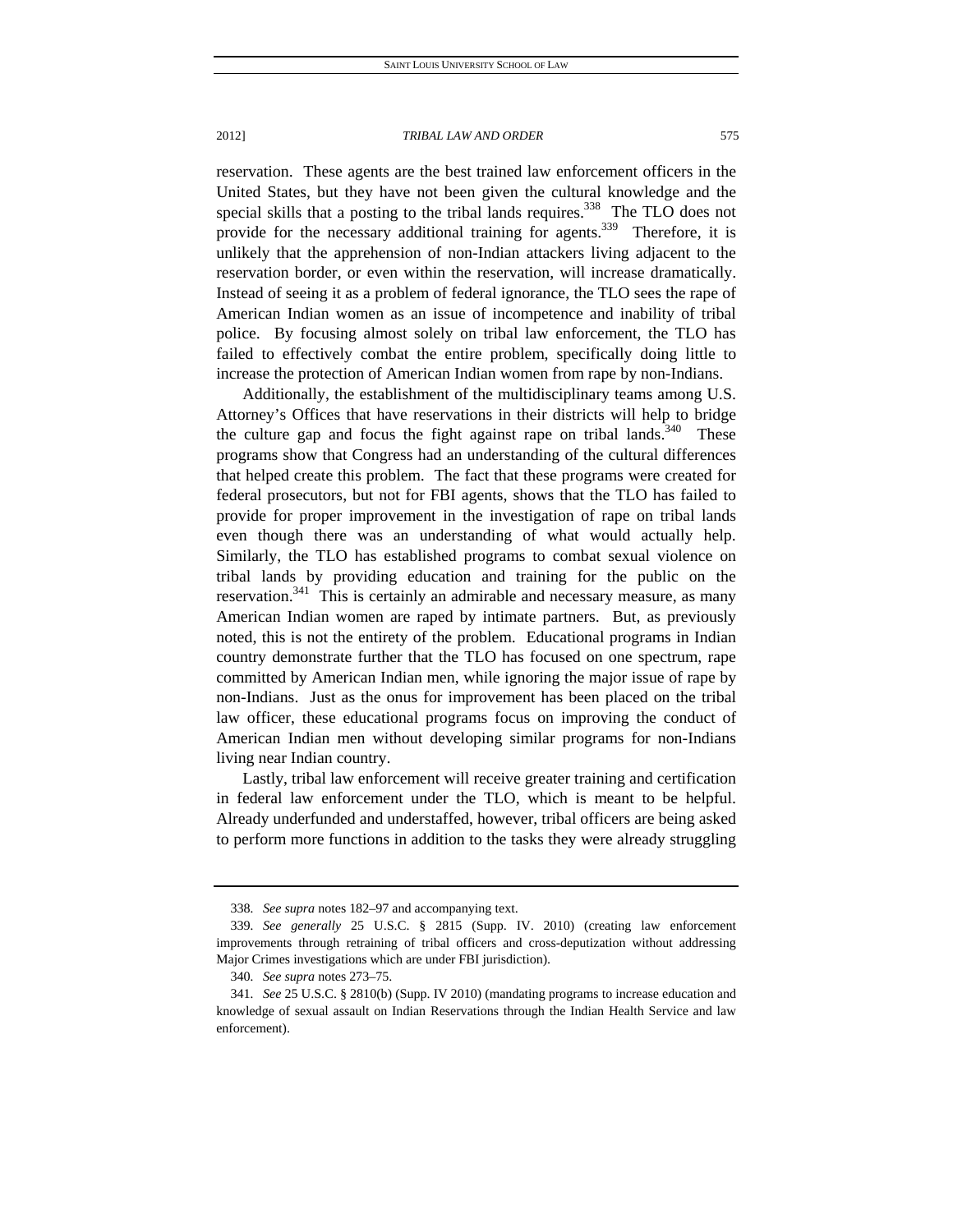to fulfill. $342$  Giving overtaxed tribal officers more training and more power does not help the situation when they become overwhelmed with additional duties. Though cross-deputization may serve to help straighten the jurisdictional maze, by placing the onus of improvement on the tribal officers and not expecting the same of the FBI agent, the TLO has provided a solution to the wrong problem.

## *D. Drugs Before Rape*

Anti-drug law enforcement is another issue the TLO specifically focuses on. In enacting the TLO, Congress noted the high rate of drug use, trafficking, production, and possession on tribal lands.<sup>344</sup> The crossdeputization of tribal officers will allow them to arrest Indian and non-Indian offenders under a wide array of federal drug charges, but nowhere in the TLO has there been a grant of investigatory powers over major crimes like rape.<sup>345</sup> Additionally, the punishing powers granted to tribal courts are equivalent to punishment under federal law for the third offense of possession of a controlled substance,  $346$  but again, they cannot exercise this power over non-Indians.<sup>347</sup> This does not represent effective punishment power considering than federal law allows for sentences for rape convictions up to life imprisonment.<sup>348</sup> The possession of a few grams of cocaine is simply not equivalent to the frequent violent rapes carried out in Indian country.

<sup>342</sup>*. See* WAKELING ET AL., *supra* note 160, at 25–27 (detailing the lack of funding, too few officers for too large of geographical area, too few officers to combat the high rate of crime on Indian Reservations, and lack of facilities and equipment to be fully effective).

 <sup>343. 25</sup> U.S.C. § 2801 cmt. (Supp. IV 2010)).

<sup>344</sup>*. Id.*

<sup>345</sup>*. See generally* Tribal Law and Order Act of 2010, Pub. L. No. 111–211, 124 Stat. 2258– 2301 (codified as amended in scattered sections of 18 U.S.C., 21 U.S.C., 25 U.S.C., 28 U.S.C., 42 U.S.C.). Nowhere in the Act is there a provision that grants tribal police officers jurisdiction over the crimes enumerated in the Major Crimes Act, nor is there any changes made to the Major Crimes Act by the TLO. The law has not been altered in that any person who commits such a crime will continue to "be subject to the same law and penalties as all other persons committing any of [these crimes], within the exclusive jurisdiction of the United States". 18 U.S.C. § 1153(a) (2006). This means that these crimes will continue to be investigated by the federal investigator (the FBI) and tried by the federal courts.

<sup>346</sup>*. Compare*, 25 U.S.C. § 1302(a)(7)(C) (Supp. IV 2010) (increasing tribal courts' maximum punishing power to three years or a fine of \$15,000), *with* 21 U.S.C. § 844 (2006) (establishing a maximum punishment of three years in prison and a fine for \$5000 for two or more previous convictions for possession of a controlled substance).

 <sup>347. &</sup>quot;Nothing in this Act . . . confers on an Indian tribe criminal jurisdiction over non-Indians." 25 U.S.C. § 2801 cmt. (Supp. IV 2010).

 <sup>348. 18</sup> U.S.C. § 2241(a)(2) (2006).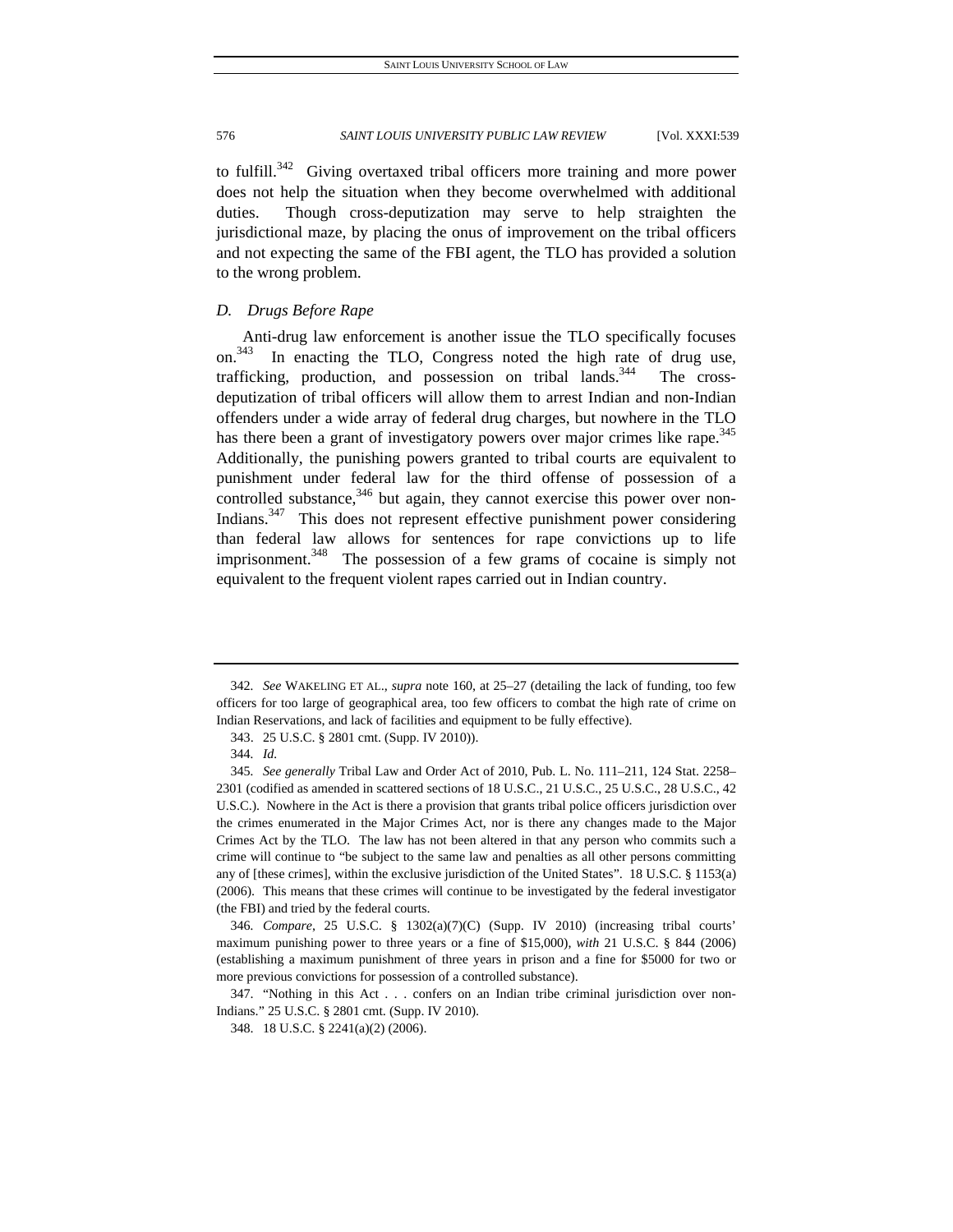Tribal police may have more training and more power, but their jurisdiction only covers misdemeanors and non-Major Crimes Act felonies.<sup>349</sup> Some say by fighting drug use on tribal lands, this will fight violence against women as well.<sup>350</sup> To some extent this is true, but not all addicts are rapists, just as not all rapists are addicts. Rape is not a minor issue to be addressed as a subsidiary of measures combating drug use. It deserves the full attention of Congress. Provisions to fight drugs that are then dragooned into service fighting sexual crimes are insufficient to end the violent crime of rape in Indian country.

Also, in co-opting anti-drug provisions to fight rape and focusing on narcotics policing, the TLO demonstrates that the government is more willing to act to keep crime from coming *from* the reservations than to keep crime from coming *to* the reservation. The production and smuggling of drugs on tribal lands harms tribal members as well as non-Indians outside the reservations.<sup>351</sup> On the other hand, rape is committed by Indians as well as non-Indians entering tribal lands and the effect remains on the reservation.<sup>352</sup> In focusing on anti-drug law enforcement and then using those provisions to help combat rape, the TLO protects against crime coming from the reservation but does not effectively protect against the rape of American Indian women coming to the reservation.

# **CONCLUSION**

An American Indian woman is much more likely to be raped than the average woman in the United States, as a result of historical perceptions, discrimination, and a failure of the American legal system in Indian country. The TLO makes an effort to correct many of these problems, but unfortunately for American Indian women, it is not enough. Increased coordination and more direct focus on rape on reservations will provide some benefit for American Indian women and will mean some improvement for their dire situation. But, it does not provide the full solution. The local police, prosecutors, and courts are best equipped to protect women from rape. When the significance of the reservation border is removed for the non-Indian, there will be improvement. This will be accomplished only when Congress grants tribal police and courts criminal jurisdiction over *all* of their attackers and effectively destroys the barrier to justice created by *Oliphant*. Then may the plight of American Indian women really improve. Though the TLO does improve tribal law enforcement, in failing to significantly improve federal

<sup>349</sup>*. See supra* Part III.C.3.

<sup>350</sup>*. See* Rosenthal, *supra* note 278.

 <sup>351.</sup> Kevin Johnson, *Drugs Invade via Indian Land*, USA TODAY (Aug. 6, 2003, 6:32 PM), http://www.usatoday.com/news/nation/2003-08-06-indian-drugs-usat.

<sup>352</sup>*. See supra* notes 49–57 and accompanying text.